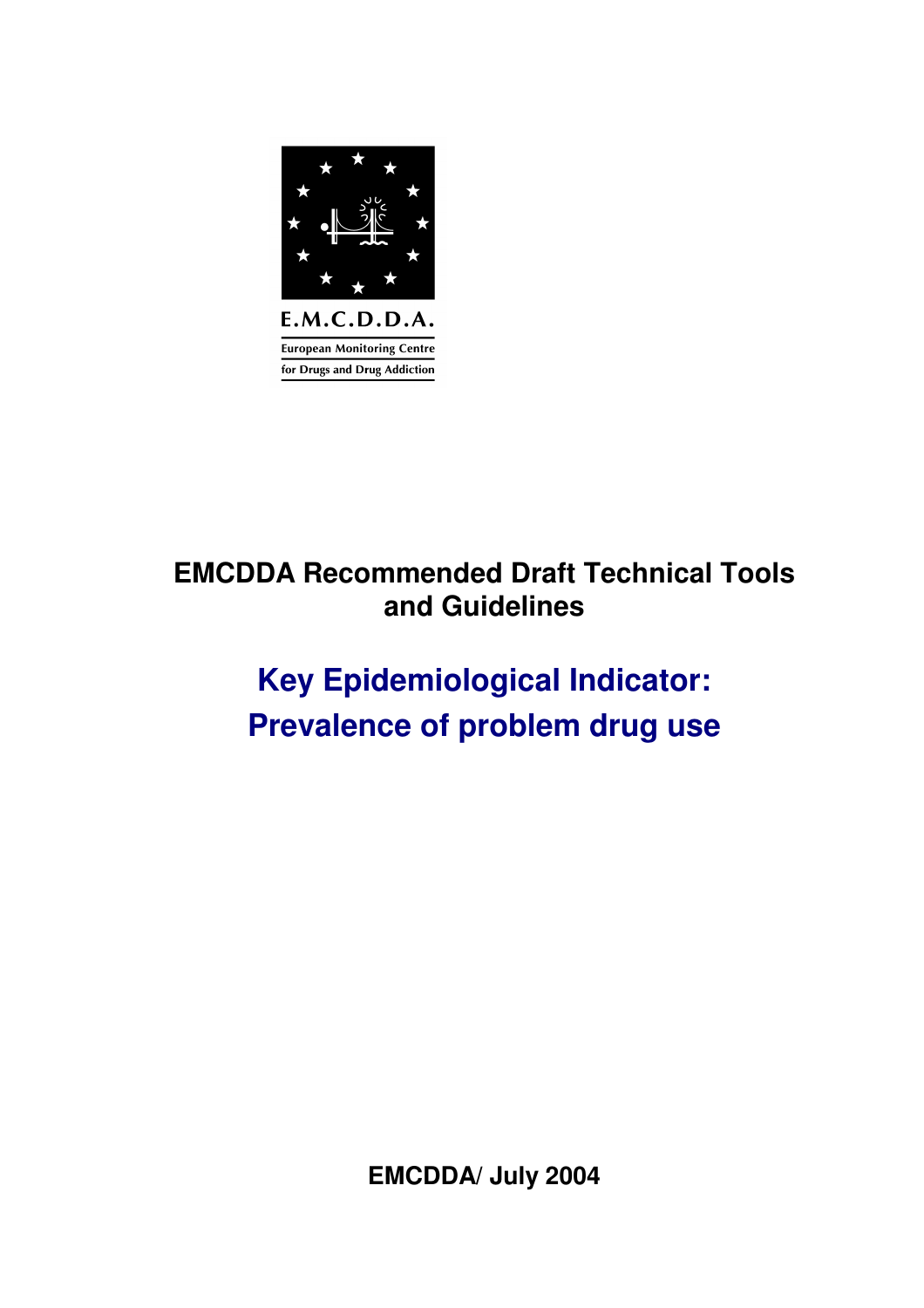## **The following have contributed to the development of the guidelines:**

#### Institute for Therapy Research, Munich

Ludwig Kraus, Petra Kümmler, Rita Augustin, Tim Pfeiffer, Roland Simon

#### **EMCDDA**

Lucas Wiessing, Richard Hartnoll, Paul Griffiths

#### Participants in current and previous EMCDDA projects and expert meetings on the prevalence of problem drug use

#### Status of the quidelines

These guidelines are based on a series of seminars and projects, organised by the EMCDDA and the IFT, to improve quality and comparability of national estimates of problem drug use prevalence. The projects brought together experts from EU countries and the EMCDDA to discuss possible methods, data availability and target definitions. Several estimation methods emerged that have subsequently been tested in the countries. Results have been reported in the 1999 to 2003 EMCDDA Annual Reports. Additional, supporting documents on local prevalence estimation, incidence estimation and patterns and careers of problem drug use have been included in the list below. This document is an updated version of the original guidelines as they were published in 2000.

#### Supporting documents

- European Monitoring Centre for Drugs and Drug Addiction (EMCDDA). Study to Obtain Comparable National Estimates of Problem Drug Use Prevalence for all EU Member States. (CT.97.EP.04) Lisbon: EMCDDA, October 1999.
- European Monitoring Centre for Drugs and Drug Addiction. Work Report; Methods of national prevalence estimation (CT.99.RTX.05). Lisbon: EMCDDA, September 2000.
- European Monitoring Centre for Drugs and Drug Addiction / Pompidou Group of the Council of Europe. Estimating the Prevalence of Problem Drug Use in Europe. EMCDDA Scientific Monograph Nr 1. Lisbon: EMCDDA, 1997.
- European Monitoring Centre for Drugs and Drug Addiction. Methodological Pilot Study of Local Level Prevalence Estimates. (CT.96.EP.07) Lisbon: EMCDDA, December 1997.
- European Monitoring Centre for Drugs and Drug Addiction. Methodological Guidelines to Estimate the Prevalence of Problem Drug Use on the Local Level. (CT.97.EP.05) Lisbon: EMCDDA, December 1999.
- European Monitoring Centre for Drugs and Drug Addiction. Scientific Review of the Literature on Estimating the Prevalence of Drug Misuse on the Local Level. (CT.97.EP.05) Lisbon: EMCDDA, July 1999.
- European Monitoring Centre for Drugs and Drug Addiction. Study on Incidence of Problem Drug Use and Latency Time to Treatment in the European Union. (CT. 99.EP.05) Lisbon: EMCDDA, December 2000.
- European Monitoring Centre for Drugs and Drug Addiction. Pilot Project to Estimate Time Trends and Incidence of Problem Drug Use in The European Union. (CT.98.EP.07) Lisbon: EMCDDA, March 1999.
- European Monitoring Centre for Drugs and Drug Addiction. Feasibility Study on the Implementation of Longitudinal Studies on Changing Patterns of Use, Health Risks,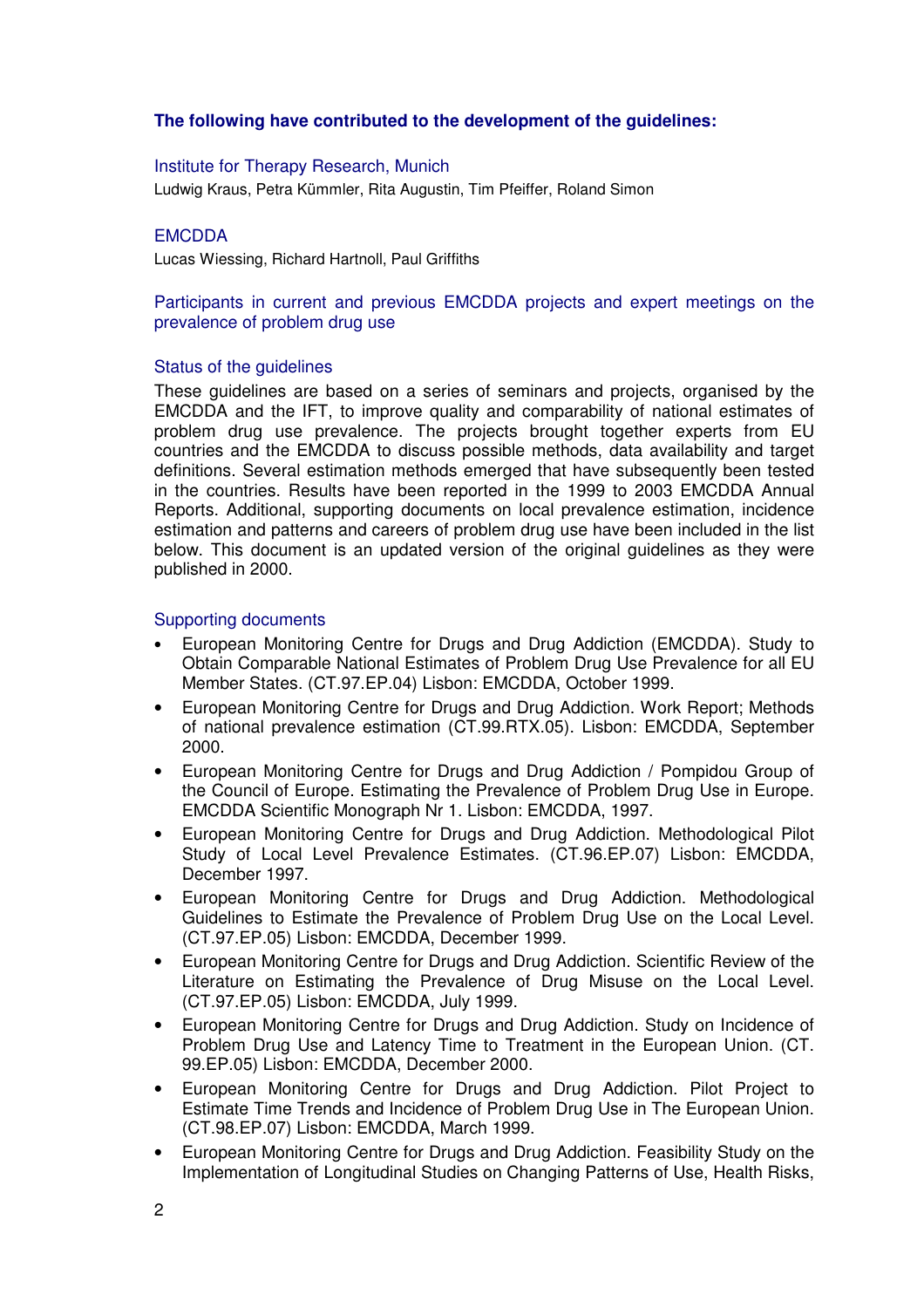Careers and Needs in Young Problem Drug Users (YPDUs) (CT.99.EP.02B) Lisbon: EMCDDA, December 2000.

- European Monitoring Centre for Drugs and Drug Addiction. Study to Obtain Comparable National Estimates of Problem Drug Use Prevalence for all EU Member States. (CT.97.EP.04) Lisbon: EMCDDA, 2000.
- European Monitoring Centre for Drugs and Drug Addiction. European Network to Develop Policy Relevant Models and Socio-Economic Analyses of Drug Use, Consequences and Interventions. (ERB 4141 PL 980030) Lisbon: EMCDDA, 2002.
- European Monitoring Centre for Drugs and Drug Addiction. National Prevalence Estimates of Problem Drug Use in the European Union, 1995-2000. (CT.00.RTX.23) Lisbon: EMCDDA, 2003.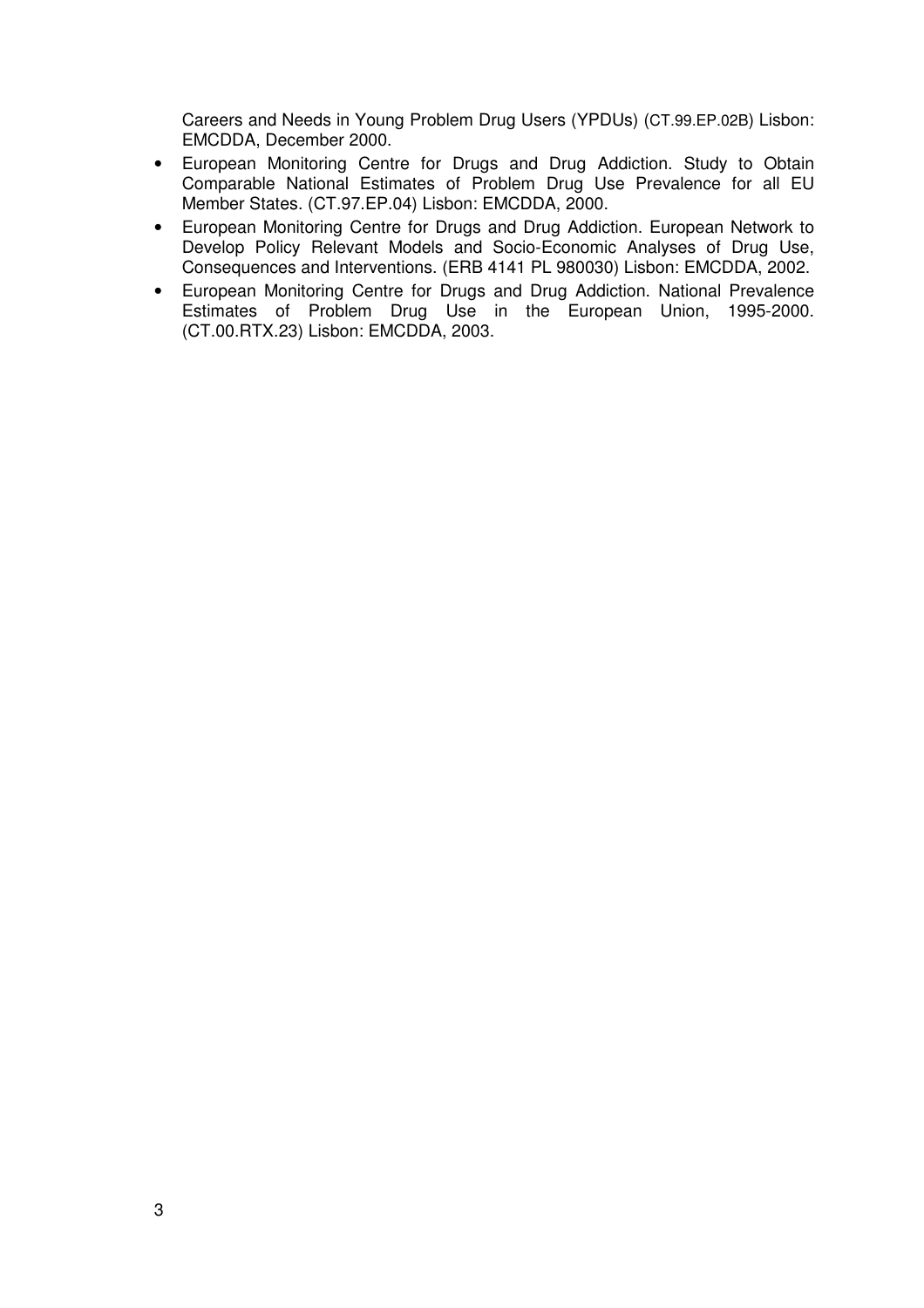**© European Monitoring Centre for Drugs and Drug Addiction, 2004** 

**Quotation is authorised provided the source is acknowledged**.

European Monitoring Centre for Drugs and Drug Addiction Rua da Cruz de Santa Apolónia 23–25 PT-1149-045 Lisboa **Portugal** Tel: +351 21 811 30 00 Fax: +351 21 813 17 11 e-mail: info@emcdda.eu.int http://www.emcdda.eu.int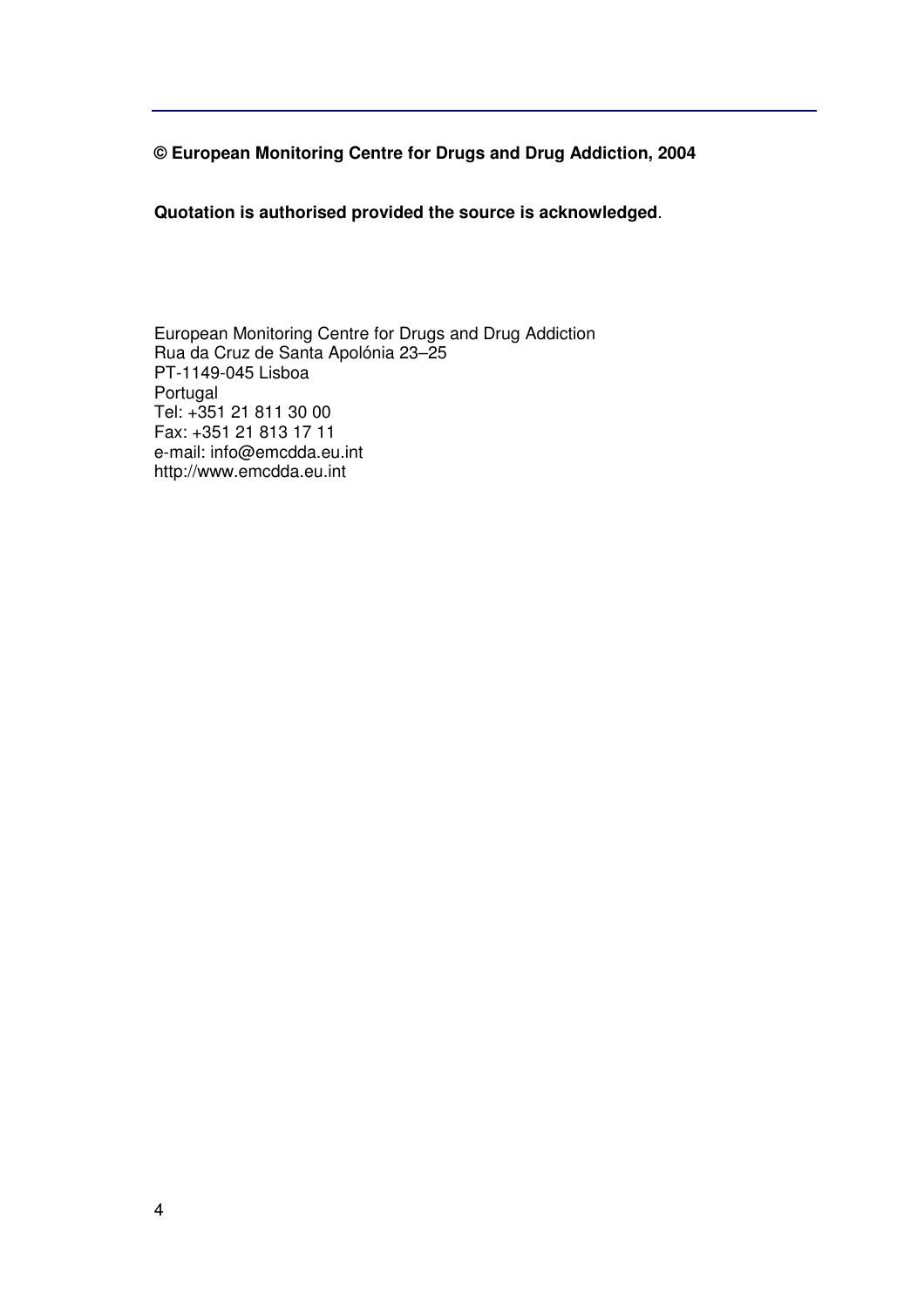## **Contents**

| Contents      |                                        | 5  |
|---------------|----------------------------------------|----|
| Abbreviations | 6                                      |    |
| 1.            | Introduction                           | 7  |
| 2.            | Guide to the Guidelines                | 8  |
| 3.            | <b>Target Group</b>                    | 9  |
| 4.            | Data Sources                           | 15 |
| 5.            | Methods                                | 18 |
| 5.1.          | The Multiplier Method                  | 18 |
| 5.1.1         | Multiplier Method Using Treatment Data | 20 |
| 5.1.2         | <b>Police Multiplier Method</b>        | 23 |
| 5.1.3         | Police/Deaths Multiplier Method        | 25 |
| 5.1.4         | Multiplier Method Using Mortality Data | 30 |
| 5.1.5         | Multiplier Method Using HIV/AIDS Data  | 32 |
| 5.2.          | Capture-Recapture Method               | 34 |
| 5.3.          | Multivariate Indicator Method          | 38 |
|               | Summary and Overview                   | 45 |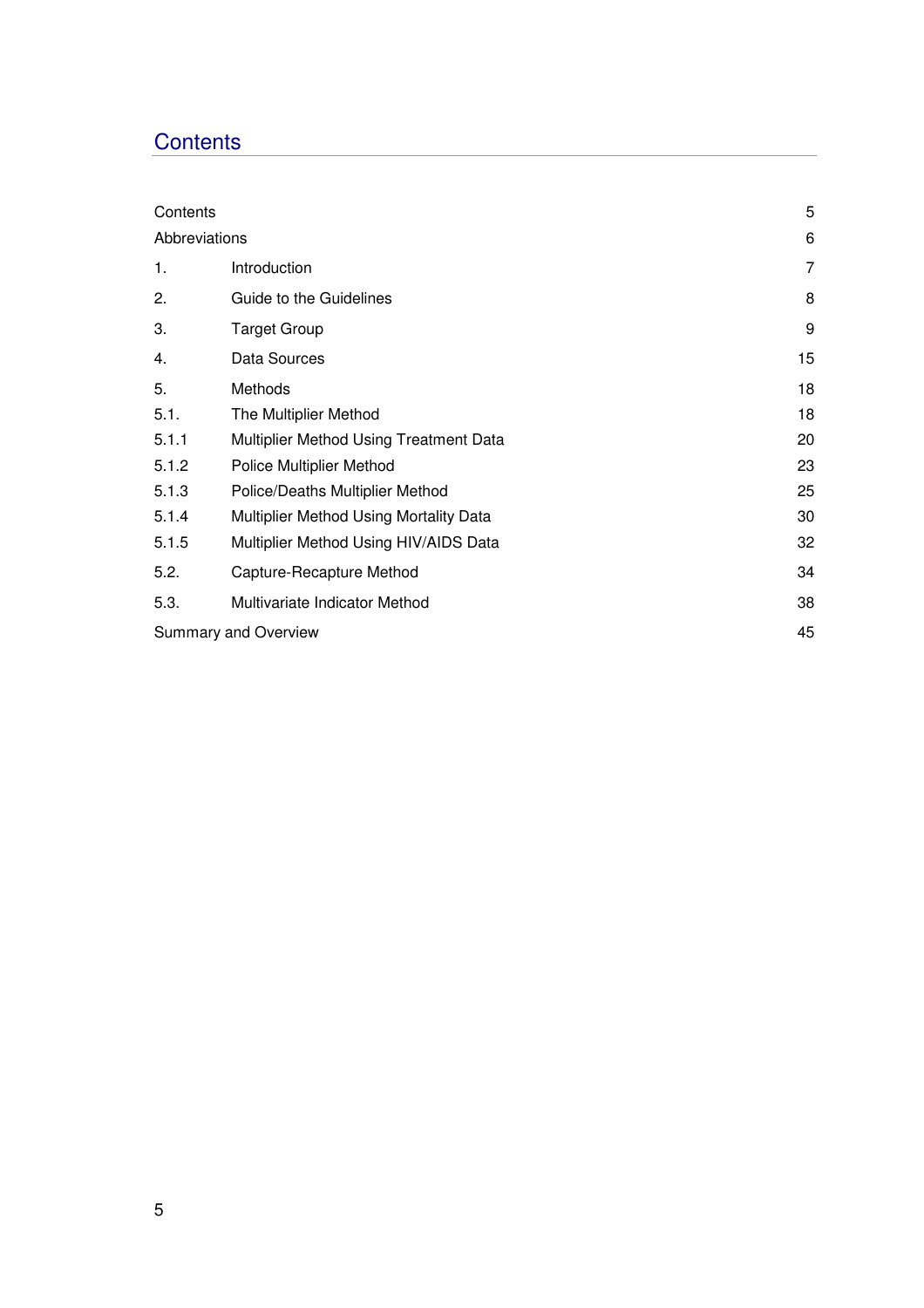## Abbreviations

| <b>AIDS</b>         | Acquired Immunodeficiency Syndrome                                           |
|---------------------|------------------------------------------------------------------------------|
| BC.                 | <b>Back calculation method</b>                                               |
| <b>DSM</b>          | Diagnostic and Statistical Manual of Mental Disorders                        |
| <b>ENAADS</b>       | European Non-Aggregate AIDS Data Set                                         |
| <b>EMCDDA</b>       | European Monitoring Centre for Drugs and Drug Addiction, Lisbon,<br>Portugal |
| EU                  | European Union                                                               |
| <b>HIV</b>          | Human immunodeficiency virus                                                 |
| <b>ICD</b>          | International Classification of Diseases                                     |
| <b>IDUs</b>         | Injecting drug users                                                         |
| IFT.                | Institute for Therapy Research, Munich, Germany                              |
| <b>LADIS</b>        | Dutch National Alcohol and Drugs Information System                          |
| <b>RELIS-LINDDA</b> | Luxembourg Network on Drugs and Drug Addiction                               |
| <b>UK</b>           | United Kingdom                                                               |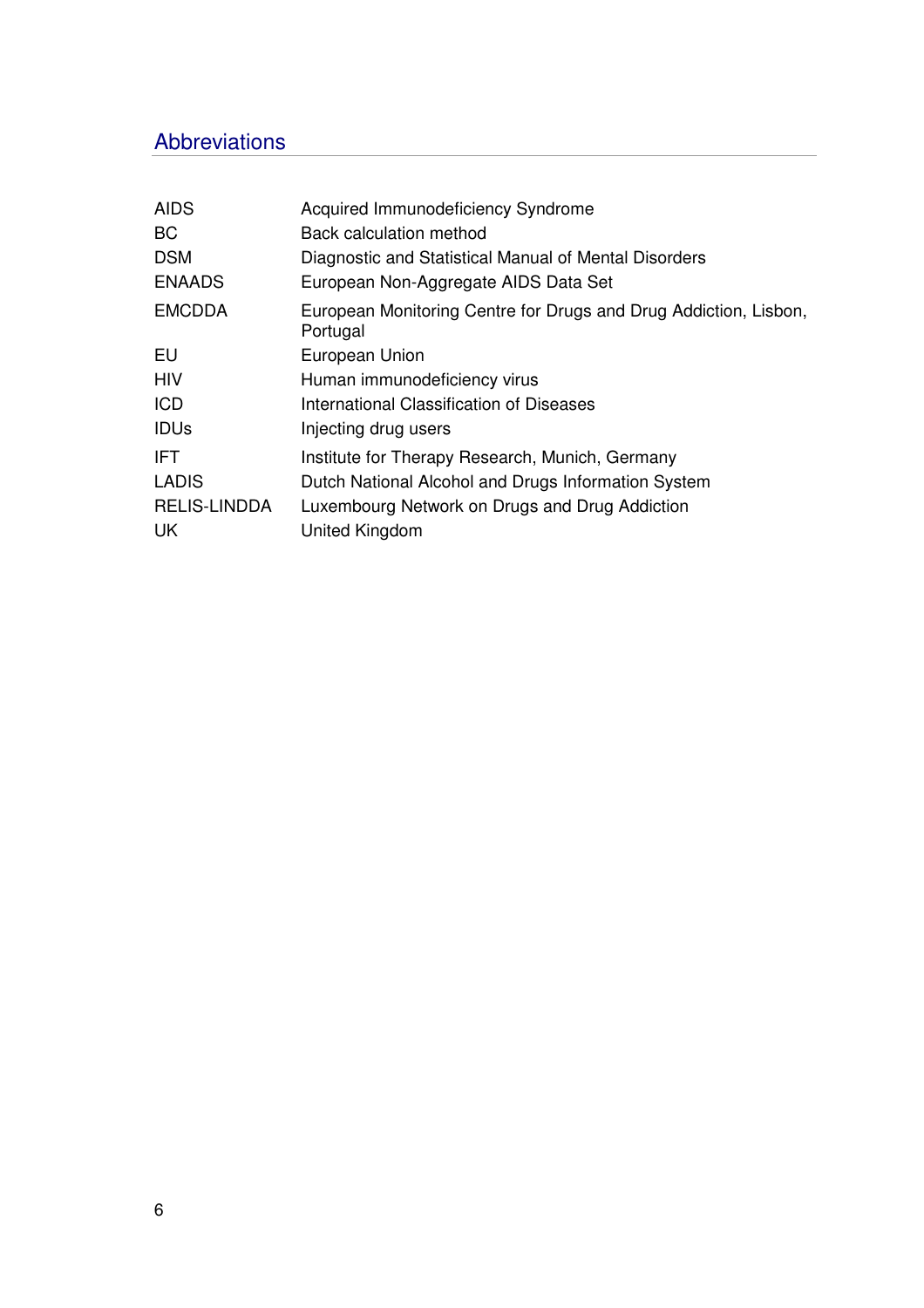## 1. Introduction

It is acknowledged that accurate information on the prevalence of drug use and especially that of heroin and other opiate use is difficult to obtain. Evidence from national surveys and other sources indicate that the prevalence of heroin use in the general population is relatively low. However, most of the widespread drug-related health and social problems in EU countries are caused by the use of heroin and other opiates. Nevertheless, the substances causing health and social problems as well as the route of administration of these substances vary across Europe. In Sweden, for example, the drugs causing most of the problems are amphetamines, although like in Norway and Finland a new heroin wave is challenging the drug help system. On the other hand, the most common practice of using heroin in the UK is sniffing ("chasing the dragon") whereas in Germany, France and Italy intravenous use is the common way of administration.

These differences in substances and routes of administration make a common definition of the target group rather difficult, since different substances and practices of use are related to different health problems. Nevertheless, comparisons across countries with regard to the extent of drug use call for a common definition of the target group, the use of equivalent data sources, and the application of the same methodology. In an attempt to find a common definition in spite of the differences between the EU countries we use the term *problem drug use* which includes all different forms of problems due to the use of opiates, cocaine, and amphetamines irrespective of the route of administration.

Since most of the methods which are commonly used in EU countries to estimate the national prevalence of problem drug use are rather simple in terms of the mathematics required, this guide will focus on the definition of the target group and data requirements rather than on the statistical properties of the methods.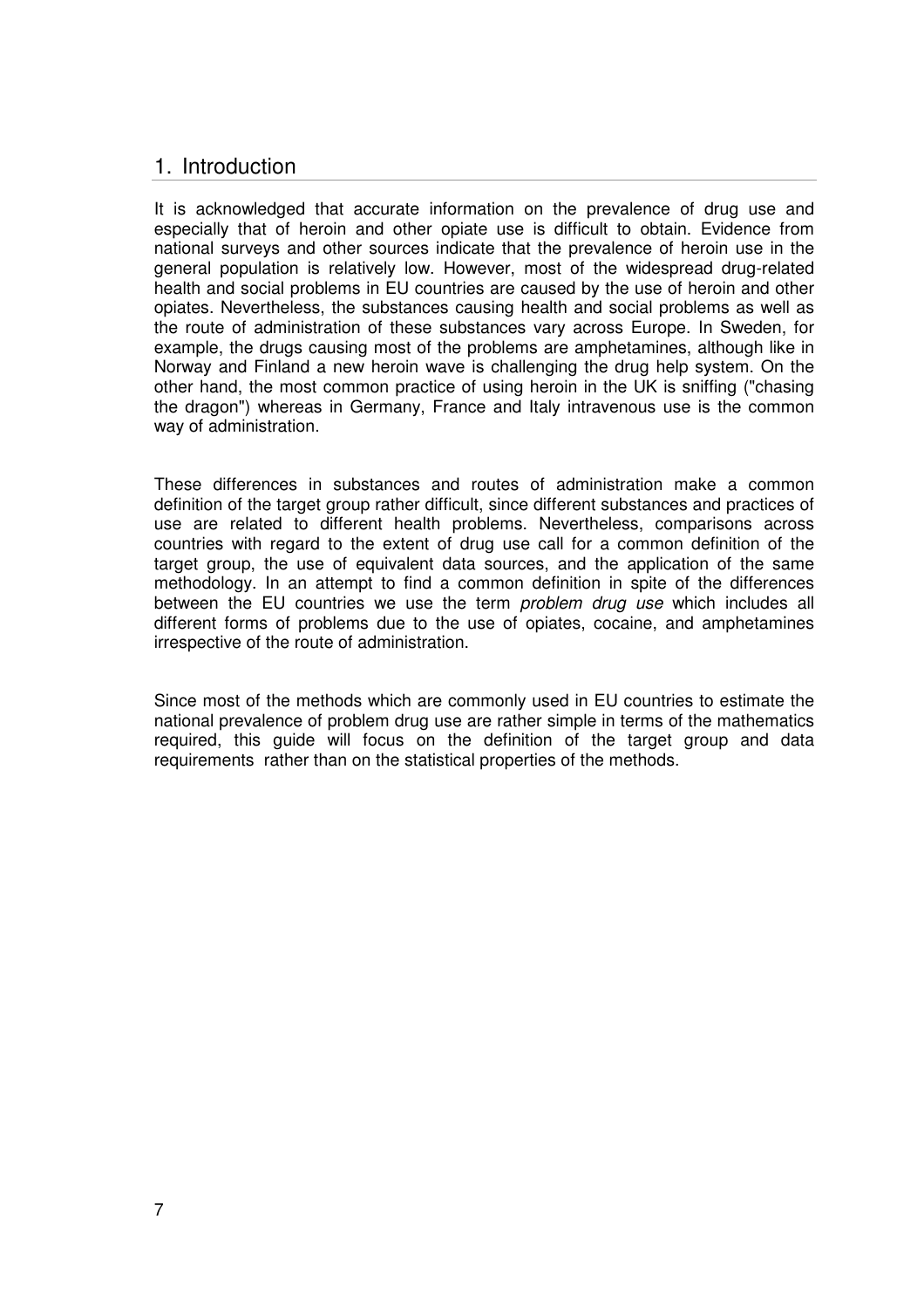## 2. Guide to the Guidelines

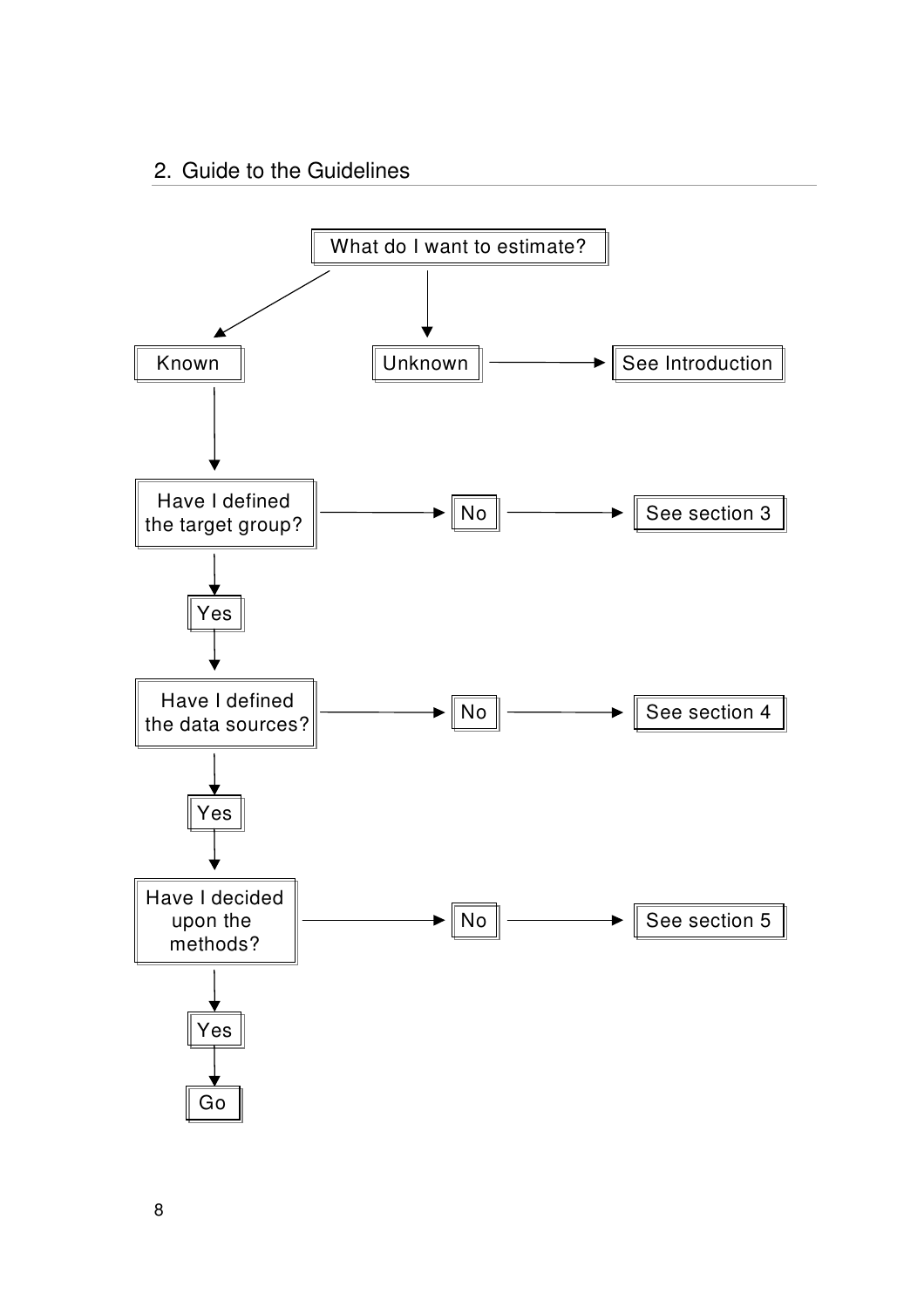## 3. Target Group

The definition of the population targeted at by any prevalence estimation in the drug field is one of the most difficult tasks. The identification of substance users can only be derived from the known population, i.e., only when an individual comes into contact with the legal, medical or social system do we know that he or she is a user. Any definition of problematic drug use should therefore consider these three perspectives with their different interests, norms and values. In practice, however, the simultaneous consideration of these three perspectives is often not possible, may be e.g. due to the non-availability of data bases or lacking links between data bases. Thus, the researcher is very often left with a pragmatic definition of the target group.

## **Clinical System**

The International Classification of Diseases (ICD) and the Diagnostic and Statistical Manual of Mental Disorders (DSM) give clear criteria for dependence on specific psychotropic substance groups, as well as for abuse. Consequently, all other use can be assumed as unproblematic.

DSM-IV disorders related to psychotropic substances include the following substance groups:

- Alcohol
- Opioids (e.g. heroin, morphine, codeine, methadone)
- Cocaine (e.g. cocaine, crack)
- Amphetamines (e.g. amphetamine, dextroamphetamine, methamphetamine, methylphenidate)
- Sedatives, hypnotics, anxiolytics (e.g. benzodiazepines, barbiturates)
- Hallucinogens (e.g. LSD, mescaline, ecstasy, psilocybin, DMT)
- Phencyclidine (e.g. PCP, ketamine)
- Inhalants
- Cannabis
- Nicotine
- Caffeine
- Multiple substance use is defined as use of substances of at least three substance groups in the last 12 months, without a clear preference for one main substance (except nicotine and caffeine)

The DSM-IV differentiates between dependence on substances and abuse of substances.

## Criteria for Substance Dependence

A maladaptive pattern of substance use, leading to clinically significant impairment or distress, as manifested by three (or more) of the following, occurring at any time in the same 12-month period:

- (1) Tolerance, as defined by either of the following
	- a) a need for markedly increased amounts of the substance to achieve intoxication or desired effects
	- b) markedly diminished effect with continued use of the same amount of the substance
- (2) withdrawal, as manifested by either of the following:
	- a) the characteristic withdrawal syndrome for the substance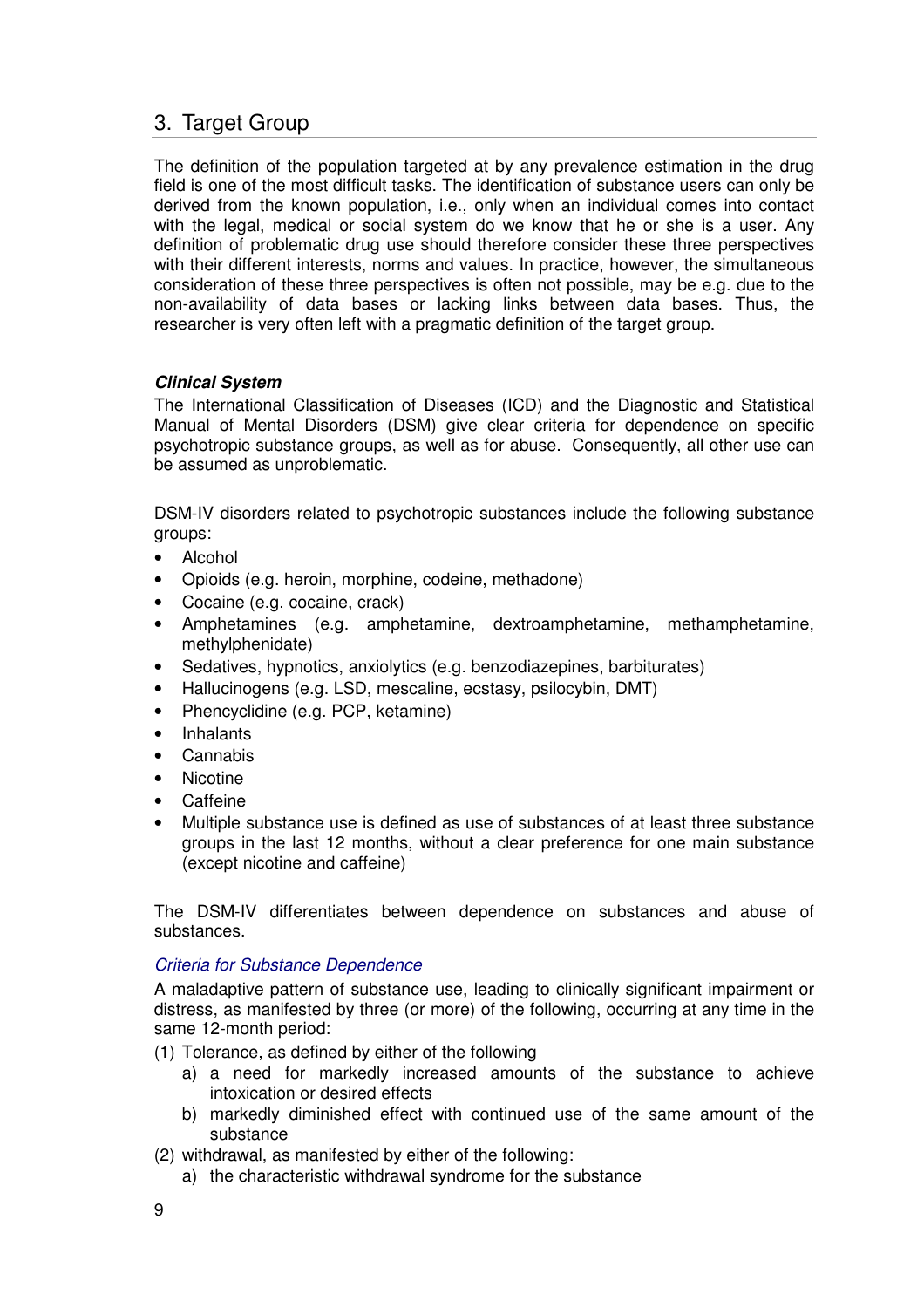- b) the same (or a closely related) substance is taken to relieve or avoid withdrawal symptoms
- (3) the substance is often taken in larger amounts or over a longer period than was intended
- (4) there is a persistent desire or unsuccessful efforts to cut down or control substance use
- (5) a great deal of time is spent in activities necessary to obtain the substance (e.g., visiting multiple doctors or driving long distances), use the substance (e.g., chainsmoking), or recover from its effects
- (6) important social, occupational, or recreational activities are given up or reduced because of substance use
- (7) the substance use is continued despite knowledge of having a persistent or recurrent physical or psychological problem that is likely to have been caused or exacerbated by the substance (e.g., current cocaine use despite recognition of cocaine-induced depression, or continued drinking despite recognition that an ulcer was made worse by alcohol consumption).

## Criteria for Substance Abuse

- A. A maladaptive pattern of substance use leading to clinically significant impairment or distress, as manifested by one (or more) of the following, occurring within a 12 month period:
	- (1) Recurrent substance use resulting in a failure to fulfil major role obligations at work, school, or home (e.g., repeated absences or poor work performance related to substance use; substance-related absences, suspensions, or expulsions from school; neglect of children or household)
	- (2) Recurrent substance use in situations in which it is physically hazardous (e.g., driving an automobile or operating a machine when impaired by substance use)
	- (3) Recurrent substance-related legal problems (e.g., arrests for substancerelated disorderly conduct)
	- (4) Continued substance use despite having persistent or recurrent social or interpersonal problems caused or exacerbated by the effects of the substance (e.g., arguments with spouse about consequences of intoxication, physical fights)
- B. The symptoms have never met the criteria for Substance Dependence for this class of substance.

The International Classification of Diseases (ICD-10) codes refer to the dependence syndrome as: "A cluster of behavioural, cognitive and physiological phenomena that develop after repeated substance use and that typically include a strong desire to take the drug, difficulties in controlling its use, persisting in its use despite harmful consequences, a higher priority given to drug use than other activities and obligations, increased tolerance and sometimes a physical withdrawal state. The dependence syndrome may be present for a specific psychoactive substance, for a class of substances or for a wider range of pharmacologically different psychoactive substances." Harmful use is defined as a consumption pattern, that leads to health problems (e.g., a physical disorder like hepatitis or a psychological disorder like depressive episodes). The diagnosis demands an actual harm of the psychological and/or physical health of the user.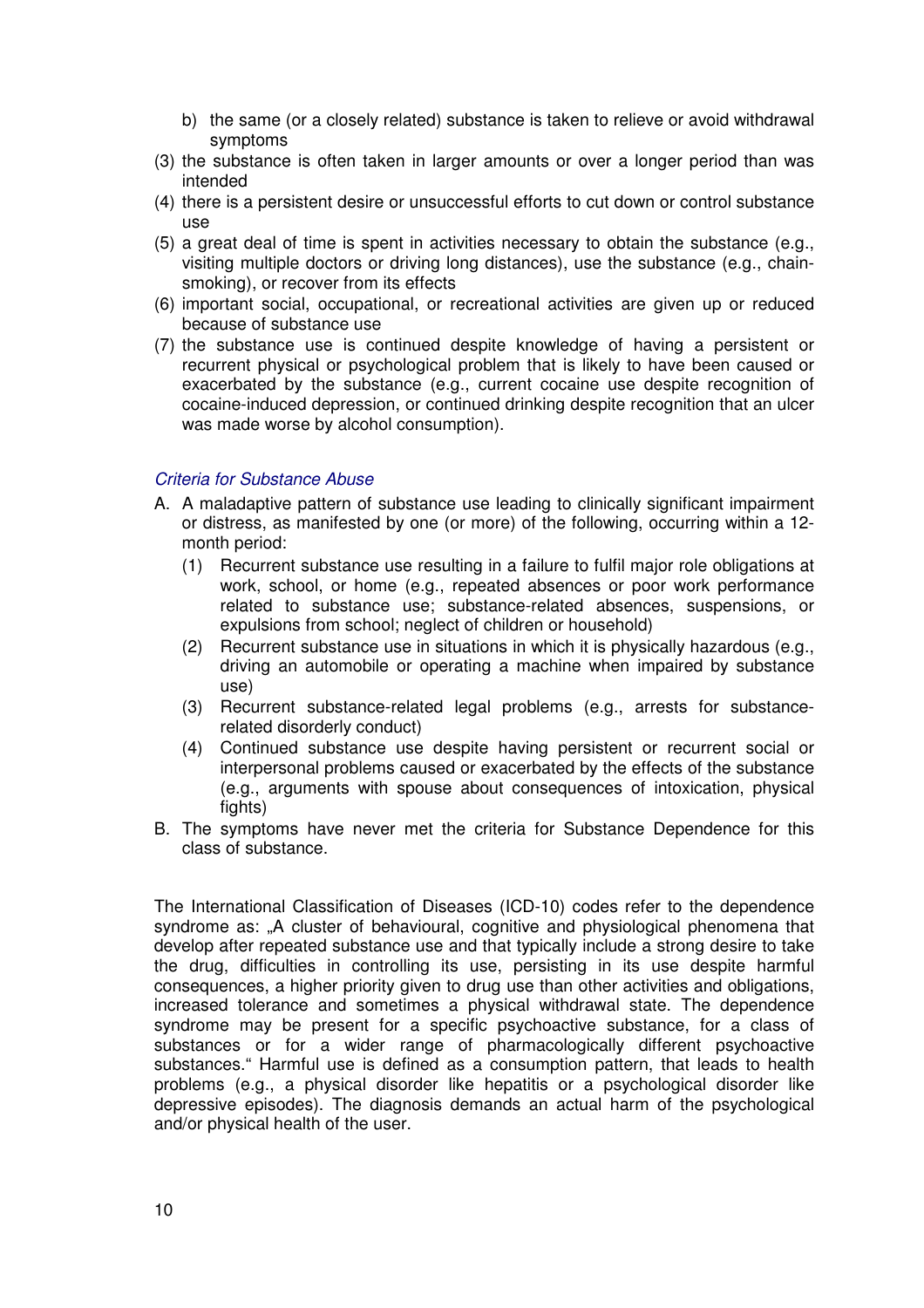These coding systems also account for the social system, as persons seeking help because of their substance use are very likely to fulfil the clinical criteria of ICD or DSM for at least abuse or harmful use. This can be quite different for the medical system.

## **Medical System**

Substance users can be treated purely medically, because of a variety of reasons, like e.g. regular medical examination, pregnancy, dental state, non-fatal accidents under the influence of psychotropic substances, long-term effects of drug use like hepatitis or HIV, or they may try to utilise also prescribed drugs. In all these cases, it may not be clear, whether an individual fulfils the diagnostic criteria, as no diagnose of drug problems will be made. It may furthermore not be clear, whether practitioners know the status of their patients, or whether they are indeed "unproblematic drug users". If not very specific information of such a data source can be obtained, only "use" of psychotropic substances can be estimated. In a German study, it has been estimated that 44% of the practitioners treat patients that are regular hard drug users (Kirschner & Kunert, 1995).

The data described above refers only to the health and social systems. Other data sources have never been meant to cover these medical and/or clinical definitions and must therefore be based on different definitions (e.g., data of the legal system). However, the legal status of the substances varies between countries, which leads to difficulties in determining what a "problematic use" may be according to different legal systems.

## **Legal System**

An operational definition of problematic use may be that any person having come into contact with the legal system, i.e., having been registered in any police data base, has indeed a problem with his consumption pattern, and is therefore a problematic user. This can furthermore be differentiated in use of illicit substances or use of licit substances, that were obtained illegally.

## **Demands on a Definition**

Definitions of target group may combine a certain time period (e.g., a certain year), a specific substance group (e.g., opioids, amphetamines), the route of administration (e.g., intravenous injecting, smoking), frequency of use (e.g., experimental, occasional, habitual, regular, long duration), legal status (illicit, licit), and clinical diagnoses (dependence, abuse). As the utilised data bases, e.g. police data files or treatment monitoring systems, usually report data for a calendar year it is natural to use this time frame also for the prevalence estimation of problem drug use. Even when referring to the broadest possible target group, the "drug users", any definition should include

- a time period
- an age group
- frequency of use
- and a definition of substances.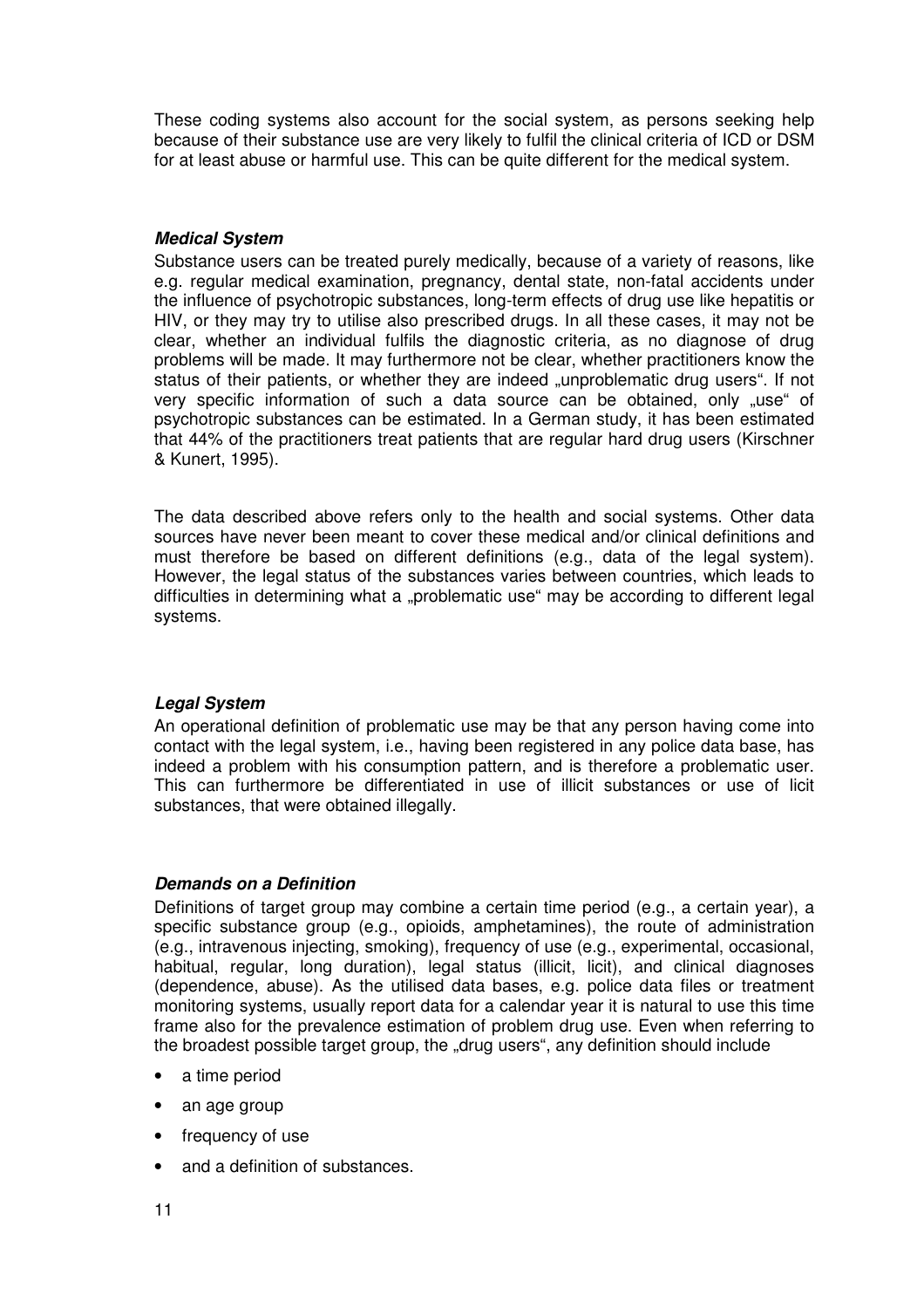From an epidemiological point of view, the definition should include an age group. As in the age group of the 15-34 year olds substance use is most spread, prevalence rates in this age group will be higher than in the age group of the 15-64 year olds. This may furthermore be relevant, if "youth drugs" are examined. Studies on a national scale should consider if and how differences in the age structure of the general population distort comparisons. For comparisons of different national states prevalence rates per 1, 000 inhabitants of a certain age group should be calculated.

## **Pragmatic Definition**

Not only does prevalence of substance use vary between countries, birth cohorts, and even gender, also route of administration differs greatly between substances, countries and cohorts. Even if route of administration and frequency of use could clearly be related to a more or less hazardous consumption pattern, this information may not be directly available. Furthermore, substances are used in quite mixed, often chaotic patterns. Only very few opiate users do not use other drugs as well. On the other hand opiates, especially heroin, are the drugs, which cause most of the problems. If the pattern of drug use has to be labelled and categorised in a simple way, it can be done on the basis of the drug which causes the highest risk. Complexity can be further reduced by omitting the notion of primary and secondary drugs, and not accounting for polydrug use.

A pragmatic definition for coding according to this concept can be summarised as follows:

- If a person uses heroin or other opiates he or she is always classified as opiate user regardless whether other drugs are taken as well.
- If no opiates are used then the person is a non-opiate user. He or she can then be classified as cocaine user (disregarding other drugs) or, if no cocaine is used, as amphetamine user.

Although not all groups of problem drug users are covered by this definition (e.g. problematic users of cannabis), they are not included in the target group as the estimation methods described in these guidelines are in most cases not appropriate for these groups. For example, the mortality multiplier method can only be applied for groups of drug users who have a considerably high risk of dying because of their drug use. This applies in the first place to intravenous opiate users (most European countries) and amphetamine users (Sweden and Finland).

This logic of categorising patterns of drug use is summarised in table 1.

|                  | <b>Groups</b>               | <b>Opiates</b> | Cocaine | Ampheta-<br>mines |
|------------------|-----------------------------|----------------|---------|-------------------|
| Opiate users     | Problem Opiate<br>user      | Yes            | Yes/No  | Yes/No            |
| Non-opiate users | Problem Cocaine<br>user     | No             | Yes     | Yes/No            |
|                  | Problem<br>Amphetamine user | No             | No      | Yes               |

#### Table 1: **Groups of problem drug users**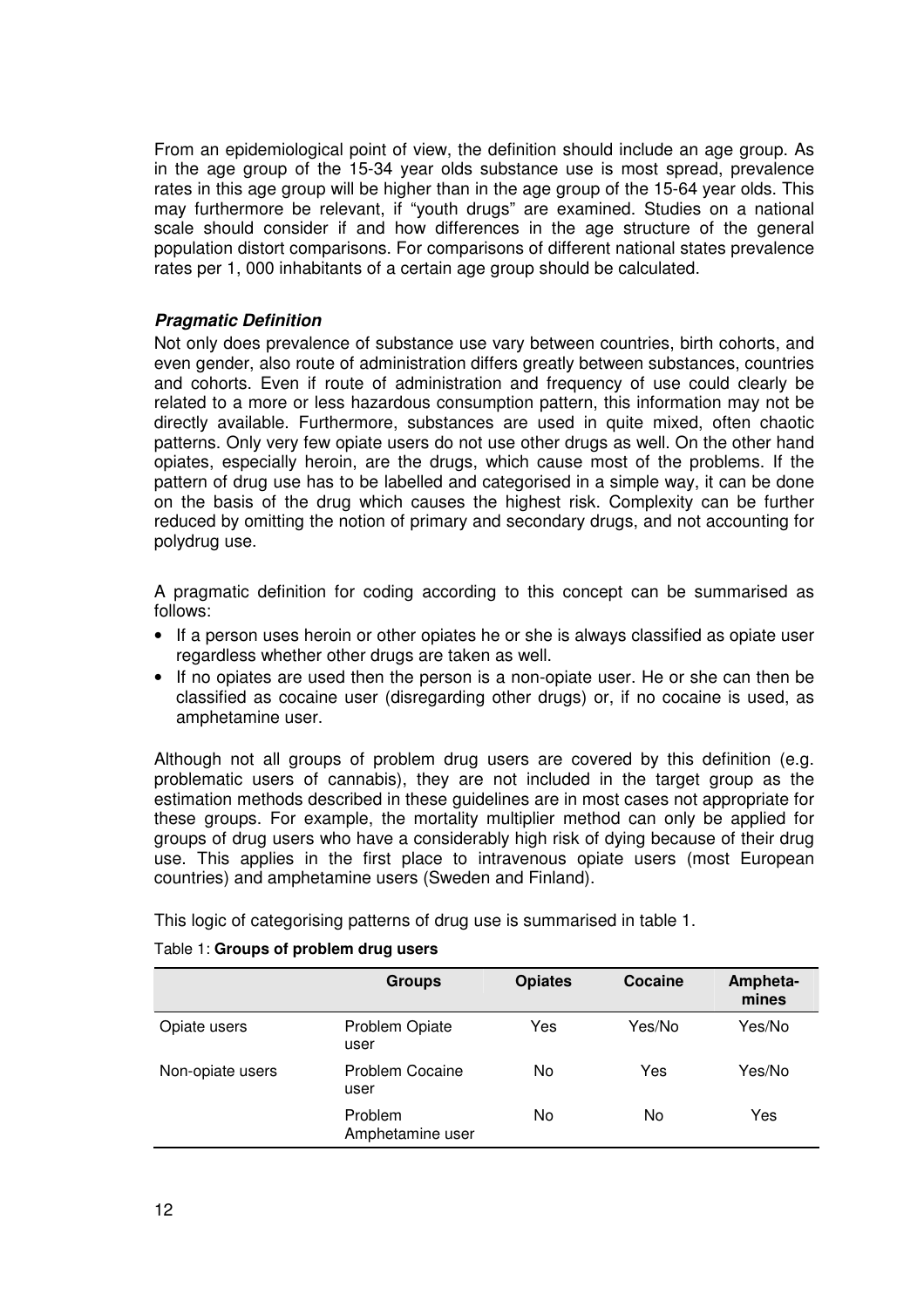As mentioned in the section "Demands on a Definition" above the definition of the target group should not be restricted to the substances but should also include a time period, an age group as well as consumption patterns. Clinical diagnoses would be preferred but are not available from most of the data bases. As time period a one year period is widely accepted to define a current status. Since many data bases do not include age, the age range of the target group should be wide enough to cover the majority of problem drug users. On the other hand reference to the total population does not make sense because different demographic structures in different countries would make cross-national comparisons unreliable. Within the EMCDDA project the age range 15-54 was chosen. To increase comparability with other indicators, the more often used age range 15-64 should be selected.

In summary, we arrived at the following:

An operational definition of a target group would be

- Intravenous drug use (IDU) or long duration/regular use of opiates, cocaine or amphetamines,
- During a one-year period,
- In the age group 15-64.

#### **Literature**

Kirschner, W. & Kunert, M. (1995). Umfang und Struktur von i.v. Drogenabhängigen in Deutschland. Anonymes Monitoring in den Praxen niedergelassener Ärzte. Empirie der Gesundheitswissenschaften, Bd. 1. München: Profil Verlag.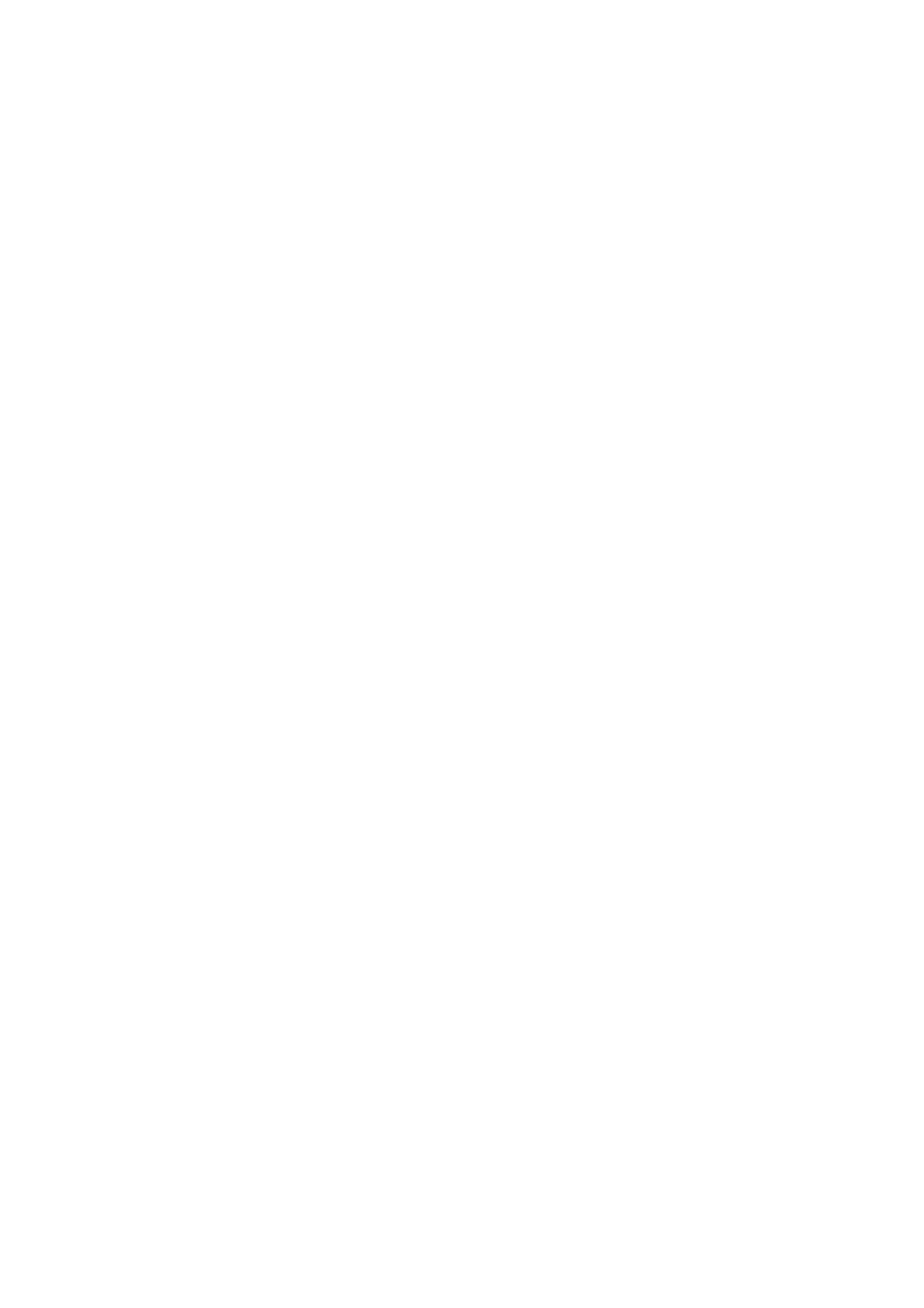## 4. Data Sources

## **Clinical, Medical, and Social System**

The clinical, medical and social systems collect the most detailed information on drug users. A drug user can come into contact with:

- Drug treatment agencies (inpatient versus outpatient, specialised on drug care versus general treatment agencies; e.g., drug counselling centres, general counselling centres, psychiatric hospitals, and specialised hospitals),
- Low threshold agencies (e.g., needle and syringe-exchange schemes, drop-in centres),
- Substitution services (dependent on the regulation in each country these may be general practitioners, substitution ambulances, hospitals, treatment agencies),
- General practitioners (medical reasons),
- Emergency ambulances (mobile or stationary),
- HIV/hepatitis related services,
- Clinical psychologists,
- Psychiatrists.

Problems associated with these data sources are:

- In general, treatment monitoring systems do not cover all treatment facilities of a country. To utilise treatment data for prevalence estimation an extrapolation of the treatment centres included in the monitoring system to all treatment centres is necessary. For an estimate of the coverage rate, the exact number of centres involved in treatment of drug addicts must be known. Besides, the treatment facilities represented in the treatment monitoring system may differ from others, e.g., with respect to the average number of treated drug users. Note, that the coverage rate should not be confused with the in-treatment rate which is the proportion of problem drug users in treatment.
- Agencies usually collect their data for themselves, and in rather few countries a general treatment monitoring system covering most of the treatment centres has been established. Furthermore, double counting cannot be excluded, as many drug users will come into contact with a variety of treatment facilities. Due to privacy laws utilising unique personal identifiers to prevent double counting is impossible in some European countries.
- Drug users in urban areas have more options for receiving treatment in comparison to rural areas. On the other hand, the latency period between onset of drug use and treatment admission seems to be shorter in less urbanised areas which might be related to stronger social cohesion in rural areas. Therefore, the probability of coming into contact with treatment facilities is nationwide not constant.
- Some treatment agencies are interrelated and send patients to certain other centres.
- The capacity of facilities is limited, drug users may be set on waiting lists. They might break off contact again, before any data can be collated, or they may leave incomplete, unreliable or even wrong data. There exists a population of drug users not covered by the drug-related social and medical system.
- It is very likely, that every drug user comes into contact with a general practitioner, but this rather seldom utilised data base has manifold problems. It is not clear, how many drug users will be recognised while visiting a doctor for medical reasons not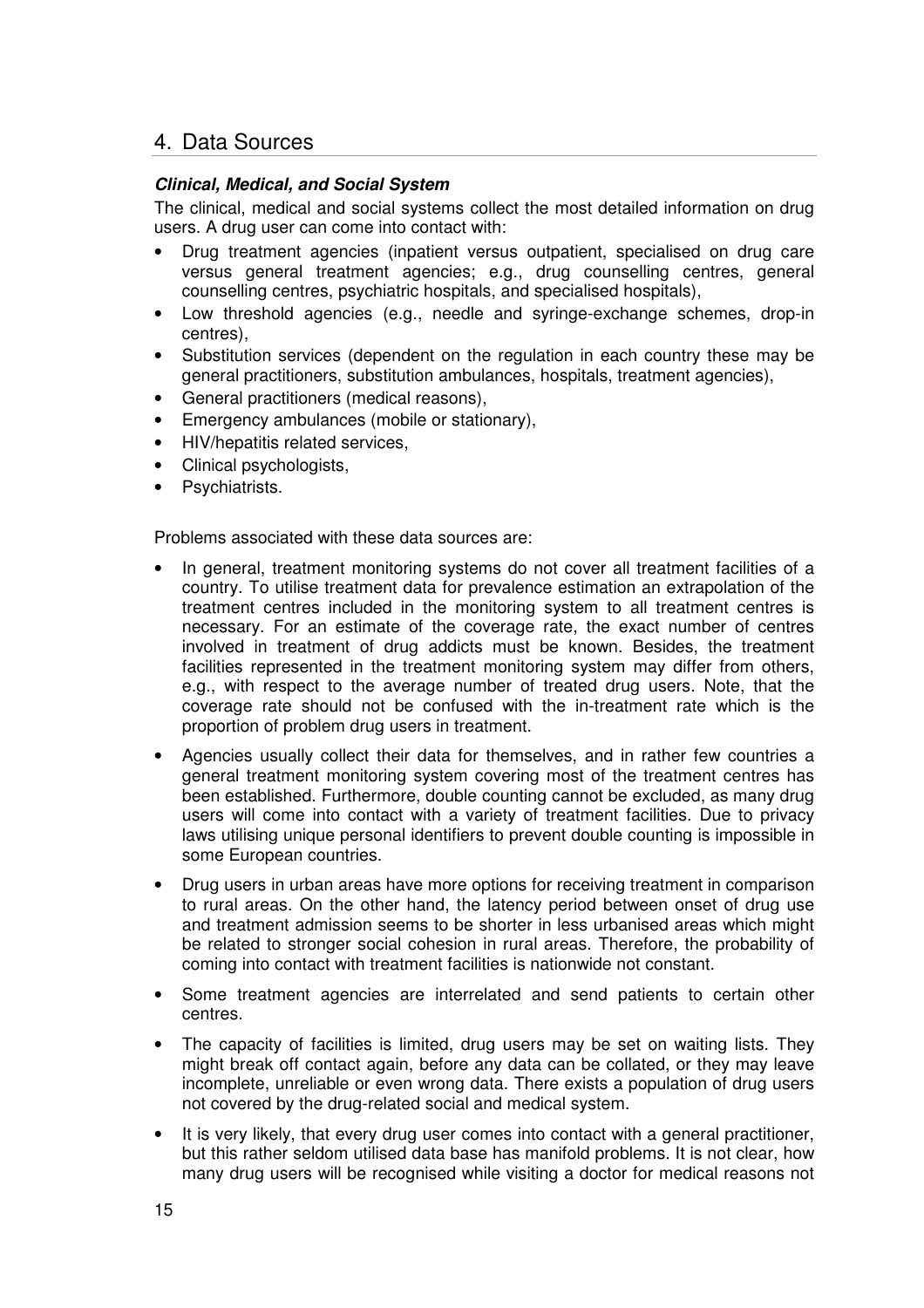obviously related to drug-use. Furthermore, in case of a non-fatal accident under influence of psychotropic substances it is almost impossible to distinguish between regular, occasional or experimental users.

## **Legal System**

Data of drug users can be found in registers

- on convictions because of offences against laws on consumption, possession or supply of illegal drugs,
- on convictions because of secondary crimes, i.e. offences associated with the obtaining of drugs (theft, shoplifting, prostitution, forgery),
- on convictions because of offences under the influence of psychotropic substances (e.g. driving, violence),
- on detainees in connection with the above mentioned categories,
- on mortality (e.g., all-cause deaths of registered drug users, drug-related deaths).

Problems associated with these data sources are:

- It is difficult to distinguish between consumers and dealers of drugs. Frequency of drug use cannot easily be obtained, in order to separate regular from experimental users. Police recordings do usually not distinguish between minor experimentation with drugs, severe drug problems, mere trade without consumption, and long or regular users.
- It is not clear if utilising data bases on offences tends to underestimate or to overestimate problem drug use prevalence as an offence can be committed by several offenders and on the other hand one individual can commit several offences.
- Secondary crimes may not be registered at all, and dependent on the drug policy of a country no special attention may be paid on detecting them as connected to drug use.

## **Mortality Data**

Most European countries have national and/or regional mortality registers where deaths are coded using the International Classification of Diseases (ICD). However the definition of drug-related deaths and/or the registration strategies may vary across countries. While in the Netherlands and in Italy only deaths due to an overdose are registered as drug-related deaths in other countries a wider definition is adopted. In Germany a drug-related death includes deaths "following overdose, as a result of a long-term abuse, suicide resulting from despair about the circumstances of life or the effects of withdrawal symptoms, and fatal accidents under the influence of drugs". In Denmark "deaths caused by accident or suicide due to: misuse of illegal drugs; misuse of other drugs if the deceased was a known drug addict; or misuse of intoxicating but not illegal drugs" are registered as drug-related deaths (EMCDDA, 1997). The applied definition and/or the registration strategies may vary to a great extent not only between different European countries, but also within one country between regions or urban in contrast to rural areas.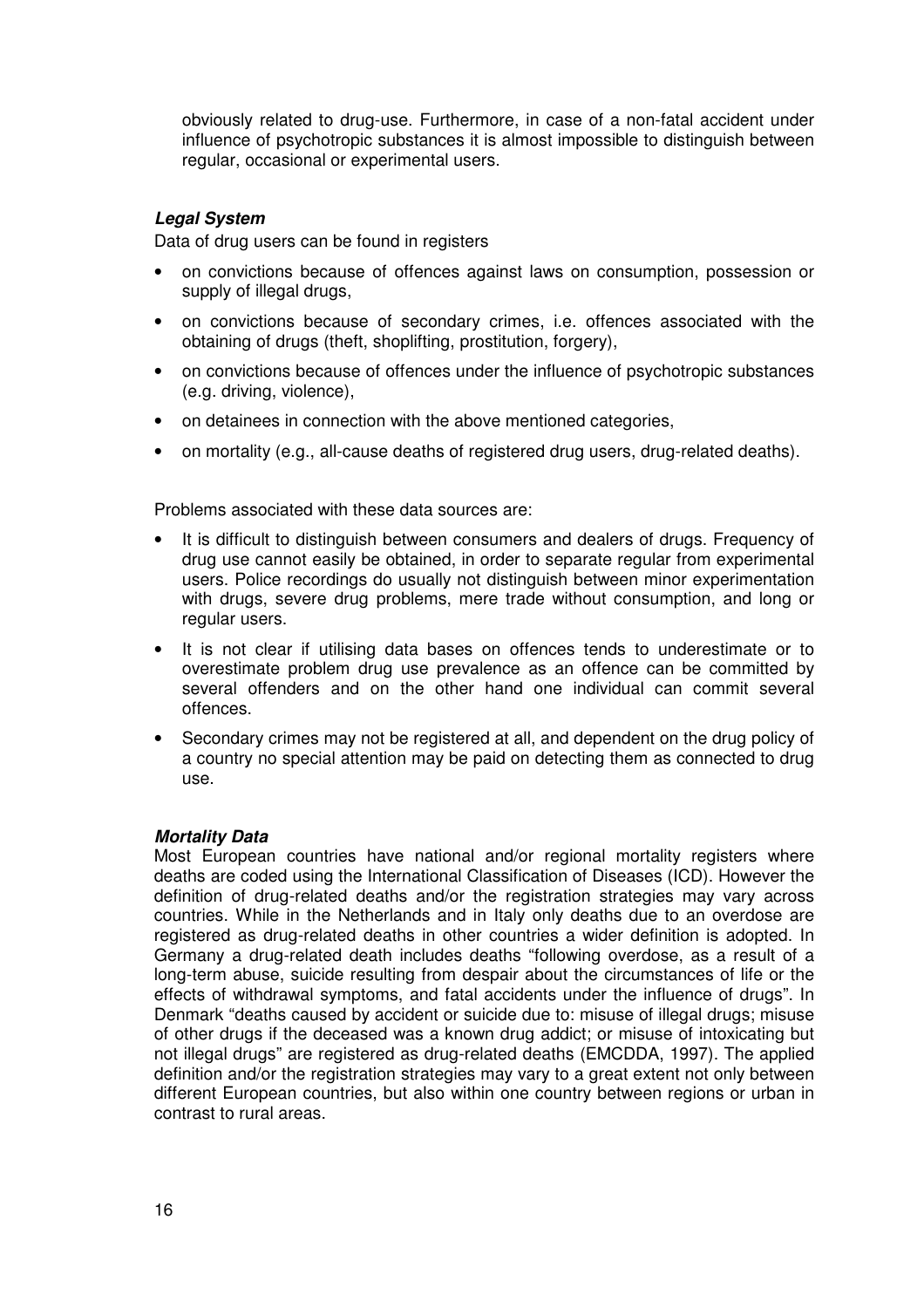An overdose may be accidental, intentional or undetermined. Accidental overdoses include deaths after periods of abstinence when the tolerance has changed, as well as overdoses while using methadone or naltrexon. An overdose can also be held responsible when in fact the substance is contaminated. Regular as well as occasional users can die of an overdose. This death may be coded as a drug-related death or it may be coded alternatively as due to respiratory failure. The latter code will not be detected as a drug-related cause, if the deceased has not been known as a drug user before. Therefore, the number of deaths from any regional or national register will very likely be a lower limit of the actual figure.

Further types of drug-related deaths are fatal accidents under the influence of psychotropic substances (excluding alcohol) and suicides related to dependence on drugs. Deaths resulting from long-term abuse of psychotropic substances can be part of the definition as well as deaths due to violence under the influence of psychotropic substances. It is important to understand how the registration operates, who completes death certificates (pathologist or medical practitioner). Valuable information can also be gained from customary practices of coding primary and secondary causes of fatalities associated with drug overdoses. If it is not possible to establish the number of all-cause deaths, some subsets may be more clearly defined, e.g., drug overdoses.

#### **Links Between Data Bases**

When data bases are linked, definitions should be comparable between sources along several dimensions:

- Substances used
- Time period
- Age range
- Frequency of use
- Route of administration
- Geographical area

In most cases, data sources may not be comparable along all characteristics listed above, some may not even be explicitly recorded (e.g., route of administration, or frequency of use may not be recorded in a police register). For some properties of the selected data, it is possible to collate the data or clean them afterwards according to given definitions (e.g., age range). If this is not possible, at least a minimum definition covering substances used, time period and age group should be met. Data requirements for single methods are considered in the specific chapters.

#### **Literature**

EMCDDA (1997). Annual Report of the State of the Drugs Problem in the European Union. Lisbon: EMCDDA.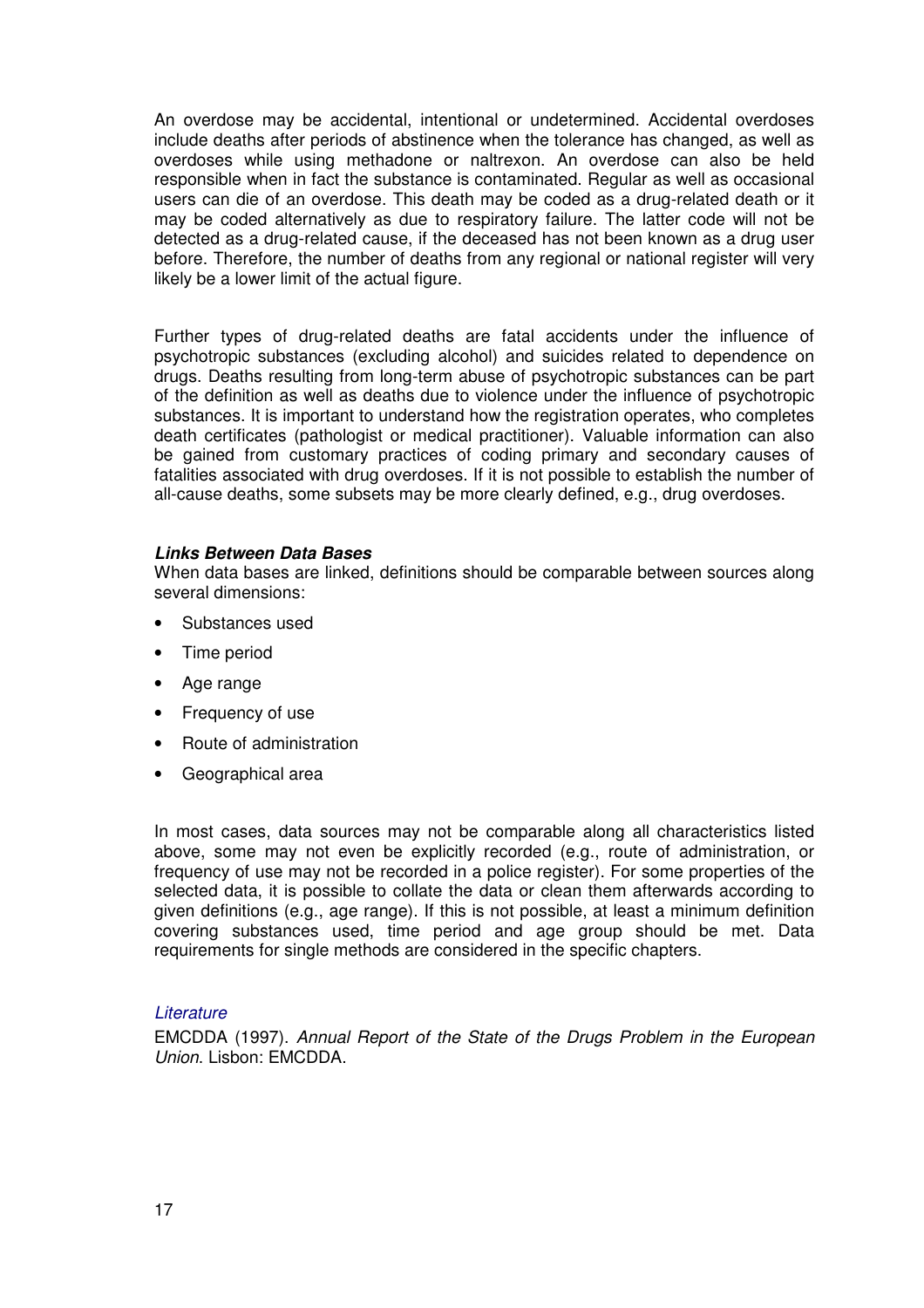## 5. Methods

## 5.1. The Multiplier Method

In the context of problem drug use the total population of drug users  $T$  is unknown (partly hidden population). Given a sample of size  $B$  of the population in question (benchmark) and the probability c for someone of this unknown population to be member of the sample, the total population  $T$  can be estimated from

 $T = B / c$ 

- B: the number of identified problem drug users (sample or benchmark)
- c: a parameter giving the probability of a problem drug user (unknown

target population) to be member of the identified sample B

Note that dividing by c is equivalent to multiplying by  $1/c$  (multiplier) (table 1).

The number of identified problem drug users (benchmark) is usually provided by or calculated from routine sources, e.g. by treatment centres, monitoring systems, police, drug death and/or HIV/AIDS registers. Generally, the value of the benchmark can be taken directly from a register or can be extrapolated by simply multiplying the given data with an appropriate factor. For instance, multiplying the number of treatment centres covered by a monitoring system with the coverage rate yields the benchmark for the treatment multiplier method.

The value for c must be estimated using independent external information and should be updated from time to time. This requires extensive research as expert ratings may be misleading. Appropriate estimation methods include capture-recapture (see chapter 5.2) or nomination techniques. Nomination techniques refer to sampling methods that collect data not just from the respondent but also from persons nominated by the respondent (Taylor, 1997; Korf, 1997). Sometimes, results of other projects can be used as well. For example, one spin-off of a project on drug-related deaths in five South German cities was an estimate of the in-treatment rate of opiate dependents (Augustin & Kraus, 2004)

Usually, multipliers are estimated from small-scale studies. A generalisation of this local estimate to the whole country may be problematic as e.g. the probability of an opiate user to get into contact with the police may vary over regions and cities due to law enforcement activities. Therefore it is recommended to use mean estimates from at least 3 to 4 different areas including cities and rural municipalities.

Benchmark and multiplier must fit each other and the target group. If e.g. the number of drug-related deaths is used to estimate the number of problem opiate users both benchmark (drug-related deaths) and multiplier (mortality rate) must be based on the same definition of drug-related deaths (overdoses vs. all-cause deaths). For the estimation of the prevalence of problem cocaine use based on treatment data an intreatment rate derived from a sample of opiate dependents may be misleading.

**Table 1:** Data and sources for the multiplier method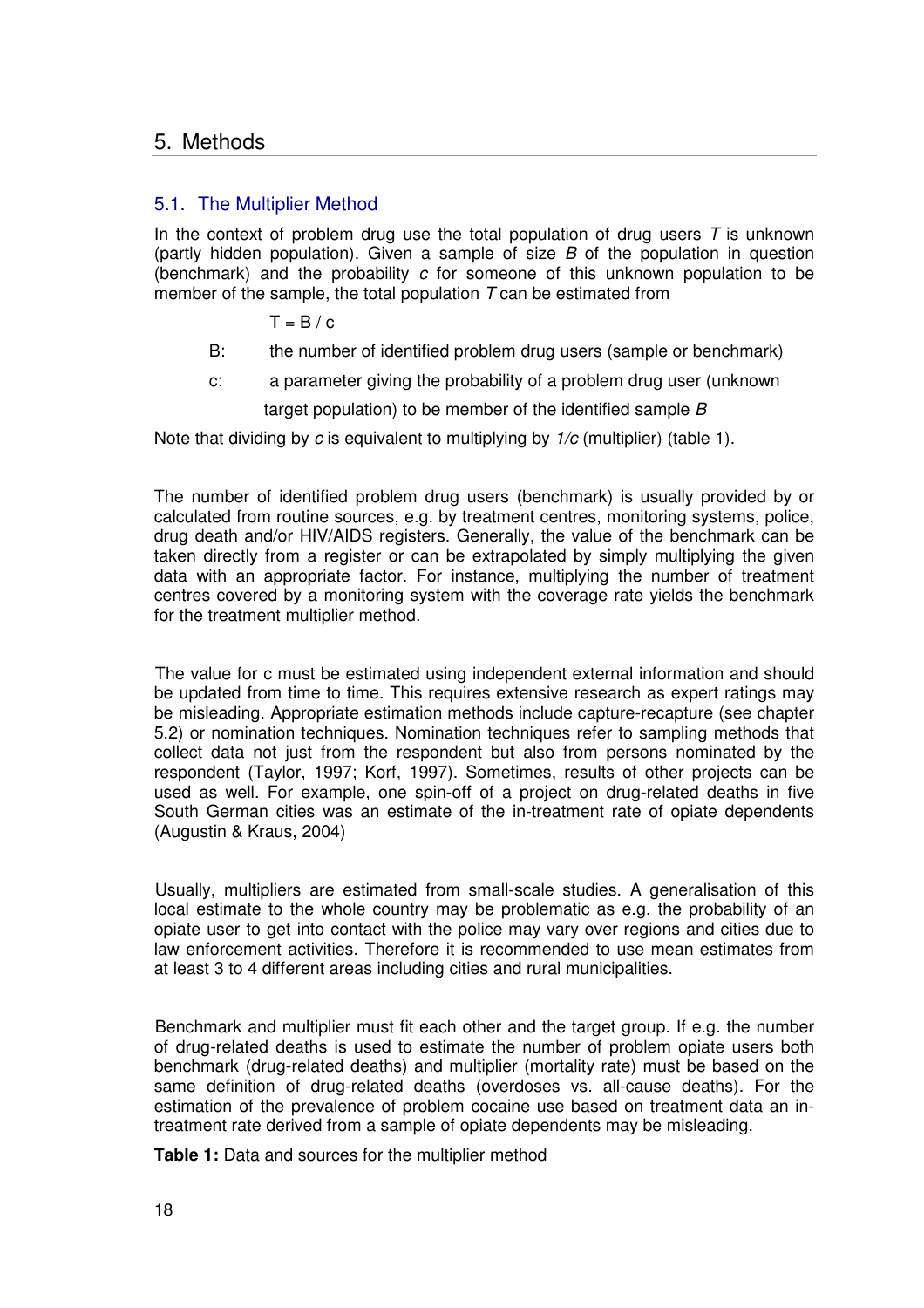| Parameter Data |                                                                                                                                              | Source of<br>information          | <b>Section</b> |
|----------------|----------------------------------------------------------------------------------------------------------------------------------------------|-----------------------------------|----------------|
| B              | Number of problem drug users who underwent Treatment<br>treatment in a given year                                                            | centres,<br>Monitoring<br>systems | 5.1.1          |
| C              | Probability for a problem drug user to be treated (in-<br>treatment rate)                                                                    |                                   |                |
| B              | Number of registered problem drug users in a given Police<br>year                                                                            |                                   | 5.1.2          |
| C              | Probability for a problem drug user to be registered by<br>the police in that year                                                           |                                   |                |
| B              | Number of problem drug users registered by the police Police<br>for the first time (over a period reflecting mean<br>duration of addiction)  |                                   | 5.1.3          |
| C              | Proportion of drug-related deaths that have previously<br>been registered by the police as problem drug users<br>(also over the same period) |                                   |                |
| B              | Number of drug-related deaths in a given year                                                                                                | Mortality<br>register,<br>Police  | 5.1.4          |
| C              | Probability of death among problem drug users in the<br>same year                                                                            |                                   |                |
| B              | Number of HIV infected drug injectors in a given year                                                                                        | <b>HIV/AIDS</b><br>register       | 5.1.5          |
| c              | Prevalence of HIV infections among drug injectors in<br>the same year                                                                        |                                   |                |

B=benchmark, c=multiplier

#### **Literature**

Augustin, R. & Kraus, L. (2004). Changes in prevalence of problem opiate use in Germany between 1990 and 2000. European Addiction Research, 10, 61-67.

- Korf, D. J. (1997). The tip of the iceberg: Snowball sampling and Nomination Techniques, the experience of Dutch studies. In EMCDDA & Council of Europe (Eds.), Estimating the Prevalence of Problem Drug Use in Europe (Scientific Monograph Series Nr. 1, pp. 171-184). Lisbon: EMCDDA.
- Taylor, C. (1997). Estimating the prevalence of drug use using Nomination Technique. In EMCDDA & Council of Europe (Eds.), Estimating the Prevalence of Problem Drug Use in Europe (Scientific Monograph Series No. 1, pp. 157-170). Lisbon: EMCDDA.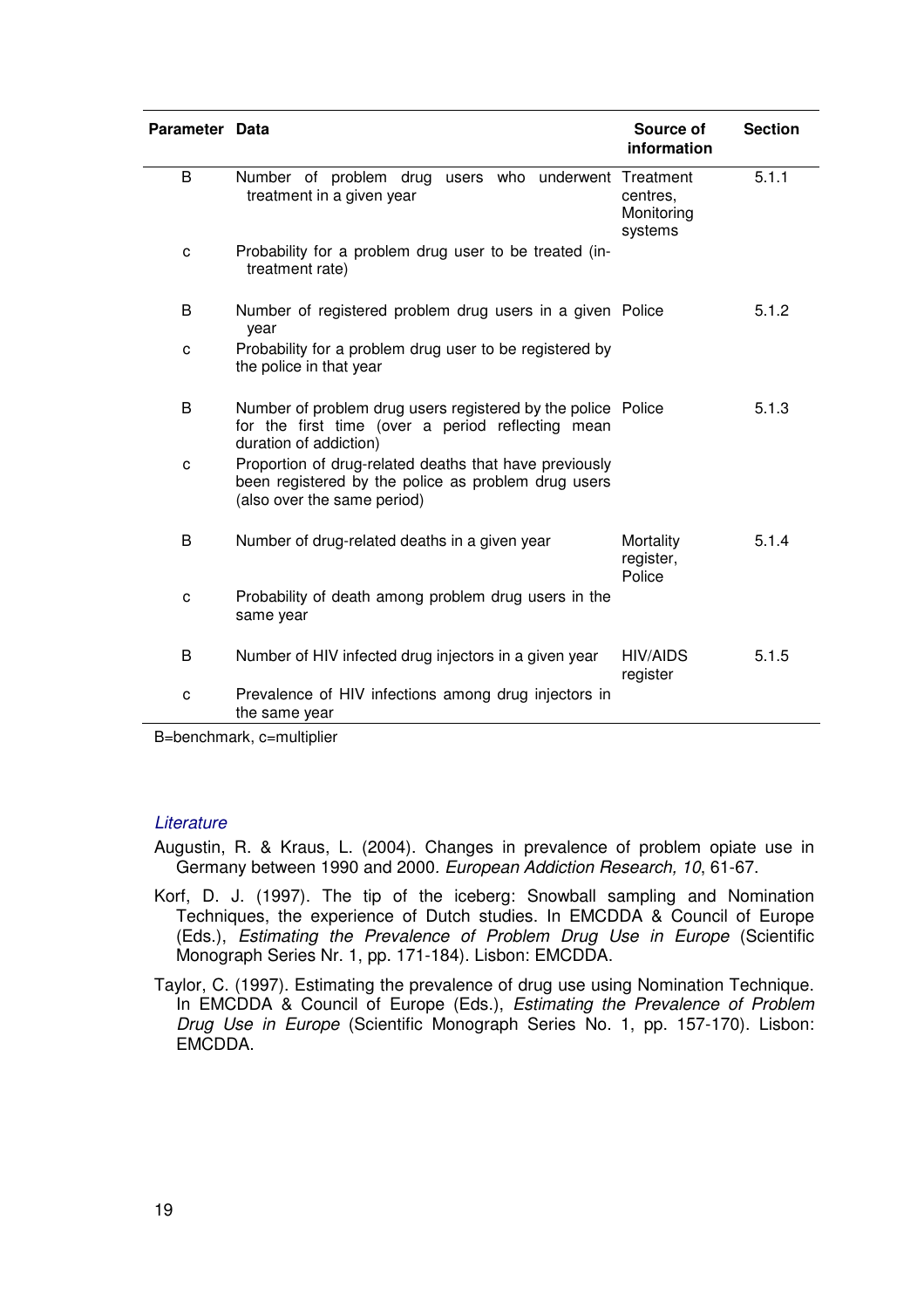#### 5.1.1 Multiplier Method Using Treatment Data

The number of problematic drug users registered in treatment-centres serves as benchmark. If the treatment monitoring system does not cover all treatment centres an estimate of the treatment coverage-rate should be used to extrapolate to all treatment centres. The in-treatment-rate of problematic drug users has to be estimated, e.g. by applying snowball-sampling and other nomination-techniques as described in Taylor (1997).

#### Example: The Netherlands

The benchmark is the total number of opiate users (including poly-drug users) in outpatient treatment centres registered in the Dutch National Alcohol and Drugs Information System (LADIS) which has a comparatively high coverage. Only 2,777 methadone clients of the Municipal Health System in Amsterdam and 1,334 methadone clients of the Symbion Foundation in Rotterdam are not included in LADIS. Adding those clients to the 14,748 problematic opiate users registered in LADIS yields a total of 18,859 problematic opiate users in 1996. Any presumable overlap between the clients in LADIS and those added from Rotterdam and Amsterdam could not be excluded.

The multiplier was based on research in two regions, namely in Amsterdam and in Rotterdam (Buster & Reurs, 1997; Toet, 1995). In both regions the in-treatment rate estimate was 0.70. Because of a lack of information about in-treatment rates outside Amsterdam and Rotterdam a range of 0.65-0.75 seems to be reasonable. Given that the care agencies reached on average 65% of the total number of users nationally, there are 18,859/0.65=29,014 estimated problem opiate users in the Netherlands: If 75% is taken as an average percentage nationally, there are 18,859/0.75=25,145 estimated problem opiate users in the Netherlands (Toet, 1999).

## Data Demands

The treatment monitoring system should not only provide figures of drug users seeking treatment categorised by main substance groups, but should also be able to avoid double counting. Furthermore, it is important to consider the coverage rate of the monitoring system.

An estimate of the treatment coverage rate cannot be obtained easily as treatment centres can include inpatient and outpatient treatment facilities, e.g., specialised drug care centres, low- and high threshold agencies, general psychiatric hospitals, doctors´ surgeries and substitution programmes as well as smaller substitution facilities. Thus simply extrapolating the treatment centres included in the monitoring system to all the treatment centres may give a wrong picture. In Germany, for instance, extrapolating the number of treatment centres yields a much smaller coverage rate than extrapolating the number of staff of the treatment centres as bigger treatment centres are more likely to be included in the treatment monitoring system. Besides, drug users can be treated because of a variety of other reasons connected to problematic drug use, like e.g., hepatitis. It is necessary to define the extent of treatment that will be taken into account for the treatment monitoring system: shall only treatment because of dependence and abuse be taken into account or shall also data on other health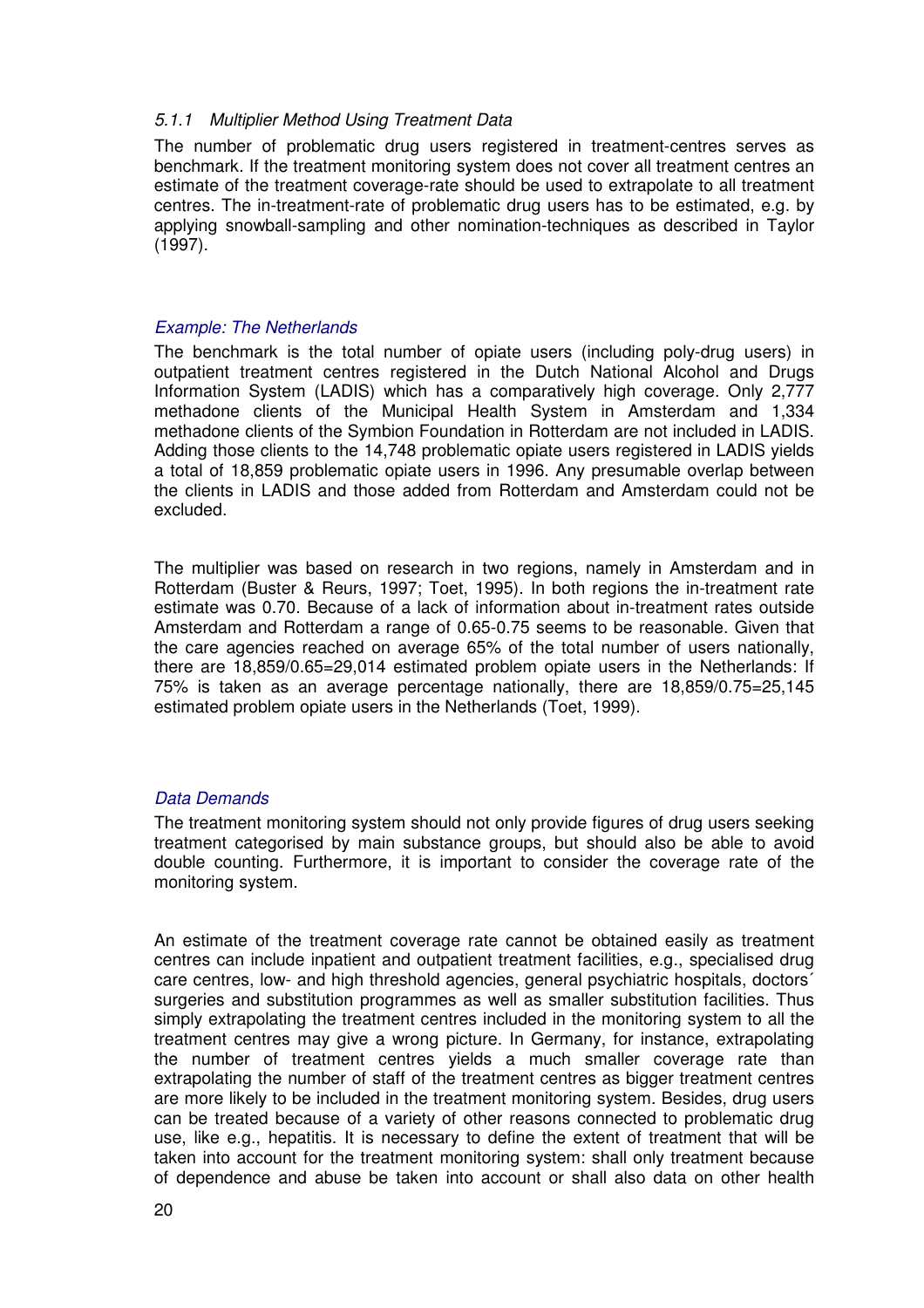problems connected with problem drug use be utilised? How can the problem of double counting be minimised, if e.g. country-specific laws on privacy make an individual identifier impossible?

The question of specific target groups should be considered carefully when collecting data. On the basis of the following characteristics any target group could be estimated:

- Differentiation between polydrug and monodrug use.
- Categorisation of main problem drug according to a clearly defined hierarchical scheme.
- Differentiation between dependence and abuse or known frequency and duration of use.

The main problem of this method of estimation is the "in-treatment-rate", i.e. the rate of problem drug users seeking help in a given year. The calculation of this rate is closely connected to the definition of treatment facilities utilised. A very narrow definition of the in-treatment-rate would cover only persons seeking help in order to give up drug use and would therefore consider only inpatient and outpatient treatment facilities. In order to include also drug users who do not intend to quit, low threshold-agencies should be taken into account as well. The broadest possible definition of the in-treatment-rate would include also general practitioners. Of course, the definition of the in-treatment rate must suit to the definition of the benchmark. The broadest definition must be chosen if and only if the benchmark includes general practitioners. On the other hand side, if the benchmark includes only inpatient and outpatient treatment facilities the narrowest definition of the in-treatment rate must be used. There is no relationship between the narrowness of the definition and the estimate: An estimate based on the narrowest definition may be higher or lower than an estimate based on a wider definition.

## **Limitations**

Dependent on the national monitoring system, not all treatment facilities may be covered, or not even the exact number of treatment facilities dealing with drug problems may be known. If a coverage rate is known, the estimate can be improved. Users not in contact with the treatment system are not taken into account. The figures obtained with this method have to be considered as lower bounds.

## **Literature**

Buster, M. & Reurs, H. (1997). Methadonverstrekking in Amsterdam 1996. Amsterdam: GG&GD Amsterdam

- Co-operation Group to Combat Drug Abuse and Illicit Trafficking in Drugs (Pompidou Group) (1995). Handbook on Snowball Sampling (2nd Draft, April 1995). Strasbourg: Council of Europe.
- Korf, D. J. (1997). The tip of the iceberg: Snowball sampling and Nomination Techniques, the experience of Dutch studies. In EMCDDA & Council of Europe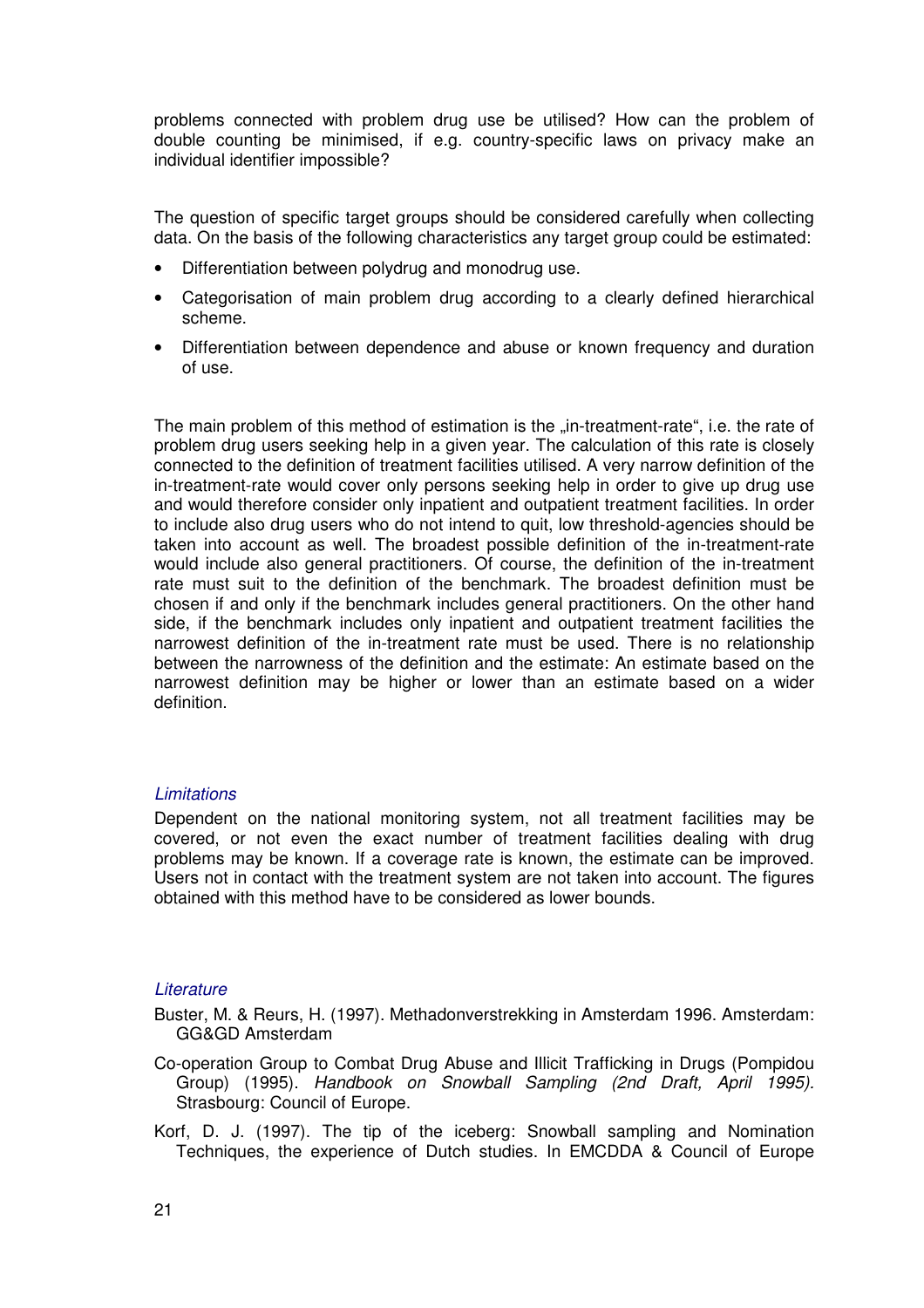(Eds.), Estimating the Prevalence of Problem Drug Use in Europe (Scientific Monograph Series Nr. 1, pp. 171-184). Lisbon: EMCDDA.

- Taylor, C. (1997). Estimating the prevalence of drug use using Nomination Technique. In EMCDDA & Council of Europe (Eds.), Estimating the Prevalence of Problem Drug Use in Europe (Scientific Monograph Series No. 1, pp. 157-170). Lisbon: EMCDDA.
- Toet, J. (1995). Tabellenboek RODIS 1994. De verslavingszorg in Rotterdam van 1990 tot en met 1994. Rotterdam: GGD Rotterdam e.o.
- Toet, J. (1999). Country report: The Netherlands. In European Monitoring Centre for Drugs and Drug Addiction (EMCDDA). Study to Obtain Comparable National Estimates of Problem Drug Use Prevalence for all EU Member States. Lisbon: EMCDDA.

#### Further References

- Augustin, R. & Kraus, L. (2004). Changes in prevalence of problem opiate use in Germany between 1990 and 2000. European Addiction Research, 10, 61-67.
- Origer, A. (2001). Estimation de la Prévalence Nationale de l'Usage Problématique de Drogues à Risque Élevé et d'Acquisition Illicite - Etude Comparative Multi-Méthodes 1997-2000, Séries de Recherche No2, Luxembourg: Point focal OEDT Luxembourg - CRP-Santé.
- Simeone, R. S., Nottingham, W. T. & Holland, L. (1993). Estimating the size of a heroin-using population: An examination of the use of treatment admissions data. International Journal of Addictions, 28, 107-128.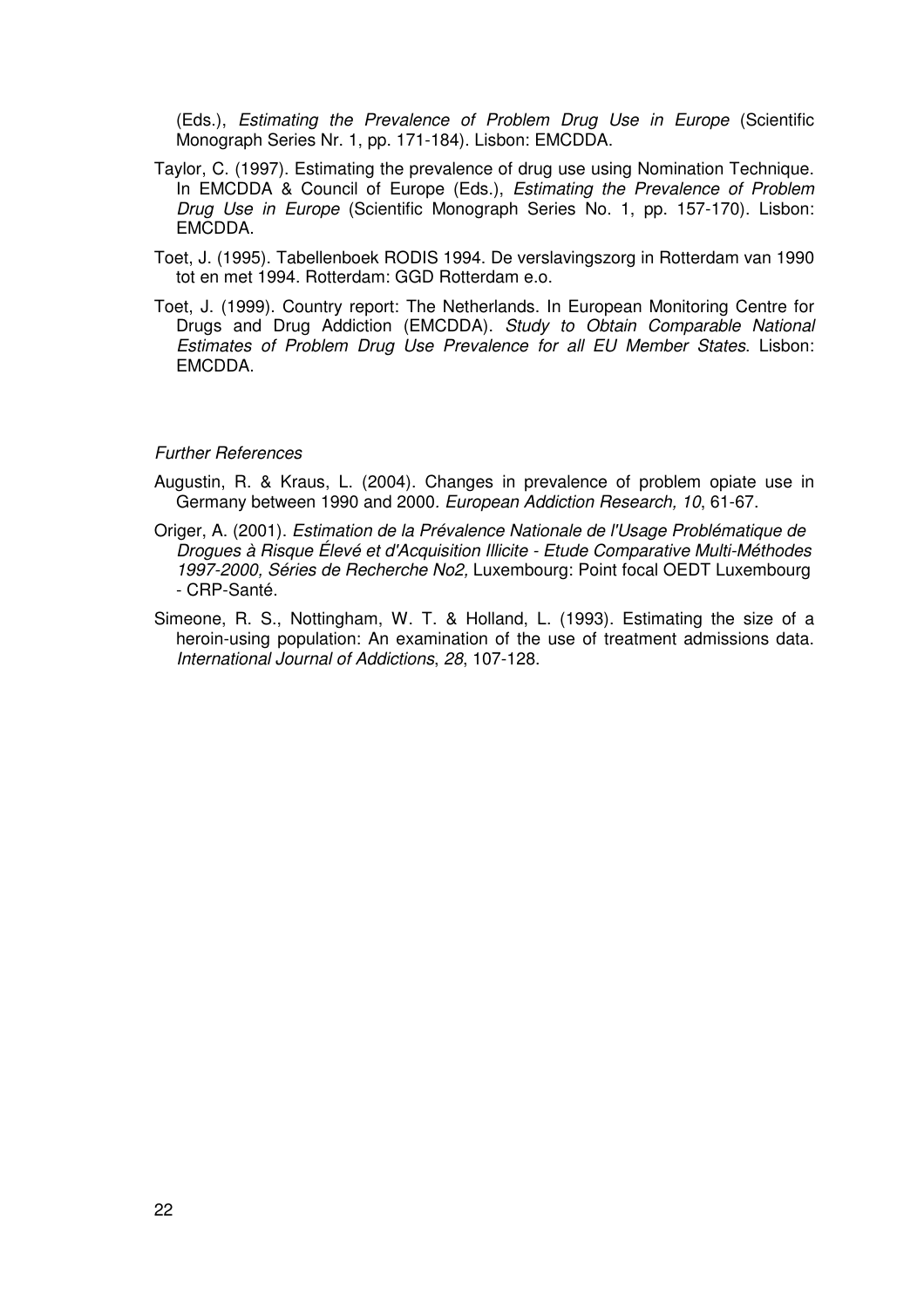#### 5.1.2 Police Multiplier Method

In analogy to the extrapolation of treatment data (chapter 5.1.1), the number of drug users registered by the police in a given year can be extrapolated. The number of registered problematic drug users in a given time period is taken as a benchmark. If there is no nationwide police registration system but only regional registers an estimate of the coverage-rate should be used to extrapolate to the whole country. To account for the hidden population, this figure is divided by the estimated proportion of drug users that have come into contact with the police. For that estimate a small scale study is needed, that will very likely be conducted on a regional basis. Nomination techniques as described in Taylor (1997) and Korf (1997) or capture-recapture methods (see chapter 5.2) may be used.

#### Example: France

In France 8,720 individuals were arrested for using or using and selling heroin or cocaine in France in 1999. The multiplier was estimated by combining two different results: the prevalence of opiate or cocaine users for Lens, Marseille or Toulouse, provided by the capture-recapture method (10,117 individuals), and individuals living in Lens, Marseille or Toulouse who were arrested for heroin or cocaine use in 1999 (590 individuals). The result is:  $590/10.117 = 0.058$ .

Altogether, the 1999 national prevalence estimate of problem opiate or cocaine use is  $T = B / c = 8.720 / 0.058 = 150 000$ .

#### Data Demands

The utilised data bases should be person-based, distinguish between dealers and consumers of drugs and register the offenders by type of drug. If only data bases on offences but not on offenders are available (i.e. event-based instead of person-based) it is even not clear if prevalence is under-estimated or over-estimated as an offence can be committed by several offenders and on the other hand one individual can commit several offences.

#### **Limitations**

For estimating the proportion of problematic opiate users that have come into contact with the police, a small-scale study is needed. This study will probably be conducted on a regional basis, for example, in a larger city. A generalisation of this local estimate to the whole country may be problematic. The probability of an opiate user to get into contact with the police may vary over regions and cities due to law enforcement activities. This makes estimates rather unreliable. If law enforcement bodies in the examined region are more efficient than on average, this will result in an underestimation and vice versa. Therefore it is recommended to include at least 3 to 4 different cities and a rural area town at once in the small-scale study.

Techniques that may be used to estimate the multiplier are, for example, nomination techniques, which are described in Taylor (1997) and Korf (1997) or the capturerecapture method as described in chapter 5.2.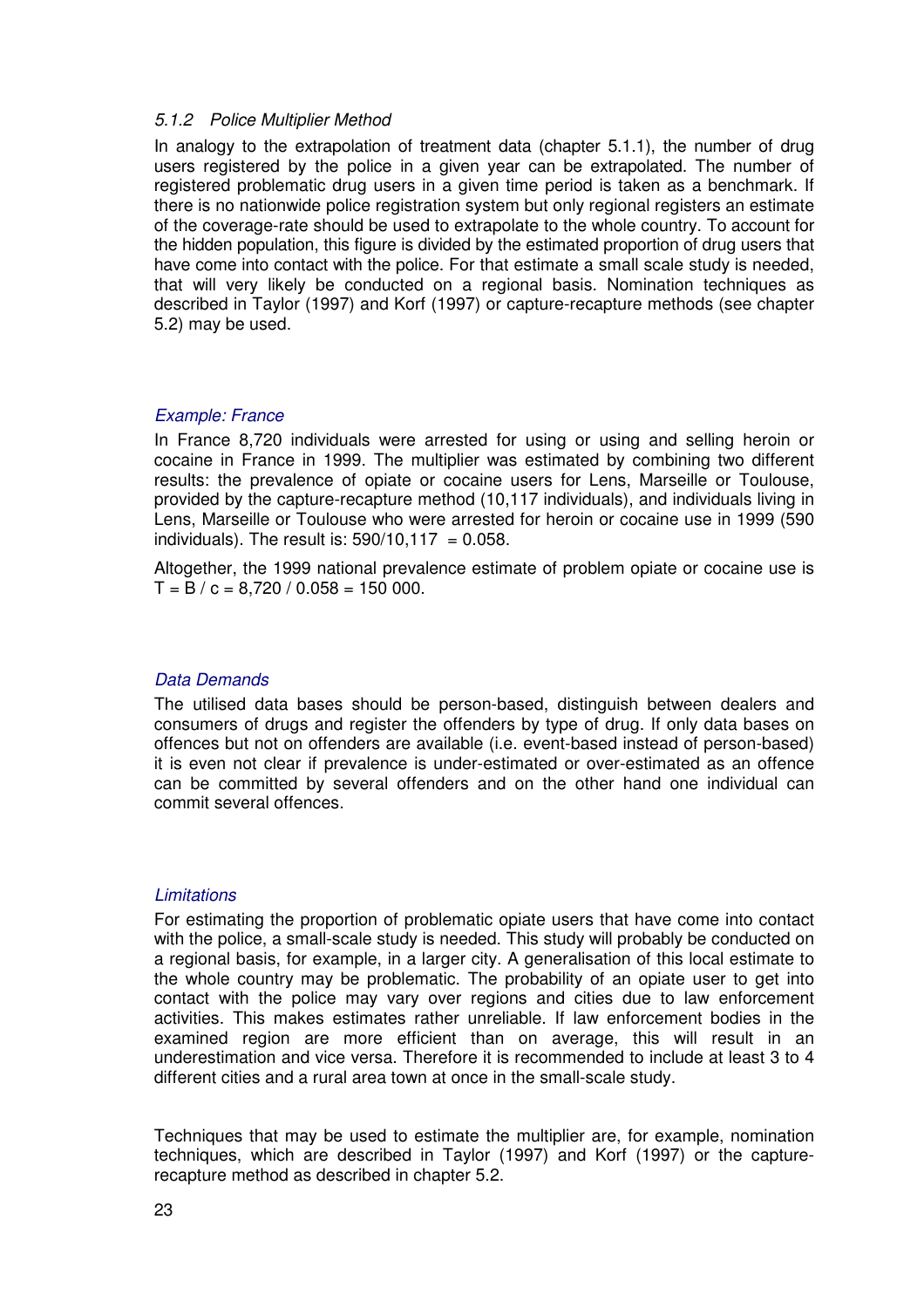#### **Literature**

- Costes, J.-M. (2003). Country report:France. In European Monitoring Centre for Drugs and Drug Addiction (EMCDDA), National Prevalence Estimates of Problem Drug Use in the European Union, 1995-2000. EMCDDA project CT.00.RTX.23 - Final Report. Volume II - Country Reports Lisbon: EMCDDA.
- Co-operation Group to Combat Drug Abuse and Illicit Trafficking in Drugs (Pompidou Group) (1995). Handbook on Snowball Sampling (2nd Draft, April 1995). Strasbourg: Council of Europe.
- Korf, D. J. (1997). The tip of the iceberg: Snowball sampling and Nomination Techniques, the experience of Dutch studies. In EMCDDA & Council of Europe (Eds.), Estimating the Prevalence of Problem Drug Use in Europe (Scientific Monograph Series Nr. 1, pp. 171-184). Lisbon: EMCDDA.
- Taylor, C. (1997). Estimating the prevalence of drug use using Nomination Technique. In EMCDDA & Council of Europe (Eds.), Estimating the Prevalence of Problem Drug Use in Europe (Scientific Monograph Series Nr. 1, pp. 157-170). Lisbon: EMCDDA.

#### Further References

Origer, A. (2001). Estimation de la Prévalence Nationale de l'Usage Problématique de Drogues à Risque Élevé et d'Acquisition Illicite - Etude Comparative Multi-Méthodes 1997-2000, Séries de Recherche No2, Luxembourg: Point focal OEDT Luxembourg - CRP-Santé.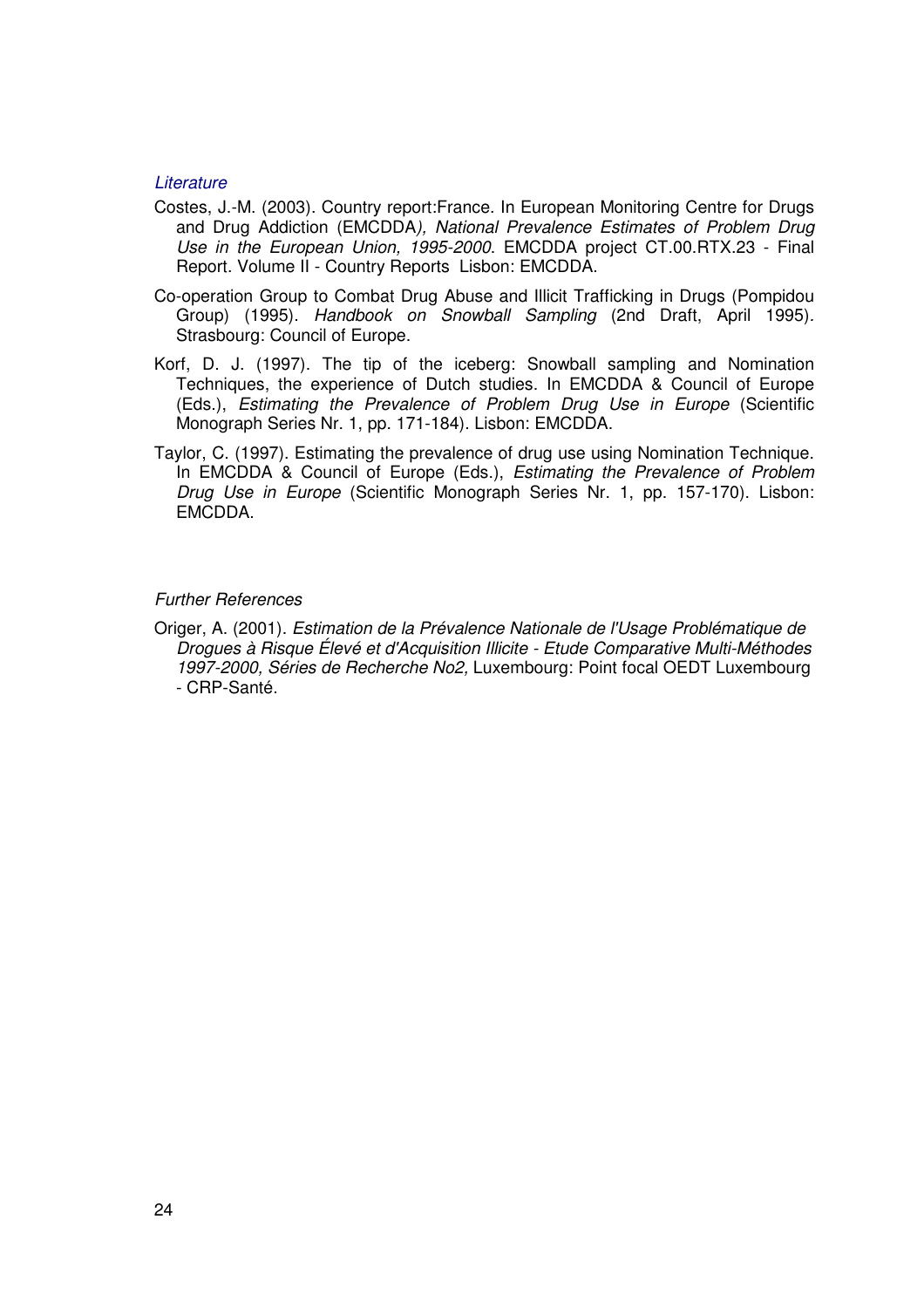## 5.1.3 Police/Deaths Multiplier Method

This multiplier method is based on two data sources, namely the data base of first registered opiate users and the data base of drug-related deaths. As according to the literature (Robins 1979; Bschor 1987; Marks 1990) the estimated mean duration of dependence amounts to ten years, the number of first-time registered opiate users in the previous ten years is taken as the benchmark. The correction term assumed to reflect the extent of the unknown cases is the ratio of the total number of drug-related deaths to the number of those deceased previously registered by the police as opiate users. Again, this comparison is made over a ten-year period. It is assumed that the ratio of the total number of problematic drug users to the number of those cases that have been registered by the police (over a ten-year period) is equal to the ratio of the total number of drug-related deaths to those that have previously been registered by the police as problematic drug users (also over a ten-year period).

In summary, the following calculations are applied:

- T Estimated total of problematic drug users
- B Number of first-time registered drug users in the past ten years
- c Dt/Dn, ratio of the number of drug-related deaths and the number of drugrelated deaths previously known by the police as drug users,

#### **where**

- Dt Number of drug-related deaths in the past ten years
- Dn Number of drug-related deaths in the past ten years having been registered as drug users before
- $\Rightarrow$  T = B \* c

The proportion of all previously known users among drug-related deaths varies over time. Thus, using just one multiplier might be problematic. Therefore, as a variant this proportion is calculated for each of the past ten years and multiplied with the number of first-time registered opiate users in that year. To arrive at an estimate of the total prevalence the estimated incidence is again cumulated over ten years (assuming a duration of problematic opiate use of ten years).

## Example: Germany

In Germany, law enforcement data collected on the number of drug offenders include information on the substance consumed by an individual. However, drug offenders are only included in the data the first time they are charged and no distinction is made between drug-addicts and episodic users. Additionally, the regular comparison of national drug-related deaths and the registered drug user data allows to keep a record of previously unknown individuals. To estimate the number of first registered hard drug users the number of cases known by the police over the last 10 years are counted. This ten-year period reflects the mean duration of an individual's drug use.

The number of heroin users registered by the police for the first time serves as a benchmark. According to the literature (Robins, 1979; Bschor, 1987; Marks, 1990) the estimated mean duration of heroin addiction is ten years. To estimate prevalence, the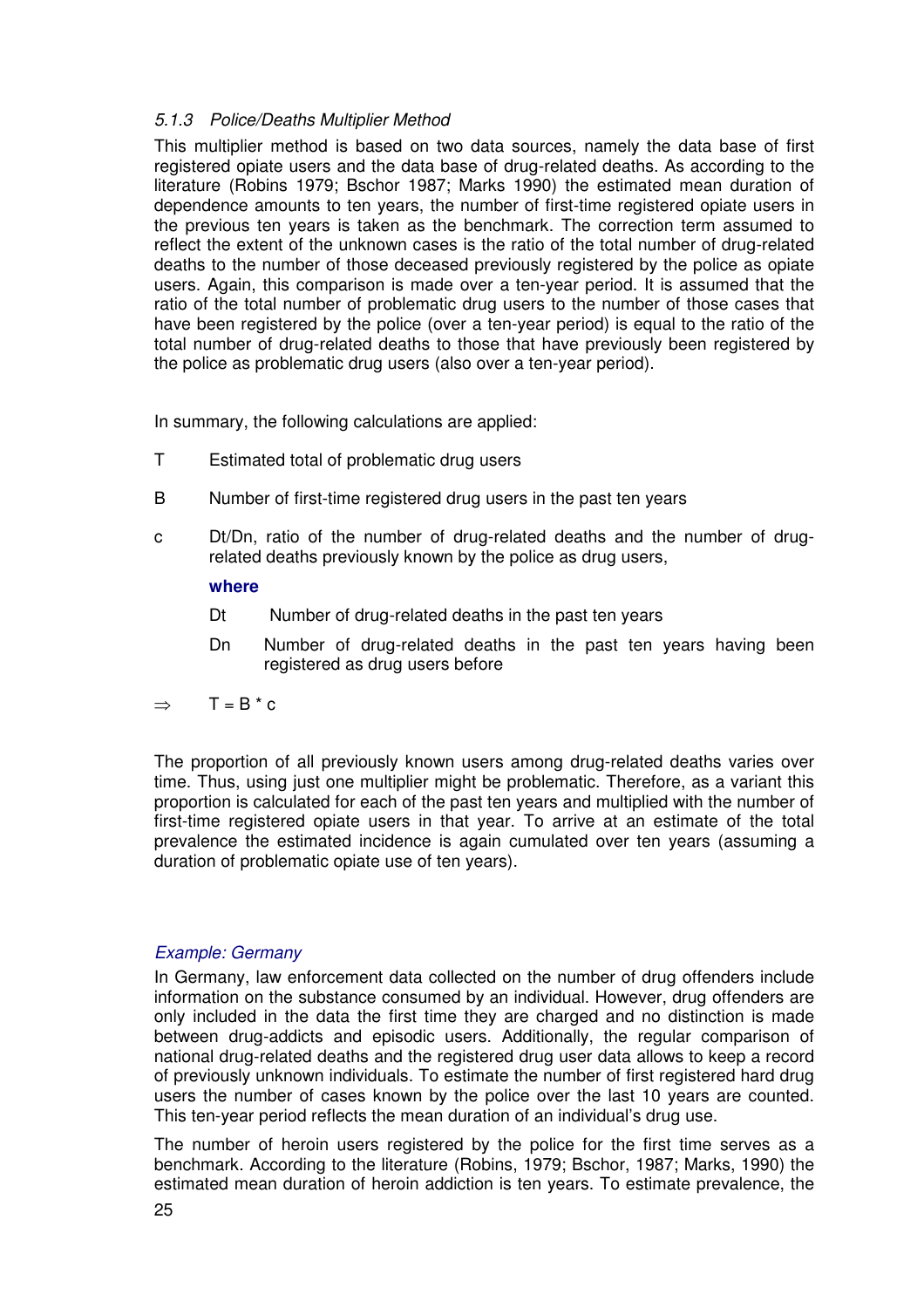number of first-time offenders against drug laws in the previous ten years are summed up.

The correction term assuming to reflect the extent of the dark-field is the ratio of the total number of drug-related deaths to the number of these deceased individuals previously registered by the police as hard drug users. Again, this comparison is made over a ten-year period. As the proportion of all known users among drug related deaths varies over time, and using just one multiplier might be problematic, a variant of this method was calculated: In a first step the required proportion is calculated for each year between 1986 and 1995. This information, however, has only been available since 1992. For the years 1986 and 1991 this proportion varies between 30% and 55%. To get an estimate of the total prevalence the estimated incidence is again cumulated over ten years (assuming a duration of problematic drug use of ten years). Note, that the statistics on drug-related deaths also include deaths of non-opiate users. It is, however, reasonable to assume that most of the registered drug-related deaths are heroin-related in Germany as deaths due to suicides, fatal accidents and long-term use of other substances than opiates are often not recognised as drug-related death. In fact, in 1995 nearly two thirds of the drug-related deaths were due to heroin overdoses. It is estimated that in 1995 altogether more than 70% of the registered drug-related deaths were related to heroin use (Bühringer et al., 1997). In Table 2 the calculations for the estimate are summarised (Bühringer et al., 1997; EMCDDA, 1997a).

| Year      | N of offenders first<br>registered by police | <b>Correction term</b> | Year-specific<br>estimate |
|-----------|----------------------------------------------|------------------------|---------------------------|
|           | в                                            | $c = Dt/Dn$            |                           |
| 1986-1991 | 33,677                                       | $1.43 - 2.22$          | $48,158 - 74,763$         |
| 1992      | 10,452                                       | 2.23                   | 23,308                    |
| 1993      | 8,384                                        | 1.92                   | 16,097                    |
| 1994      | 8,501                                        | 2.40                   | 20,402                    |
| 1995      | 6,970                                        | 2.57                   | 17,913                    |
| Total     |                                              |                        | $125,878 - 152,483$       |

#### Table 2: **Extrapolation from police data for Germany**

## Data Demands

The two registers utilised for the estimation method are the data base of registered opiate users by the police and the data base of drug-related death.

Data of the first data base have some limitations that cannot easily be overcome:

- Problems with a clear definition of target groups: In some countries it is often not possible to decide whether a person registered for the first time as an offender is consuming drugs himself or if he is trafficking drugs. Furthermore, if a person is registered as an user, it is not possible to distinguish between occasional and regular user, i.e., no information is available whether he or she is a problematic user or not. In some cases misclassifications of the main substance are possible and poly drug use is not accounted for.
- Because of privacy laws, cases have to be deleted from the police data so that double counting cannot be fully excluded.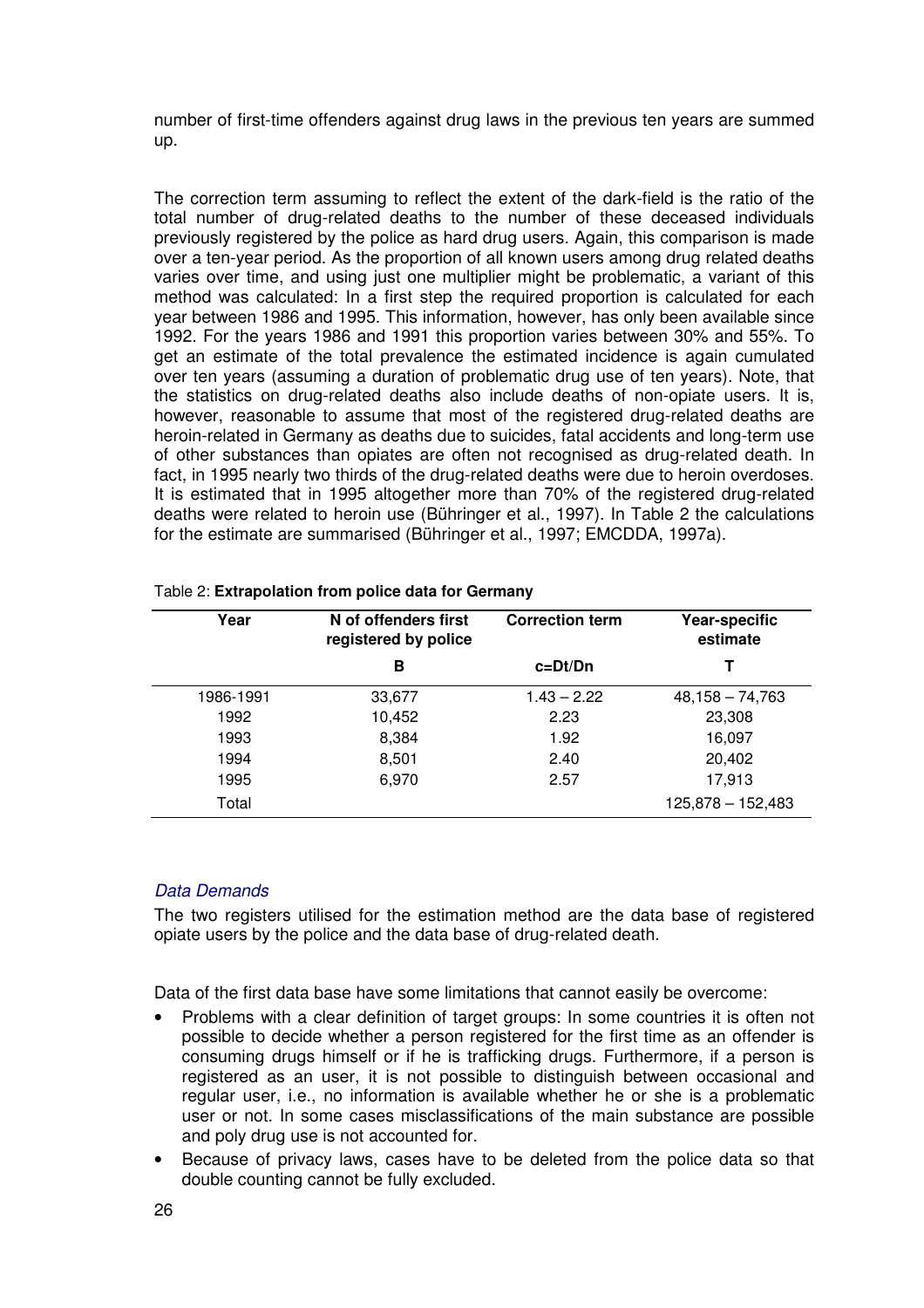• Data may be biased because of delays in data entry and variations in recording of data across police services.

National register on drug-related deaths:

These problems have already been considered in chapter 4 on data sources. The greatest problem may be to establish a definition of drug-related deaths that covers the registration praxis of the register. Attention should be paid on regional differences in the registration and/or definition, e.g., differences between urban and rural areas, where it might be more likely to "cover" a drug-related death in order to protect the privacy of a family. Valuable information can be gained from customary practices of coding primary and secondary causes of fatalities associated with drug overdoses. Where it is not possible to establish the number of all-cause deaths, a subset may be more clearly defined, e.g., drug overdoses.

The link between the two data bases is of importance in identifying deceased that have been registered as drug users before. As no established figures on the duration of drug use are available at the moment, the time period over which the calculations should be summarised are somewhat unclear.

#### **Limitations**

Usually, drug-related deaths are based on different definitions in different countries. In Germany, for instance, the statistics on drug related deaths do not only cover deaths due to an overdose, but also suicides, fatal accidents under the influence of psychotropic substances, and deaths resulting from long-term abuse. In Italy, offenders first registered by the police include all types of users (first user, user, addict, etc.), and all types of substances used (cannabis, ecstasy, cocaine, heroine, etc.). Different offenders against drug laws may also be available. In Germany only the offence "possession for personal use" is used for the estimation of the benchmark. In Italy there are three paragraphs, 72, 74 and 75, of which the last one is 'possession for personal use'. In France four categories exist, two refer to 'simple use' and 'use and resell' and two to trafficking definitions. The first two comprise about 70% of all offences. In the Netherlands not possession of drugs is used but drug users are identified from other offences (burglary etc.) as possession is registered very rarely.

Drug-related deaths are very likely due to intravenous opiate use, which is in most cases exclusively use of heroin, or polydrug use. Fatal accidents under influence of psychotropic substances might be very difficult to separate for substance groups, and the same can be said for suicides.

On the other hand, opiate users in contact with the police may to some extent also include other drug users, e.g. cocaine users. In most cases, however, it will be very difficult to decide whether the registered first offender is a cocaine or cannabis user if caught with cocaine or cannabis, or if he will also take opiates at other times, as it is very unlikely that a drug user will state freely his consume behaviour at the policestation. Therefore, the population covered by a police register will mostly consist of opiate users, but can also include users of other psychotropic substances.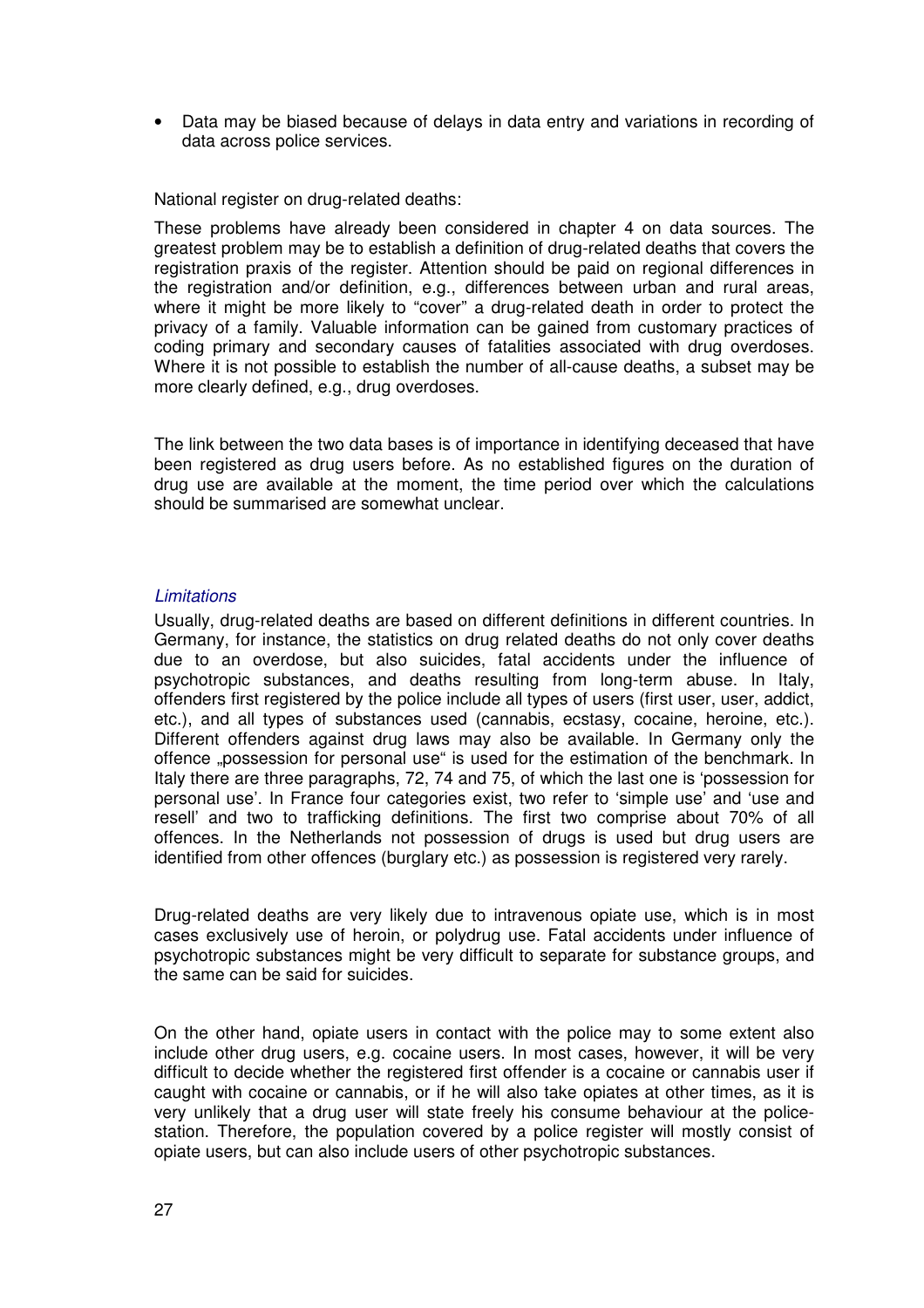In summary, because of the problems of separating deaths for substance groups and of categorising first offenders in terms of substances prevalence estimates of problem use for certain substances may be biassed.

The most crucial point is the estimate of the mean duration of problem drug use. Obviously, the end of problematic drug use cannot be observed since a client who has finally terminated his drug use will never appear in the drug treatment system again. On the other hand, even if it is known from a follow-up study that somebody does no longer take drugs it is not clear if he later will take up drug use again. Though there are some estimates for the mean duration of dependence or problem drug use no estimation procedure can be recommended here as no estimation procedure is able to handle the above mentioned problems and the figure of ten years can thus not be validated. All the methods used to estimate the mean duration of problem drug use are based on assumptions which can not be corroborated. In France, e.g. where mean duration of problem heroin use is estimated at 8 years it is assumed that the number of forthcoming treatments of an individual equals the number of up to now observed treatments. The mean duration of problem heroin use is estimated as the time between onset of problem drug use and first treatment plus twice the up to now observed treatments multiplied with the average time span between two treatments (Costes, 1999). The effects of handling right-censoring by simply doubling observed figures are, however, not clear. For this method two assumptions are necessary, namely that the time of the survey is independent of the observed process (i.e., the number of treatments) and that the observed process does not change in time (e.g., due to legal changes the number of treatments per client will be restricted in the future) (Preisendörfer & Wallaschek, 1987). This method provided very bad results in an empirical comparison with the results of a panel analysis in an attempt to estimate the duration of being employed in a certain company (Preisendörfer & Wallaschek, 1987). This finding is not surprising since in this panel study not all observations are rightcensored and therefore more information is provided. But even with a panel study the problems mentioned above will not disappear. A different estimation procedure is given in Marks (1990). He claims that each year 5% of the addicts gave up their drug use and that therefore within 10 years one half of the addicts terminated drug use. This figure is, however, rather an estimate of the median length of problem opiate use than of the mean length. Apart from difficulties in validating the termination rate a termination rate of 5% each year does not yield 50% in ten years as population size is decreasing from year to year and 5% of a smaller population is less than 5% of the original population. Here further research is needed. Even if it seems to be impossible to develop reasonable estimation procedures small scale studies could give hints if the figures on mean length of problem drug use are plausible.

## **Literature**

- Bühringer, G., Adelsberger, F., Heinemann, A., Kirschner, J., Knauß, I., Kraus, L., Püschel, K., Simon, R. (1997). Schätzverfahren und Schätzungen 1997 zum Umfang der Drogenproblematik in Deutschland [1997 update on methods and figures about the extent of the drug problem in Germany]. Sucht, Sonderheft 2, 43, 102-107.
- Bschorr, F. (1987). Erfahrungen mit Drogenabhängigen [Experiences with drug addicts]. Der Kriminalist, 323-325.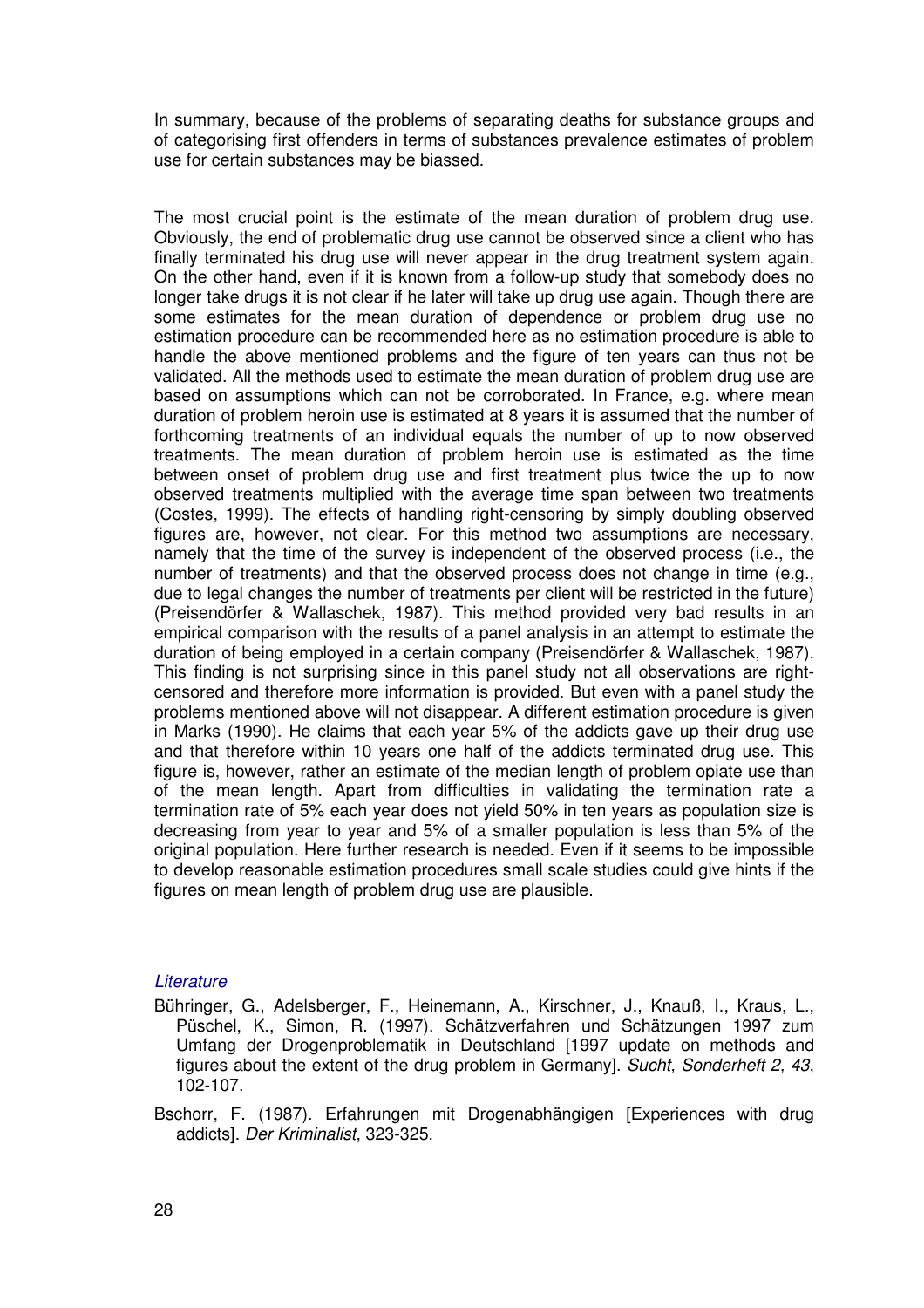- Costes, J.-M. (1999). Country report: France. In European Monitoring Centre for Drugs and Drug Addiction (EMCDDA), Study to Obtain Comparable National Estimates of Problem Drug Use Prevalence for all EU Member States. Lisbon: EMCDDA.
- EMCDDA (1997a). National prevalence estimates. Improvement of Comparability of National Estimates of Addiction. Final report. EMCDDA Project CT.96.EP.06.
- Marks, J. A. (1990). Staatlich abgegebene Drogen: Eine absurde Politik? [State-issued drugs: an absurd policy?] In Ladewig, D. (Ed.), Drogen und Alkohol, pp.108-128. Lausanne: ISPA-Press.
- Preisendörfer, P. & Wallaschek, M. (1987). Methodische Probleme der Analyse von Betriebszugehörigkeitsdauern. Allgemeines Statistisches Archiv, 71, 364-374.
- Püschel, K. (1997). Determining the number of drug-related deaths. In EMCDDA & Council of Europe (Eds.), Estimating the Prevalence of Problem Drug Use in Europe (Scientific Monograph Series Nr. 1, pp. 127-136). Lisbon: EMCDDA.
- Robins, L. N. (1979). Addict careers. In Dupont, R., Goldstein, A. & O´Donell, J. (Eds.), Handbook on Drug Abuse (pp. 325-326). Washington D.C.: National Institute on Drug Abuse.
- Weiss, G. M. (1993). Causes of Deaths Related to Drug Abuse: An Overview. Consultation document for WHO Programme on Substance Abuse. Geneva: WHO.

#### Further References

- Augustin, R. & Kraus, L. (2004). Changes in prevalence of problem opiate use in Germany between 1990 and 2000. European Addiction Research, 10, 61-67.
- Origer, A. (2001). Estimation de la Prévalence Nationale de l'Usage Problématique de Drogues à Risque Élevé et d'Acquisition Illicite - Etude Comparative Multi-Méthodes 1997-2000, Séries de Recherche No2, Luxembourg: Point focal OEDT Luxembourg - CRP-Santé.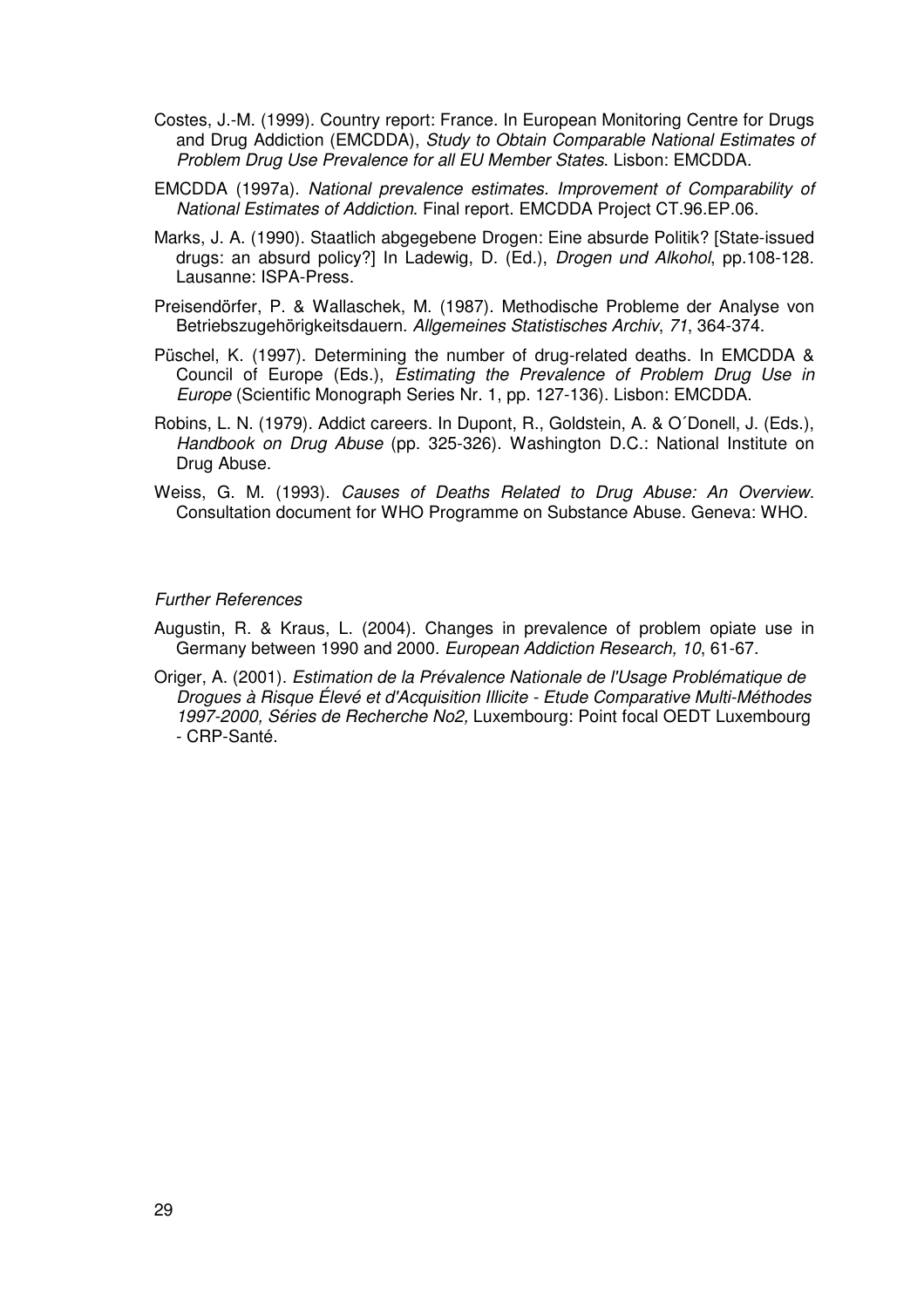#### 5.1.4 Multiplier Method Using Mortality Data

This estimation method is based on the total of drug-related deaths and the mortality rate of problem drug users. To get an estimate for the past year prevalence of problem drug use, the total of drug-related deaths is divided by the mortality rate.

#### Example: Germany

Each year about 1600 drug-related deaths are registered in all of Germany. As studies on emergency room episodes and others indicate an annual mortality rate of 1.5-2% for drug addicts in Germany, this can be used as multiplier for the calculation of the total number of drug addicts. As mortality is mostly linked to intravenous drug use, changing patterns of drug use can influence this estimation in a critical way. The sharp increase in methadone substitution programmes in Germany for example seems to reduce mortality for drug users - which is one of the intentions of the programme. This might effect the validity of this type of estimation. The estimation is 80,000 – 112,000 for this method (Kraus, Augustin & Simon, 1999).

#### Data Demands

The mortality rate being highly specific and clearly referring to a neatly defined target group may vary a great deal over time. For example, impurities of certain substances in an area may be responsible for substantial changes in proportions of drug-related deaths as well as the influence of substitution programmes, needle exchange programmes and other harm reduction approaches. In areas where annual data are available it may be advisable to use a moving average over several years (Frischer, 1997), i.e., to replace the mortality rate of a certain year by the average mortality rate of that year and one or two adjacent years. Instead of the 1996 mortality rate the average of the 1995 mortality rate, the 1996 mortality rate and the 1997 mortality rate is applied to the 1996 drug - related deaths data. Moving averages smooth the time series of mortality rates.

#### **Limitations**

Due to changing circumstances like improving treatment facilities for AIDS, the emergence of new drugs or the introduction of methadone programmes, mortality rates are not constant and have to be re-estimated periodically. How these circumstances affect mortality rates is, however, not clear. Studies in several countries on the impact of HIV on non-AIDS-related mortality and on the impact of methadone on mortality report very different results (Frischer, 1997). The existing mortality rate estimates are almost exclusively based on studies on drug users in treatment (Davoli, 1997, Frischer, 1997). The mortality rate of non-treated drug users is probably different. Moreover, mortality rates normally are estimated only for certain types of drug users or types of drugs, and contain all-cause deaths. It is important to recall that the registers on drugrelated deaths may not contain all deaths of drug addicts (usually overdose). Thus, the benchmark of the mortality multiplier method is obviously too low.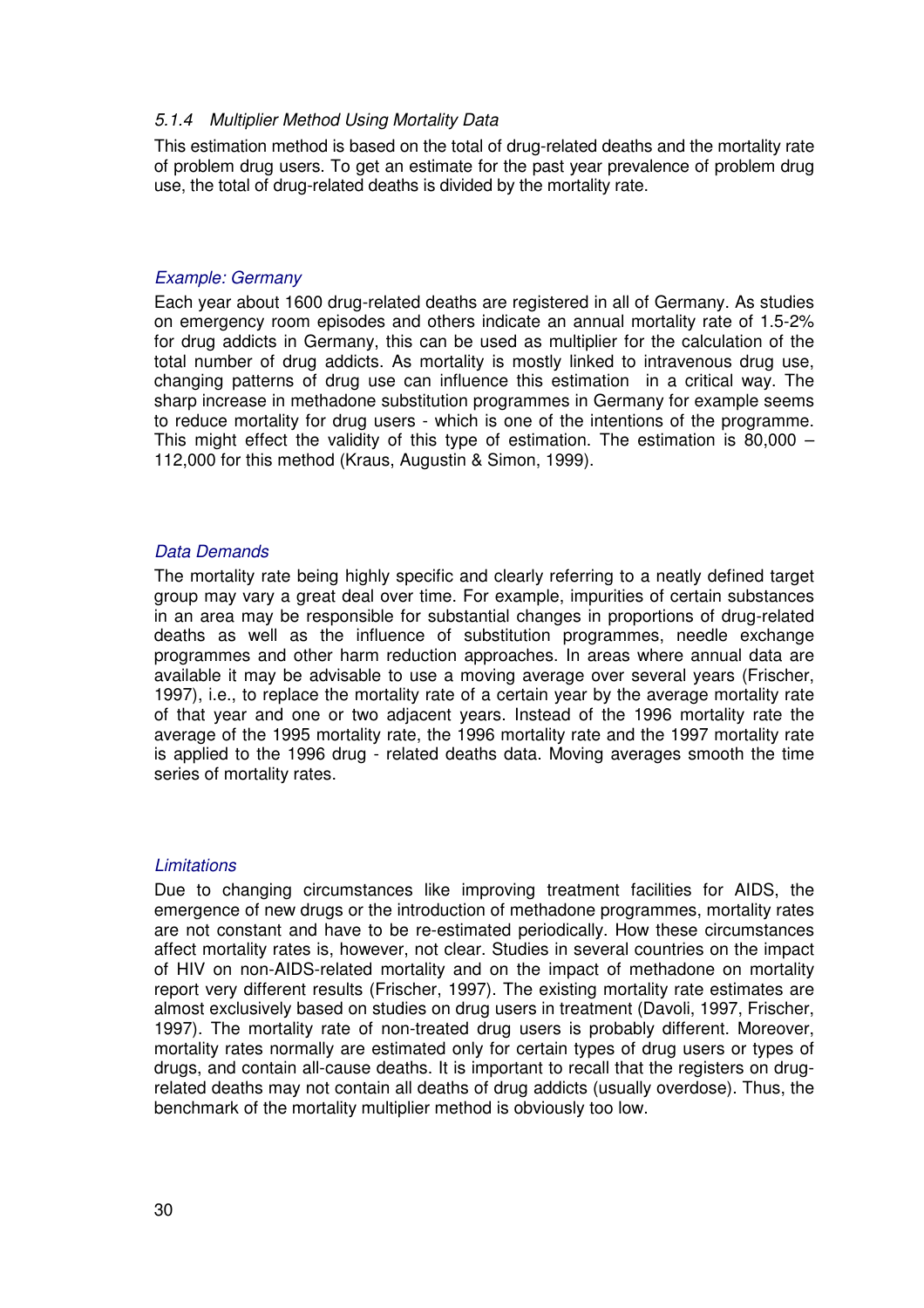As mortality rates are normally rather low small changes in the estimated mortality rates will have a big influence on the prevalence estimate. If e.g. the mortality rate is estimated as 2% instead of 4% the prevalence estimate will be doubled.

#### **Literature**

- Davoli, M. (1997). Establishing mortality rates from cohort data. In EMCDDA & Council of Europe (Eds.), Estimating the Prevalence of Problem Drug Use in Europe (Scientific Monograph Series Nr. 1, pp. 137-144). Lisbon: EMCDDA.
- Frischer, M. (1997). Estimating the prevalence of drug use using the mortality multiplier method: An overview. In EMCDDA & Council of Europe (Eds.), Estimating the Prevalence of Problem Drug Use in Europe (Scientific Monograph Series Nr. 1, pp. 113-126). Lisbon: EMCDDA.
- Kraus, L., Augustin, R. & Simon, R. (1999). Country report: Germany. In European Monitoring Centre for Drugs and Drug Addiction (EMCDDA), Study to Obtain Comparable National Estimates of Problem Drug Use Prevalence for all EU Member States. Lisbon: EMCDDA.
- Ruttenber, J. A. & Luke, J. L. (1984). Heroin-related deaths: New epidemiologic insights. Science, 226, 14-20.
- Torralba, L., Brugal, M. T., Villalbí, J. R., Tortosa, M. T., Toribio, A. & Valverde, J. L. (1996). Mortality due to acute adverse drug reactions: Opiates and cocaine in Barcelona, 1989-93. Addiction, 91, 419-426.
- Weiss, G. M. (1993). Causes of Deaths Related to Drug Abuse: An Overview. Consultation document for WHO Programme on Substance Abuse. Geneva: WHO.

#### Further References

- Augustin, R. & Kraus, L. (2004). Changes in prevalence of problem opiate use in Germany between 1990 and 2000. European Addiction Research, 10, 61-67.
- Comiskey, C. (2001). Methods for estimating prevalence of opiate use as an aid to policy and planning. Substance Use and Misuse, 26, 131-150.
- Frischer, M., Hickman, M., Kraus, L., Mariani, F., & Wiessing, L. (2001). A comparison of different methods for estimating the prevalence of problematic drug use in Great Britain. Addiction, 96, 1465-1476.
- Origer, A. (2001). Estimation de la Prévalence Nationale de l'Usage Problématique de Drogues à Risque Élevé et d'Acquisition Illicite - Etude Comparative Multi-Méthodes 1997-2000, Séries de Recherche No2, Luxembourg: Point focal OEDT Luxembourg - CRP-Santé.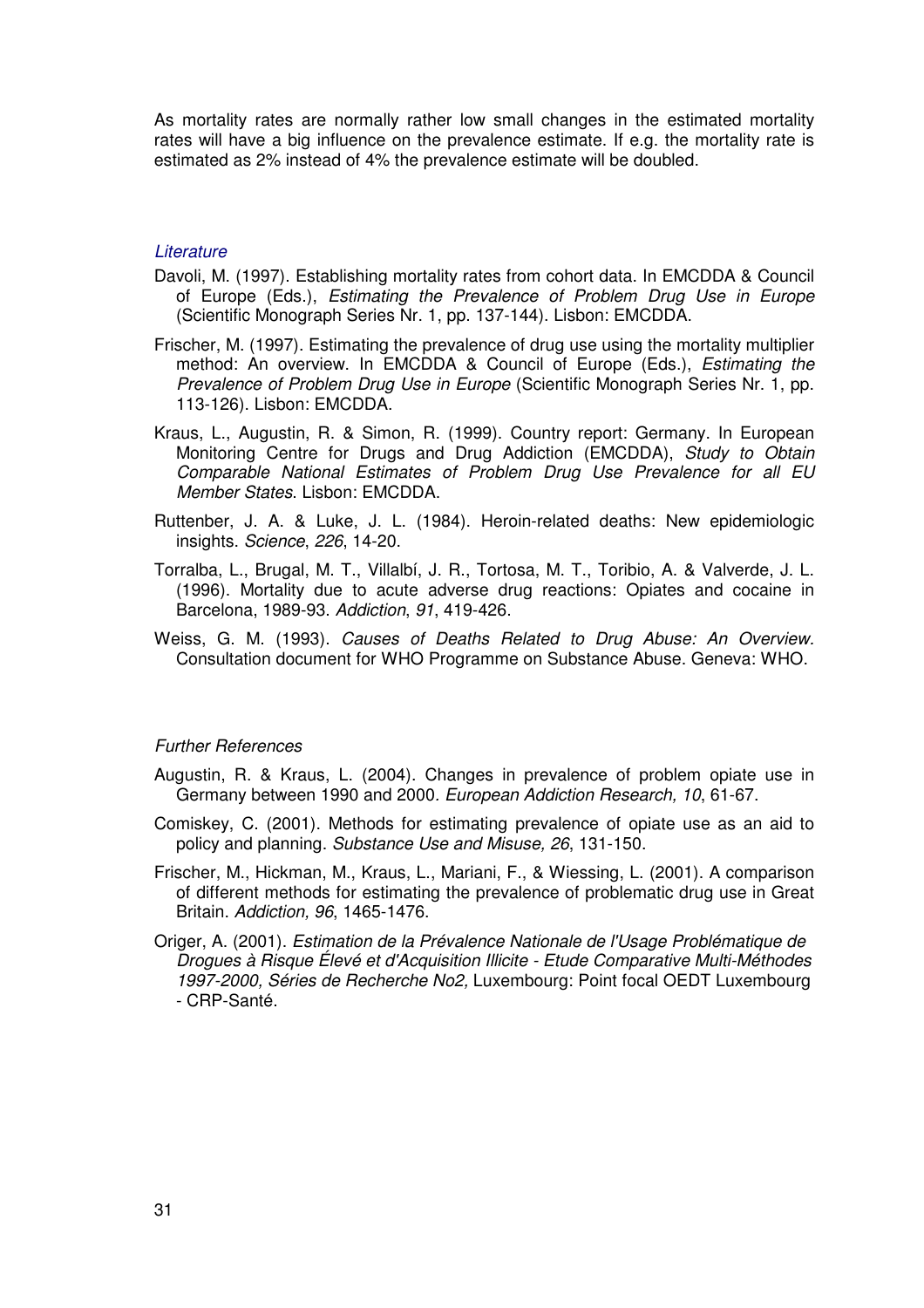## 5.1.5 Multiplier Method Using HIV/AIDS Data

This estimation method is based on the number of HIV/AIDS infected IDUs and the proportion of HIV/AIDS among IDUs. Dividing the number of HIV/AIDS infected IDUs by an estimate of the proportion of AIDS among IDUs (P(AIDS|IDU)) yields an estimate of the IDU prevalence N(IDU).

#### Example: Belgium

In Belgium, the number of HIV infected IDUs (benchmark) was estimated by multiplying the number of alive HIV cases by an estimate for the prevalence of IDU among HIV-positives. In 1997, 7,819 HIV and AIDS cases aged 15-64 years were registered in two integrated databases at the Scientific Institute of Public Health in Brussels. From the 4,505 individuals with known IDU status in these databases 360 were injecting drugs, yielding a prevalence rate of IDU among HIV-positives of 8.00%. In Summary, the benchmark was estimated at 7,819\*8.0=626 HIV infected IDUs.

In a survey conducted in Flanders (1996-1997), 186 drug users reported to have been tested for HIV and 5 of them, i.e. 2.7% of the sample, reported to be HIV seropositive. During this survey, a HIV blood test was also performed on all IDUs (n=225) but no new case was detected, giving thus a more accurate estimate of the multiplier of 2.2%.

Altogether, the total of lifetime IDU cases is estimated at 626/2.2=28,400.

## Data Demands

This method requires the total of HIV/AIDS-positive IDUs (benchmark) and an estimate of the prevalence of HIV/AIDS among IDUs. In many countries, only AIDS cases may be registered. Estimating lifetime IDU prevalence based on registered AIDS cases among IDUs and on an estimate of the prevalence rate of AIDS cases among IDUs is, however, not recommended. As the multiplier will be very small, the result depends heavily on the multiplier. Small changes in the multiplier will result in big changes in the IDU prevalence estimate. Also employing the back-calculation method (Downs et al., 1997; Rossi & Ravà, 1999) to estimate the prevalence of HIV/AIDS cases from the AIDS cases is no longer recommended. New developments in AIDS therapies changed parameters used in the back-calculation method as e.g. latency time.

#### **Limitations**

- The AIDS epidemic among IDUs has to be comparable large to lessen the influence of a wrong estimate for the denominator. If the denominator is estimated as 2% instead of 4% the IDU prevalence estimate will be doubled. If, however, the "true" denominator is 15% and it is estimated to be 13% the prevalence estimate is multiplied only by the factor 1.15.
- The estimate of the denominator is normally derived from a local sample of a subgroup. This subgroup should be reasonably representative for the IDU population in a country. Samples, e.g., from anonymous AIDS testing facilities, give biased estimates as those testing facilities particularly attract clients which expect to be infected. Besides, in some countries local estimates of P(AIDS|IDU) or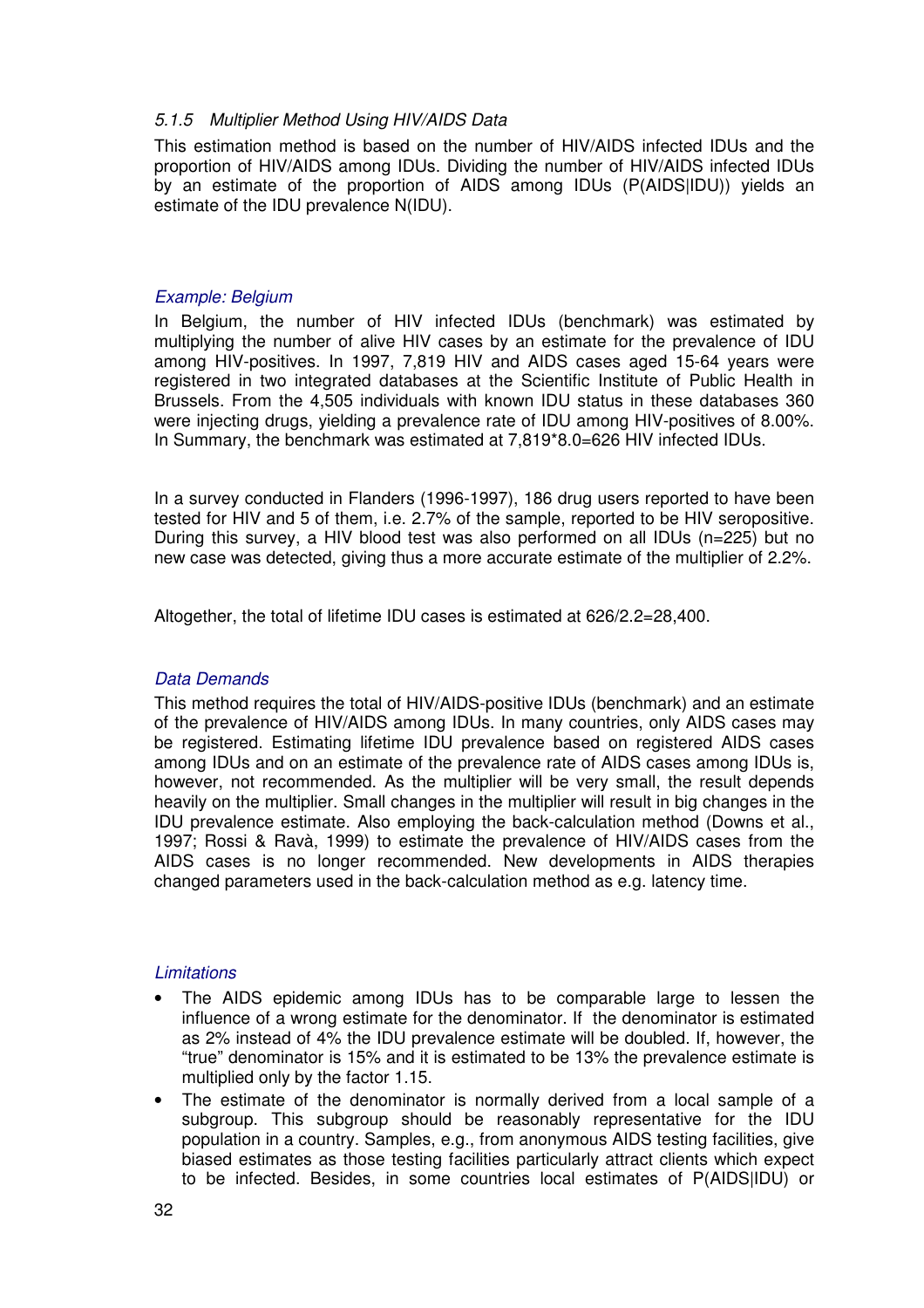P(AIDS∪HIV|IDU) differ strongly from region to region but a plausible range might be used.

• This method provides rather an estimate of IDU lifetime prevalence as HIV infected or AIDS affected individuals may exit from the IDU population.

#### **Literature**

- Downs, A. M., Heisterkamp, S. H., Brunet, J.-B. & Hamers, F. F. (1997). Reconstruction and prediction of the HIV/AIDS epidemic among adults in the European Union and in the low prevalence countries of central and eastern Europe. AIDS, 11, 649-662.
- Rossi, C. & Ravà, L. (1999). Estimating the prevalence of injecting drug use by means of mathematical models of the HIV/AIDS epidemic. In European Monitoring Centre for Drugs and Drug Addiction (EMCDDA), Study to Obtain Comparable National Estimates of Problem Drug Use Prevalence for all EU Member States (pp 32-36). Lisbon: EMCDDA.
- Walckiers, D., Sartor, F. & Sasse, A. (2003). Country report: Belgium. In European Monitoring Centre for Drugs and Drug Addiction (EMCDDA). National Prevalence Estimates of Problem Drug Use in the European Union, 1995-2000 (EMCDDA Project CT.00.RTX.23 - Final Report.Volume II - Country Reports). Lisbon: EMCDDA.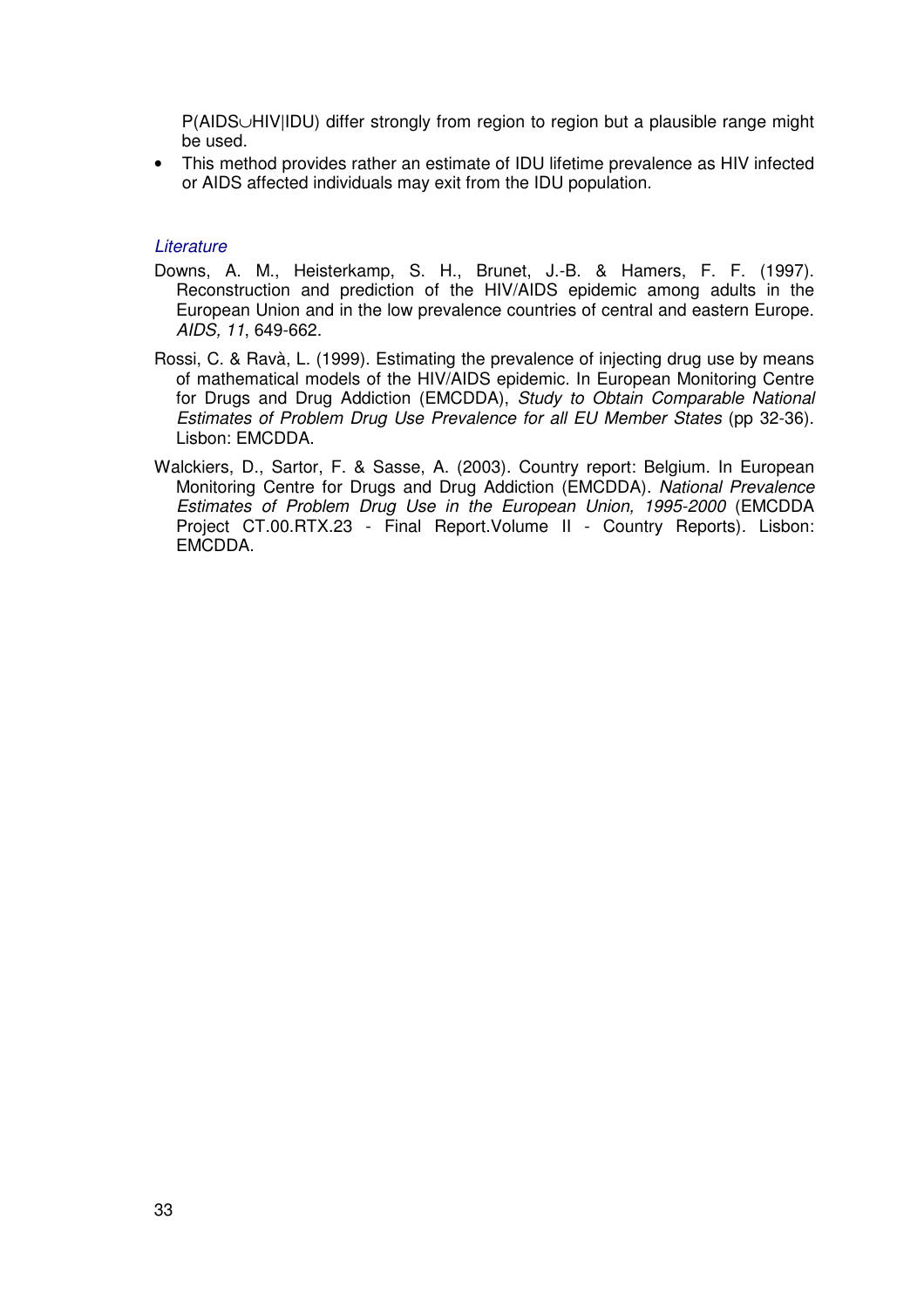## 5.2. Capture-Recapture Method

### Statistical Background

The capture-recapture method combines data from different sources, e.g., the health system and the criminal system. Each problem drug user is either in both samples or only in the health data base or only in the criminal data base or in none of the two data bases. The number of problem drug users found in the data bases can be arranged in a table as can be seen in table 3 below. Obviously, the number of those being in none of the two data bases cannot be observed and has to be estimated from the remaining cells of the table. Without making any restrictions any figure could be inserted in cell d. As this would not make sense one has to introduce a reasonable restriction. This restriction is the assumption of independence: Being recorded in one system does not change the probability of being recorded in the other system. Or in more technical terms: The ratio of identified persons being in both samples to the total sample of the criminal system is assumed to be the same as the ratio of the sample of the health system to the whole population. Then the extent of the hidden population d is estimated as d=b\*c/a with a, b, c as defined in table 3:

|                         |        | Sample 1 |        |       |  |  |
|-------------------------|--------|----------|--------|-------|--|--|
|                         |        | Present  | Absent |       |  |  |
| <b>Sample 2</b> Present |        |          |        | $a+b$ |  |  |
|                         | Absent |          |        |       |  |  |
|                         |        | $A+C$    |        |       |  |  |

Table 3: **Example of the simplest form of a capture-recapture analysis**

Accordingly, the total number of problematic drug users is estimated as  $N=a+b+c+(b^*c/a)$ .

This method can also be embedded in the framework of loglinear models. These are models for the analysis of contingency tables. In the case of a two-way-table the natural log of the content of a certain cell is modelled as the sum of a mean effect and the effect of the row (e.g., being in the health data base) and the effect of the column (e.g. being not in the criminal data base) and the interaction effect between row and column. As in the capture-recapture situation the number of those being in none of the two data bases cannot be observed, the interaction effect cannot be estimated and has to be set to zero in advance. This corresponds with the independence assumption.

In the framework of loglinear models the generalisation to more than two data bases is straightforward. If for example three data bases are employed for the prevalence estimation, the corresponding table has seven known cells and one unknown. Then the interaction effect for the three-way-interaction in the loglinear model has to be omitted but two-way interactions are allowed. This means that dependencies between pairs of data bases can be handled. Therefore, in most cases, at least three data sources will be utilised, in order to account for possible relationships between data sources (see data demands and limitations).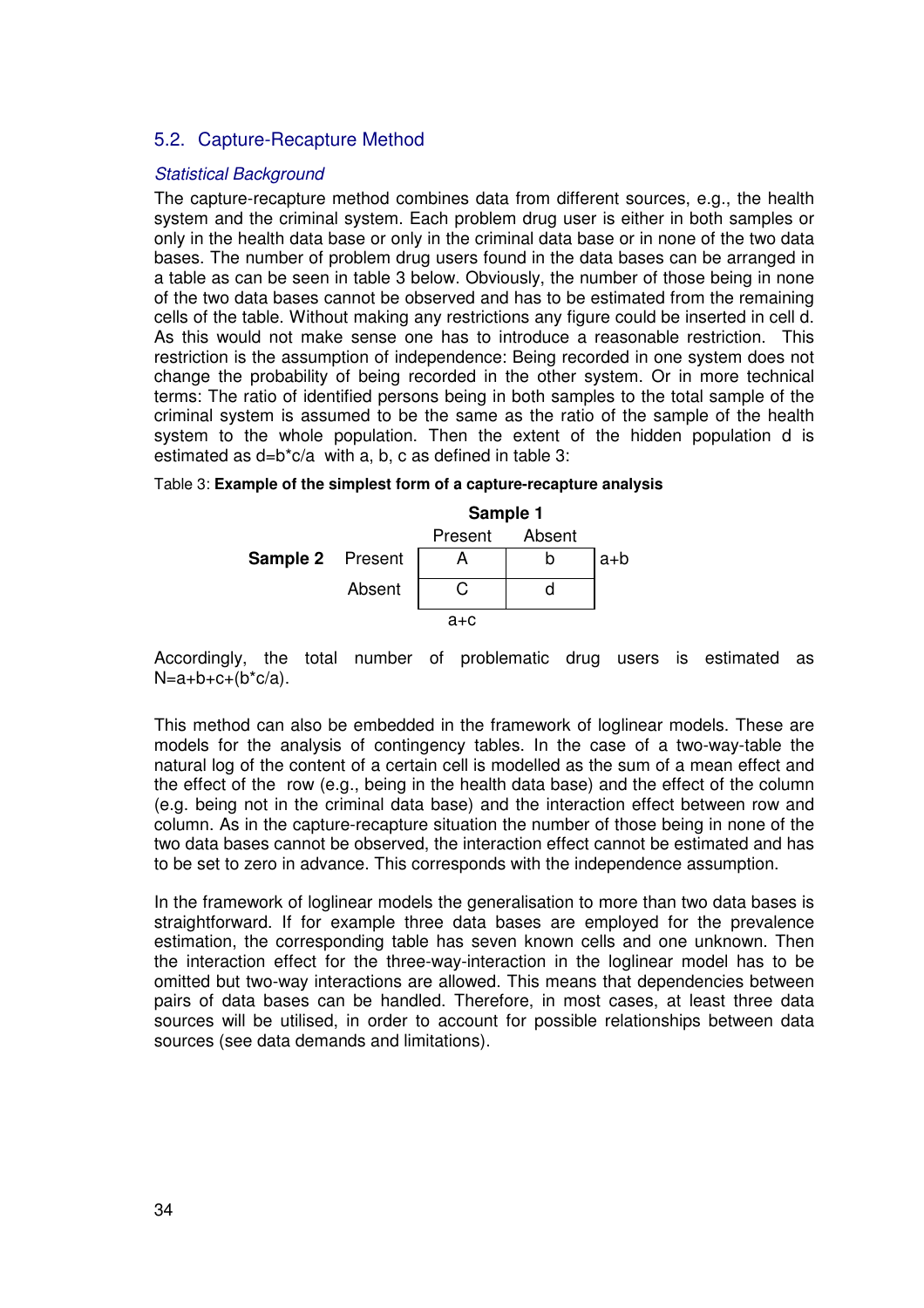#### Application

- Step 1 Collecting data of two (or better three) different data sources including exact identifiers able to determine the overlap between the samples.
- Step 2 Identifying the overlap
- Step 3 Conducting a log-linear analysis, as described in detail by Hay in the "Methodological guidelines to estimate the prevalence of problem drug use on the local level" (EMCDDA, 1998). In the case of two samples the loglinear analysis reduces to the formulas given in 5.5.1.

#### Example: Sweden

In 1992, an attempt was made to estimate the number of addicts in Sweden (Olsson, Byqvist & Gomer, 1994). Known addicts of 100 local communities were reported from sources such as social services, hospitals and other medical units, police, prisons, probation offices, drug treatment units, NGO's and a few other organisations. The target population consisted of persons who illegally had used narcotic drugs during the last 12 months and who either injected drugs (regardless of frequency), or who used drugs by other ways of administration on a daily or almost daily basis. Application of the capture-recapture technique and an enumeration for the whole of Sweden gave an estimate of 17,000 heavy drug addicts.

#### Data Demands

Different aspects of drug use should be covered by the method (e.g., data of the legal system and the health system). Furthermore, if only two samples are employed the data bases have to be mutually independent, i.e., the probability of being in one sample must be independent of the probability of being in the other sample. A violation of the independence assumption can be handled by employing three or more data sources. This is the case, if the severity of the drug problem makes it more likely to seek help at an inpatient treatment facility. Then the appearance in the police data base is less likely. Other variables that may change the probability of being in one sample can be the socio-economic status, geographical differences or the route of drug administration. In general terms: the examined target group should be homogenous and not contain hidden sub-groups.

Great care has to be taken with coding exact identifiers for linking the data bases. These identifiers must be reliable and unambiguous; e.g., using only one initial, sex and date of birth may not be enough.

On a more general level, all individuals must have the same probability of being selected. This premise could not be met, if e.g. not all files would be available. The samples should be representative for the target population and the target group definition should be equivalent for all data bases.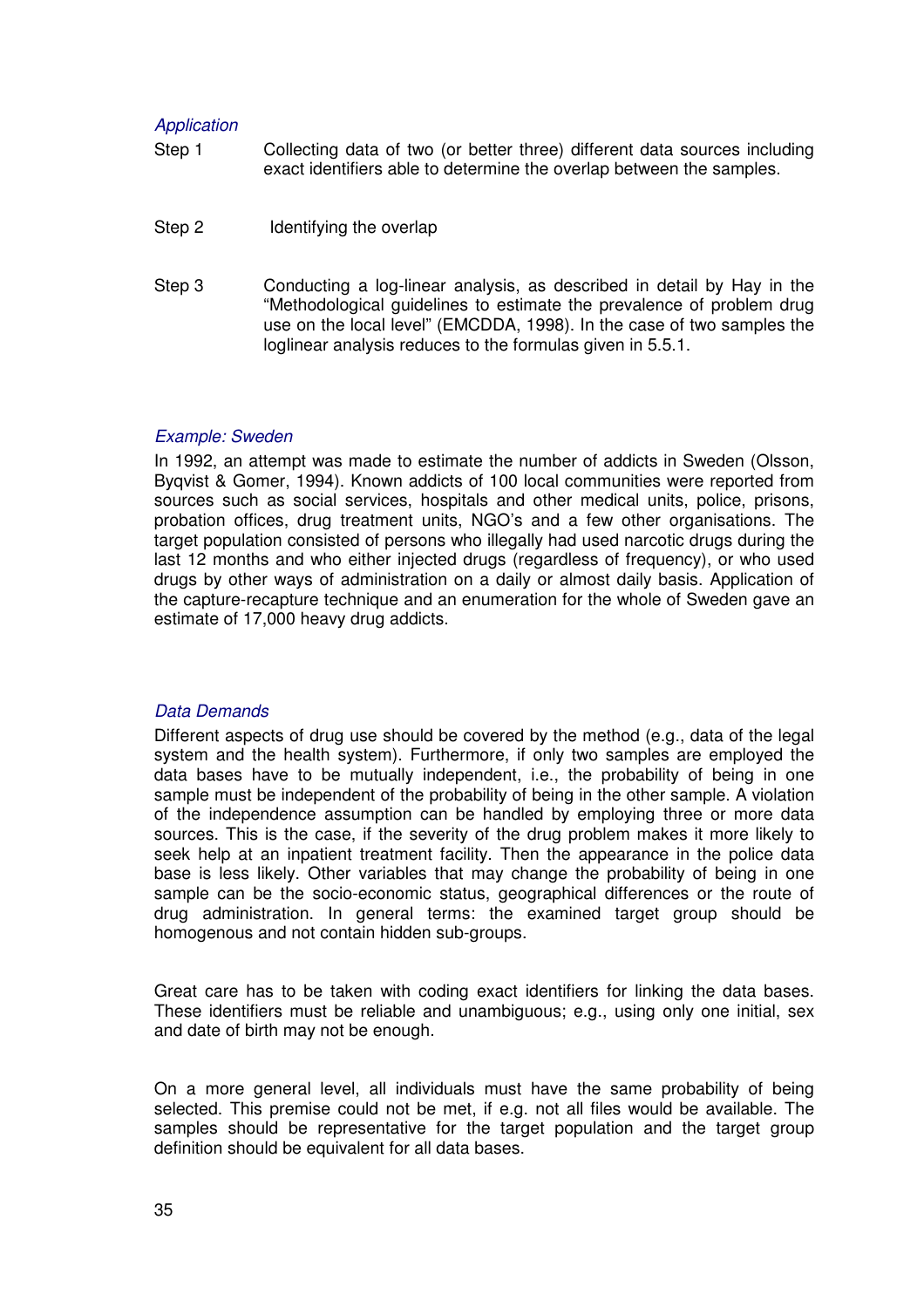#### Limitations

In the two sample case, positive dependence, i.e., being in one sample, increases the probability of being in the other sample, leads to an underestimate of the hidden population, negative dependence to an overestimate (Domingo-Salvany 1997). The capture-recapture approach can be derived from the framework of loglinear models. If there are more than two data sources available, fitting a loglinear model allows for accounting for dependence. In the 1997 local estimation project this method was examined further by fitting several loglinear models to data from six European cities (EMCDDA 1997b). The properties of this method have been studied intensively on city levels. Not much is known yet about the extension to regions or nations. The problems are manifold, e.g., false positives, false negatives, double counting, identification problems of individuals. National estimates may be even more sensitive to the impact of these factors.

#### **Literature**

Agresti, A. (1990). Categorical Data Analysis. New York: Wiley.

- Bishop, Y. M., Fienberg, S. E. & Holland, P. W. (1975). Discrete Multivariate Analysis: Theory and Practice. Cambridge: MIT Press.
- Brecht, M.-L. & Wickens, T. D. (1993). Application of Multi-Capture methods for estimating drug use prevalence. Journal of Drug Issues, 23, 229-250.
- Domingo-Salvany, A., Hartnoll, R. L., Maguire, A., Suelves, J. M. & Antó, J. M. (1995). Use of Capture-Recapture to estimate the prevalence of opiate addiction in Barcelona, Spain, 1989. American Journal of Epidemiology, 141, 567-574.
- Domingo-Salvany, A. (1997). Estimating the prevalence of drug use using the capturerecapture method: An overview. In EMCDDA & Council of Europe (Eds.), Estimating the Prevalence of Problem Drug Use in Europe (Scientific Monograph Series Nr. 1, pp. 77-84). Lisbon: EMCDDA.
- EMCDDA (1997b). Methodological Pilot Study of Local Level Prevalence Estimates. Final report. EMCDDA Project CT.96.EP.07.
- EMCDDA (1998). Methodological Guidelines to Estimate the Prevalence of Problem Drug Use on the Local Level. EMCDDA Project CT.96.EP.06. Lisbon: EMCDDA.
- Hartnoll, R., Lewis, R., Mitcheson, M. & Bryer, S. (1985). Estimating the prevalence of opioid dependence. The Lancet, 26, 203-205.
- Neugebauer, R. & Wittes, J. (1994). Annotation: Voluntary and involuntary capturerecapture samples – Problems in the estimation of hidden and elusive populations. American Journal of Public Health, 84, 1068-1069.
- Olsson, O., Byqvist, G. & Gomér, S. (1994). The prevalence of heavy narcotics abuse in Sweden in 1992. Scandinavian Journal of Social Welfare, 3, 81-84.

#### Further References

Sartor, F. & Walckiers, D. (2001). The prevalence of problem drug use. Methodological aspects and feasibility in Belgium. Archive of Public Health, 59, 77-100.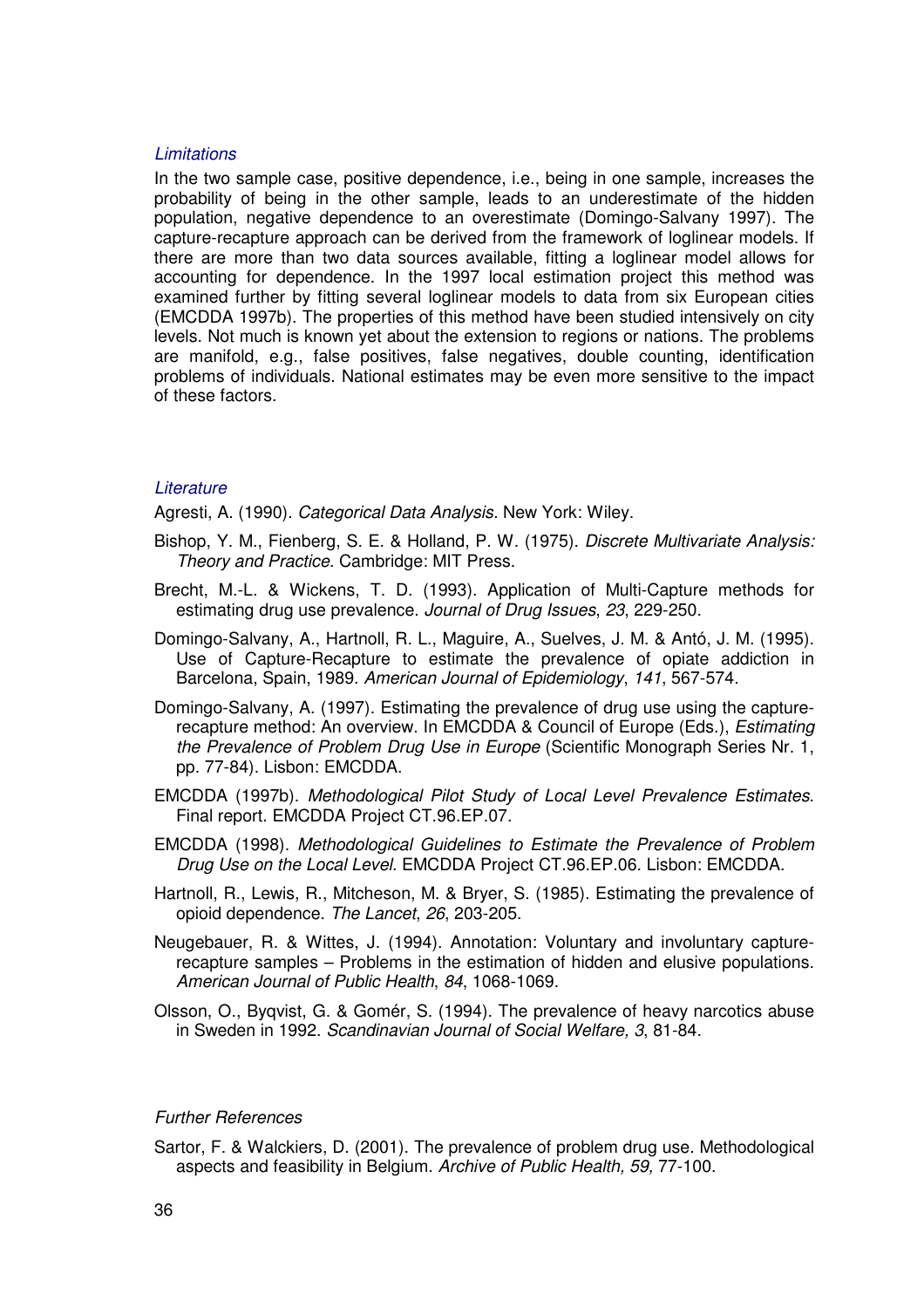- International Working Group for Disease Monitoring and Forecasting (1995). Capture-Recapture and multiple-record systems estimation I: History and theoretical development. American Journal of Epidemiology, 142, 1047-1058.
- International Working Group for Disease Monitoring and Forecasting (1995). Capture-Recapture and multiple-record systems estimation II: Applications in Human Diseases. American Journal of Epidemiology, 142, 1059-1068.
- Uhl, A. & Seidler, D. (2001). Prevalence Estimate of Problematic Opiate Consumption in Austria (second revised edition). Vienna: Ludwig-Boltzmann Institute for Addiction Research.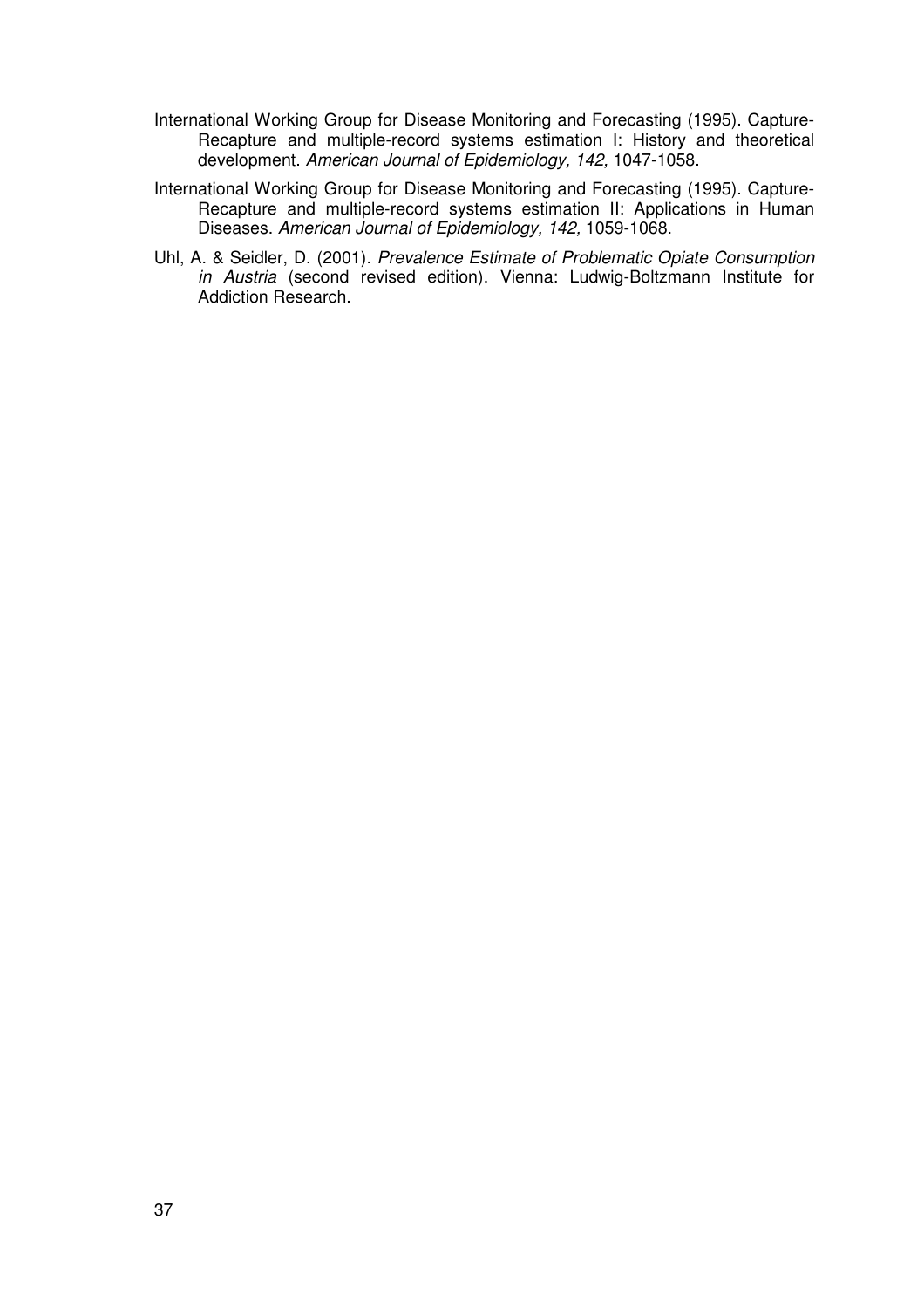## 5.3. Multivariate Indicator Method

#### Statistical Background

The Multivariate Indicator Method is a special case of synthetic estimation. Generally, synthetic estimation methods are methods which transfer information about a variable of interest, e.g. drug use prevalence, from a population in which it can be observed (calibration population) to a target population in which it cannot be observed (Rhodes, 1993; Wickens, 1993). From the calibration population, a functional relationship between some variables and the variable of interest is derived which is extended to the target population. Applied to the field of drugs, the prevalence of problem drug use in a country may be estimated by relating a set of drug use indicators, which are available in all regions of a country, to prevalence estimates in a few regions (calibration population). The indicators may be directly (e.g. mortality, morbidity, arrest) or indirectly related to drug use (e.g. population density, unemployment rate, housing density). Typically, analyses are based on prevalence rates and indicator rates per 100,000 inhabitants.

With regard to the MIM, two main variants of the method are common. One way is to estimate the relationship between drug use indicators and prevalence estimates in the anchor points via (linear) regression and to apply the regression coefficients to the drug use indicators in the target population. This yields prevalence estimates for the non-anchor points. Summing up all regional prevalence estimates yields the national prevalence estimate. Smit and colleagues (2003) used this method to estimate local and national problem drug use prevalence in the Netherlands, employing population density and housing density as indicators. Apart from linear regression they also employed non-linear regression models. The different regression models showed very similar results. In the US Hser and colleagues (1998) related the prevalence of poverty, unemployment, high school graduates and youths via logistic regression to the absolute numbers of drug using arrestees in several large and medium-size cities in order to estimate the prevalence of drug use among arrestees in 185 cities.

In the second approach, (linear) regression is not applied to the indicators but to the principal components of the indicators. Person and colleagues (1977, 1978) who introduced this method used the first principal component of the ranks of heroin use indicators and interpreted it as "heroin problem index" (HPI). They also proposed to create an HPI by summing up the ranks of the indicators. This approach was applied by Brugal and colleagues in their attempt to estimate the prevalence of addiction to opioids in Barcelona (Brugal et al., 1999). In recent years, MIM including PCA has been applied to estimate the prevalence of problem drug use on national level in several European countries using drug-related indicators such as drug-related deaths, addicts in treatment or drug-related arrests (Frischer et al., 2001; Kraus et al., 2003). If indicators from different domains are included in the PCA one may get more than one latent variable which may be interpreted as the best indicators that summarize the information provided by the indicators (Sartor & Walckiers, 2001).

## **Application**

Step 1 Data indicating the prevalence of drug use must be collected for a defined time period for each region. The following variables are examples for indicators, but also other drug-related indicators can be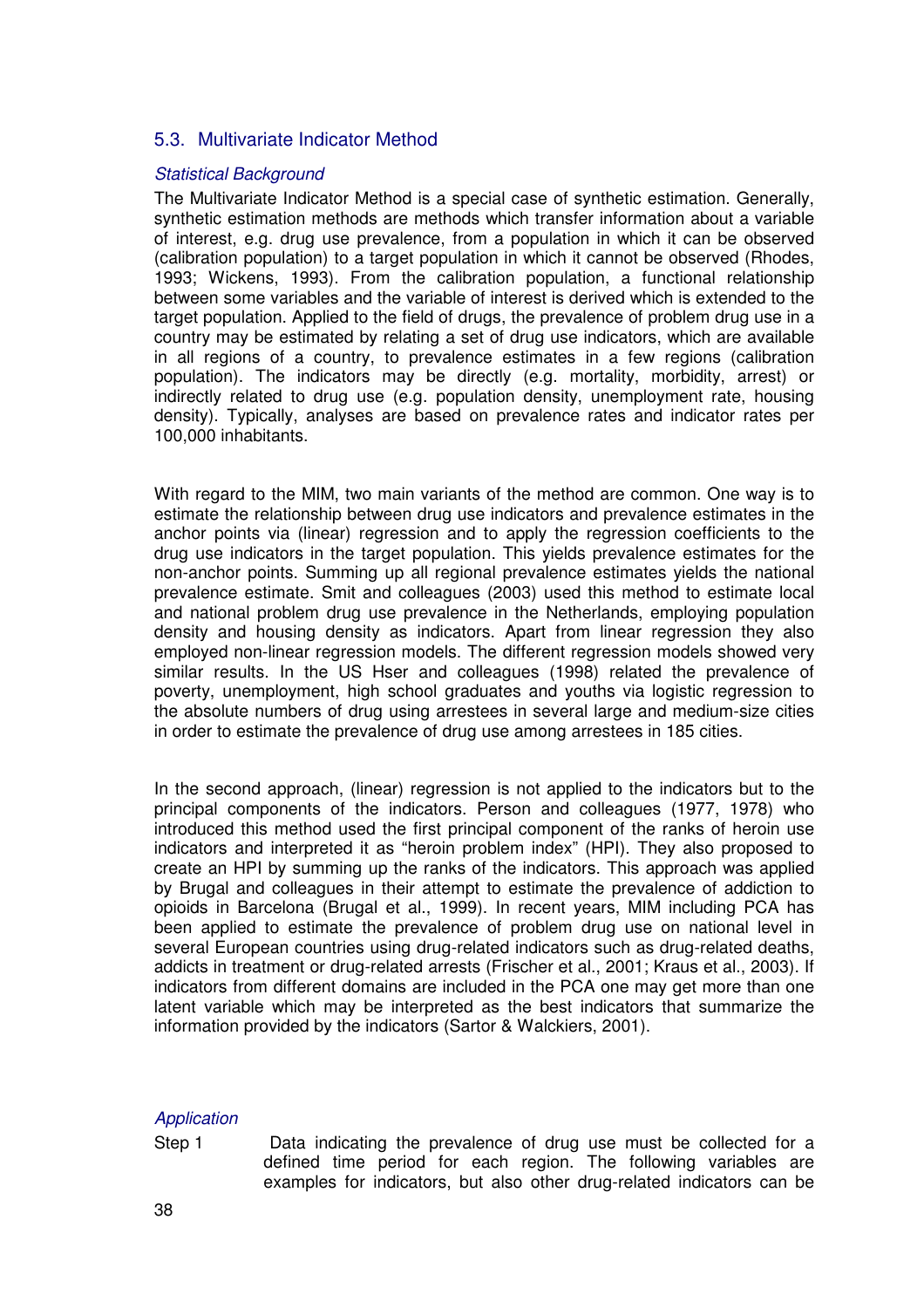used, e.g., seizure of controlled drugs. Not all available indicators may be the same for all countries.

- A Number of drug-related offences (ideally person-based)
- B Drug-related deaths
- C Clients in treatment
- D **HIV** cases related to **IDU**
- E Imprisoned drug users
- Step 2 In addition, the population size F of the population at risk is needed. Most likely an age range will be introduced, e.g., the population at risk can be defined as the 15-54 year olds in 1995.
- Step 3 For at least two regions reliable independent estimates G (maybe resulting from a capture-recapture study) are necessary. These regions are called "anchor points".
- Step 4 For each of the variables A to E, G and for each region the figure per 100,000 inhabitants has to be calculated.

 $A_F = A^* 100,000/F$ 

 $G_F = G*100,000/F$ 

- Step 5 Principal components analysis requires standardised values for  $A_F$  to  $G_F$  (subtracting the mean and dividing by the standard deviate).
- Step 6 Principal components analysis of  $A_F$  to  $E_F$  with the extraction of the first factor, whose coefficients are saved. No rotational solution is needed, as any rotation only serves as an improvement for the fit of a set of indicators, and is therefore here redundant as only one indicator will be extracted.
- Step 7  $\blacksquare$  A linear regression (dependent variable:  $G_F$ , independent variable: coefficients of the first factor) results in estimated prevalence rates per 100,000 inhabitants. Finally, these have to be transformed to prevalence estimates for the regions (multiplying with F and dividing by 100,000).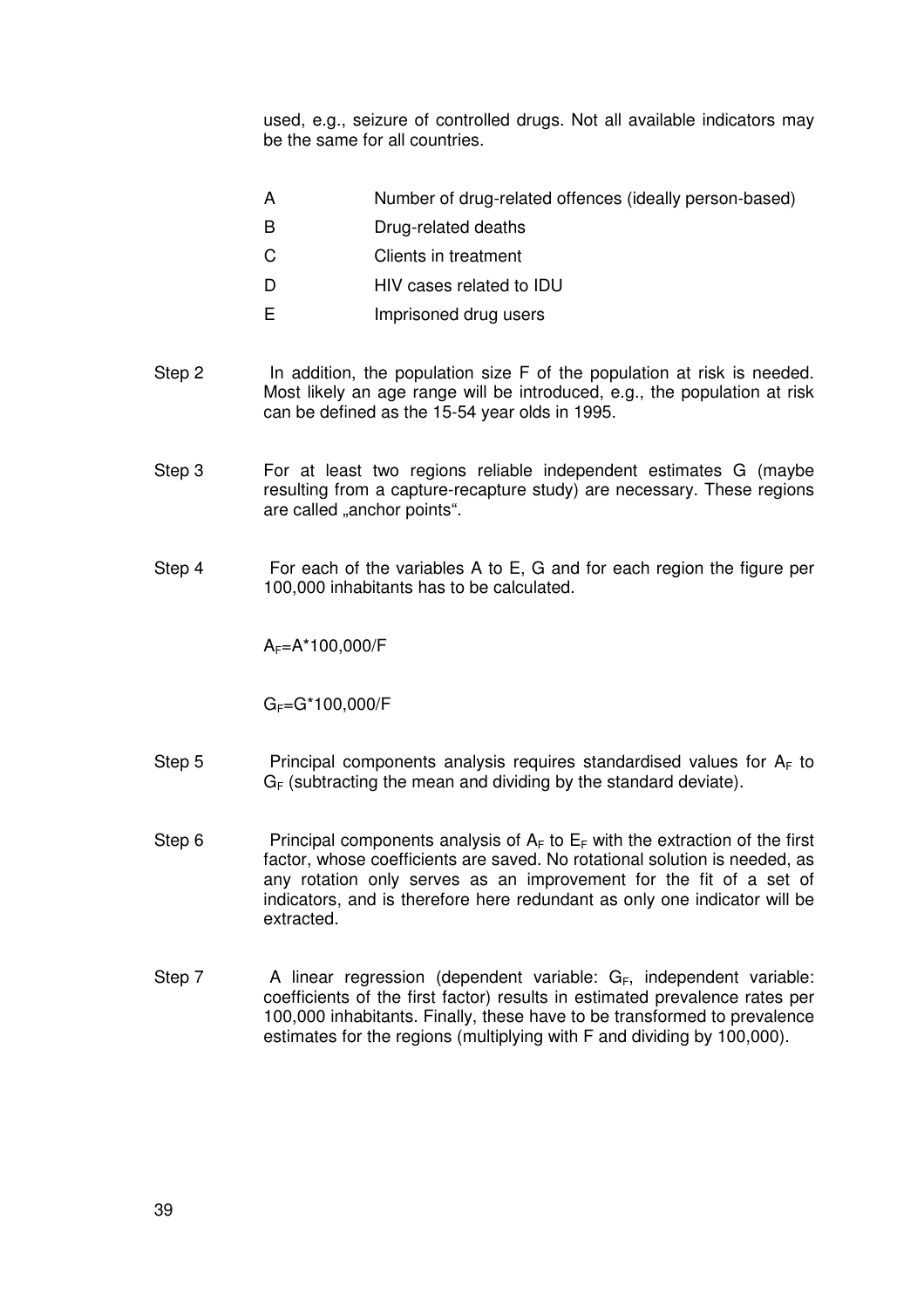#### Example: UK

The example is taken from the UK country report on national prevalence estimates for the year 1999 (Frischer & Hickman, 1999). The relevant data have been assembled for the UK and are shown in table 4 as well as the results.

As data for indicator E (emergency admissions) are only given for English regions this indicator was excluded from the analysis and calculations were based on the indicators A (convictions), B (seizures), C (treatments), D (cases of HIV related to IDU) as well as F (drug-related deaths).

For Northern Ireland and for the regions of Wales only indicators A (convictions for drug offences) and B (seizures) were available. However, the other indicators were given for all of Wales. Therefore it was decided to enter all of Wales in the analysis and to estimate the prevalence of Great Britain in a first step and to extrapolate to all of the UK afterwards.

As a prevalence estimate for all of Scotland was available also Scotland was taken as a whole in the analysis, increasing the proportion of anchor points from 35% to 50% (6 anchor points out of 17 regions compared to 5 anchor points out of 10 regions, 8 English regions + Wales + Scotland).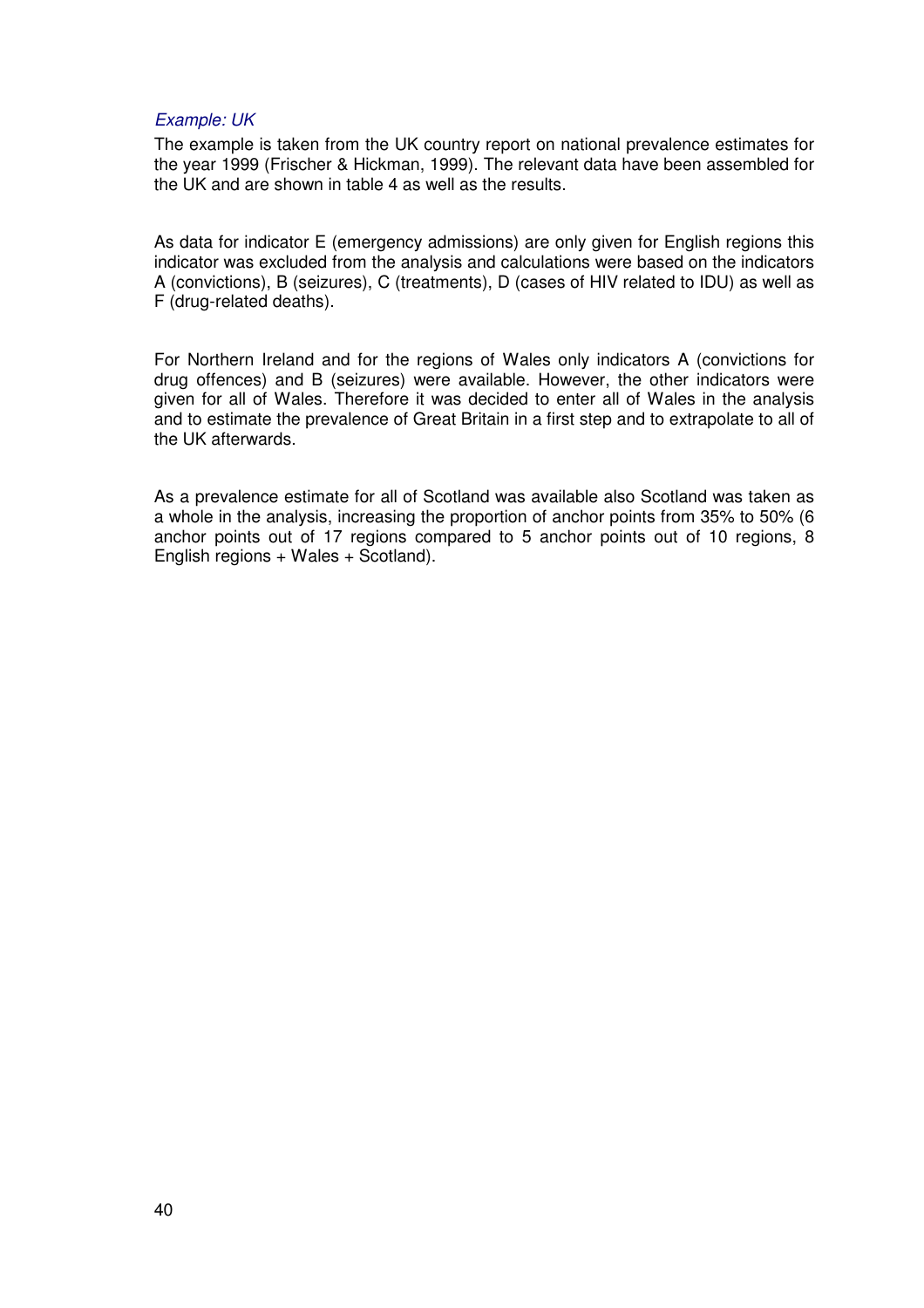| <b>Regions</b>                        | Population                                                    | Α      | В       | C      | D   | Е      | F     | G      | н       |
|---------------------------------------|---------------------------------------------------------------|--------|---------|--------|-----|--------|-------|--------|---------|
| <b>England</b>                        | 47,055,204                                                    | 83,553 | 92,075  | 51,850 | 788 | 11,711 | 2,371 |        | 215,574 |
| Northern<br>1.                        | 6,600,626                                                     | 11,356 | 13,285  | 9,722  | 37  | 1,989  | 344   |        | 35,095  |
| and<br>Yorkshire                      |                                                               |        |         |        |     |        |       |        |         |
| Trent<br>2.                           | 4,606,495                                                     | 6,451  | 7,010   | 3,580  | 67  | 395    | 207   |        | 14,574  |
| Anglia and<br>3.<br>Oxford            | 4,521,912                                                     | 3,761  | 4,183   | 3,762  | 79  | 1,342  | 216   |        | 13,426  |
| North<br>4.<br><b>Thames</b>          | 7,190,479                                                     | 17,696 | 21,168  | 7,842  | 334 | 1,089  | 352   | 44,410 | 40,825  |
| South<br>5.<br>Thames                 | 6,579,403                                                     | 13,987 | 16,530  | 7,774  | 122 | 1,708  | 346   | 38,140 | 35,510  |
| South West<br>6.                      | 6,131,705                                                     | 10600  | 12,717  | 5,890  | 60  | 974    | 311   |        | 26,676  |
| West<br>7.<br>Midlands                | 5,150,246                                                     | 7125   | 5,398   | 4,322  | 26  | 823    | 193   | 13,130 | 11,524  |
| North West<br>8.                      | 6,274,338                                                     | 12,557 | 11,804  | 8,958  | 63  | 3,391  | 402   |        | 37,944  |
| <b>Wales</b>                          | 2,835,073                                                     | 6,110  | 5,870   | 2,282  | 14  |        | 139   | 8,357  | 11,064  |
| 1.<br>Dyfed<br>Powys                  | 474,009                                                       | 1,323  | 1,510   |        |     |        |       |        |         |
| Gwent<br>2.                           | 452,650                                                       | 1,262  | 1,044   |        |     |        |       |        |         |
| North<br>3.<br>Wales                  | 658,790                                                       | 1,315  | 1,218   |        |     |        |       |        |         |
| South<br>4.<br>Wales                  | 1,331,086                                                     | 2,210  | 2,098   |        |     |        |       |        |         |
| <b>Scotland</b>                       | 5,120,000                                                     | 3,008  | 13,452  | 8,614  | 687 |        | 267   | 38,000 | 39,307  |
| Central<br>1.                         | 274,086                                                       | 333    | 587     | 594    | 45  |        | 19    |        |         |
| <b>Dumfries</b><br>2.<br>and Galloway | 147,935                                                       | 207    | 334     | 126    | 3   |        | 3     |        |         |
| Fife<br>3.                            | 351,390                                                       | 213    | 499     | 232    | 14  |        | 10    |        |         |
| 4.<br>Grampian                        | 532,770                                                       | 673    | 1,393   | 829    | 12  |        | 31    |        |         |
| Lothian and<br>5.<br>borders          | 868,852                                                       | 277    | 1,231   | 2,191  | 359 |        | 55    | 5,000  |         |
| Northern<br>6.                        | 280,092                                                       | 88     | 465     | 89     | 3   |        | 6     |        |         |
| Strathclyde<br>7.                     | 2,283,671                                                     | 943    | 7,989   | 4331   | 97  |        | 127   | 18,000 |         |
| 8.<br>Tayside                         | 395,309                                                       | 274    | 954     | 222    | 154 |        | 16    |        |         |
| <b>Northern</b><br>Ireland            | 1,600,000                                                     | 772    | 1,291   |        |     |        |       |        |         |
| <b>Total: Great</b>                   |                                                               |        |         |        |     |        |       |        | 265,945 |
| <b>Britain</b>                        |                                                               |        |         |        |     |        |       |        |         |
| <b>Total: UK</b>                      | 56,610,277                                                    | 95,010 | 121,718 | 62,746 |     |        |       |        | 273,923 |
| Α<br>В                                | Convictions for drug offences<br>Seizures of controlled drugs |        |         |        |     |        |       |        |         |

Table 4: **UK data for the multiple indicator method** 

C People receiving treatment for drug misuse

D Cases of HIV related to IDU

E Emergency admissions for opioids

F Drug related deaths

G Estimated no of problematic drug users<br>H Model Estimate

Model Estimate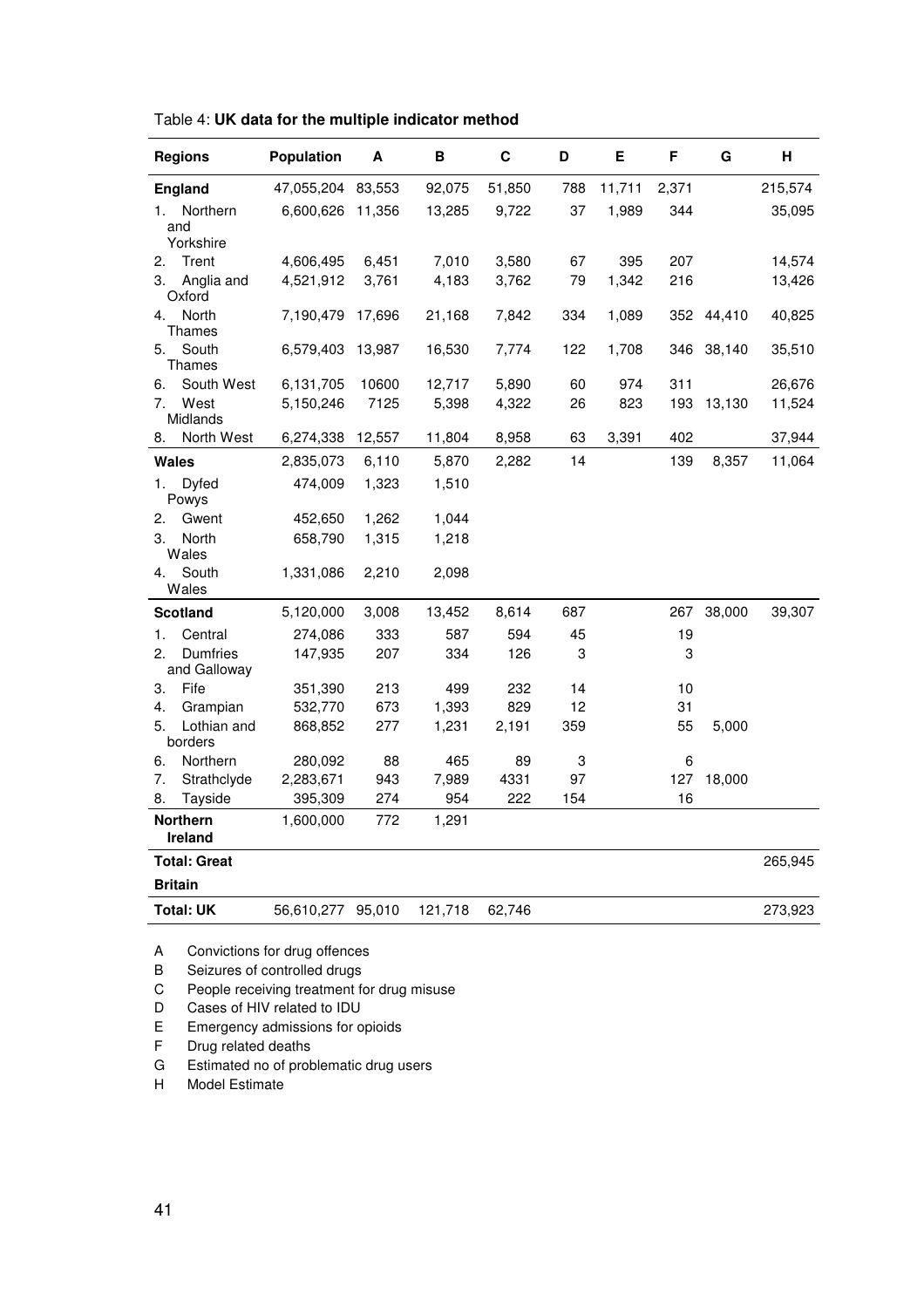#### Data Demands

Data requirements are firstly the availability of data on drug-related indicators brokendown at a regional level, and secondly reliable prevalence estimates for at least two regions (anchor points).

The same decomposition of regions, the same time period, the same data bases and the same definfitions (e.g. drug-related deaths defined as overdoses) should be used for all indicators. If the data bases utilised (e.g., health system, legal system) are based on different administrative regions it should be tried to merge or to split regions. Furthermore, data should be person-based and not event-based, that means that for example the number of drug-related offenders is to be preferred to the number of convictions what may lead to problems with privacy regulations. The indicators should refer to the age group that is employed in calculating the figures per 100,000 inhabitants.

As the anchor points have a great impact on the actual figures of the total prevalence by fixing the regression line, great care has to be taken in obtaining reliable and valid estimates with the same target group. Furthermore, the estimates should cover at least one area with an assumed high prevalence rate and at least one region at the lower end of prevalence rates, in order to improve the quality of the regression model. Using only estimates of regions with a high prevalence makes the method useless, and may even result in negative prevalence rates. Indicator values for the anchor points must be available. In practice, prevalence estimates are often available only on city level whereas indicators are collected on a regional level. If problem drug use is concentrated heavily in these cities they may be used as anchor points. Otherwise, the surrounding region should be split in the anchor point and the region without the anchor point and indicator values must be collected for both sub-regions. Note, however, that the relationship between indicators and drug use prevalence may be different for metropolitan and rural areas.

#### Properties of the method

A project funded by the European Community under the Targeted Socio-Economic Research (TSER) aimed at the exploration of the properties of the multivariate indicator method (EMCDDA, 2002). One of the main results was, that the method is relatively robust towards some systematic biases of the indicators, i.e. the use of event-based data instead of person-based data in some or all regions, the inclusion of previous drug users or report not by area of residence. Also the age-group has only a negligible impact on the prevalence estimates. The choice of the anchor point turned out to be crucial for the method but also the selection of indicators had an impact on the outcome. It was concluded that the method is appropriate for national, but not for regional prevalence estimation. The choices of different sets of anchor points or indicators seem to effect the regional prevalence rates more than the national ones. Sensitivity analyses and cross-validation with capture-recapture estimates showed that changes of anchor points or indicators lead to high variations of the regional estimates, although the national estimates remained rather similar.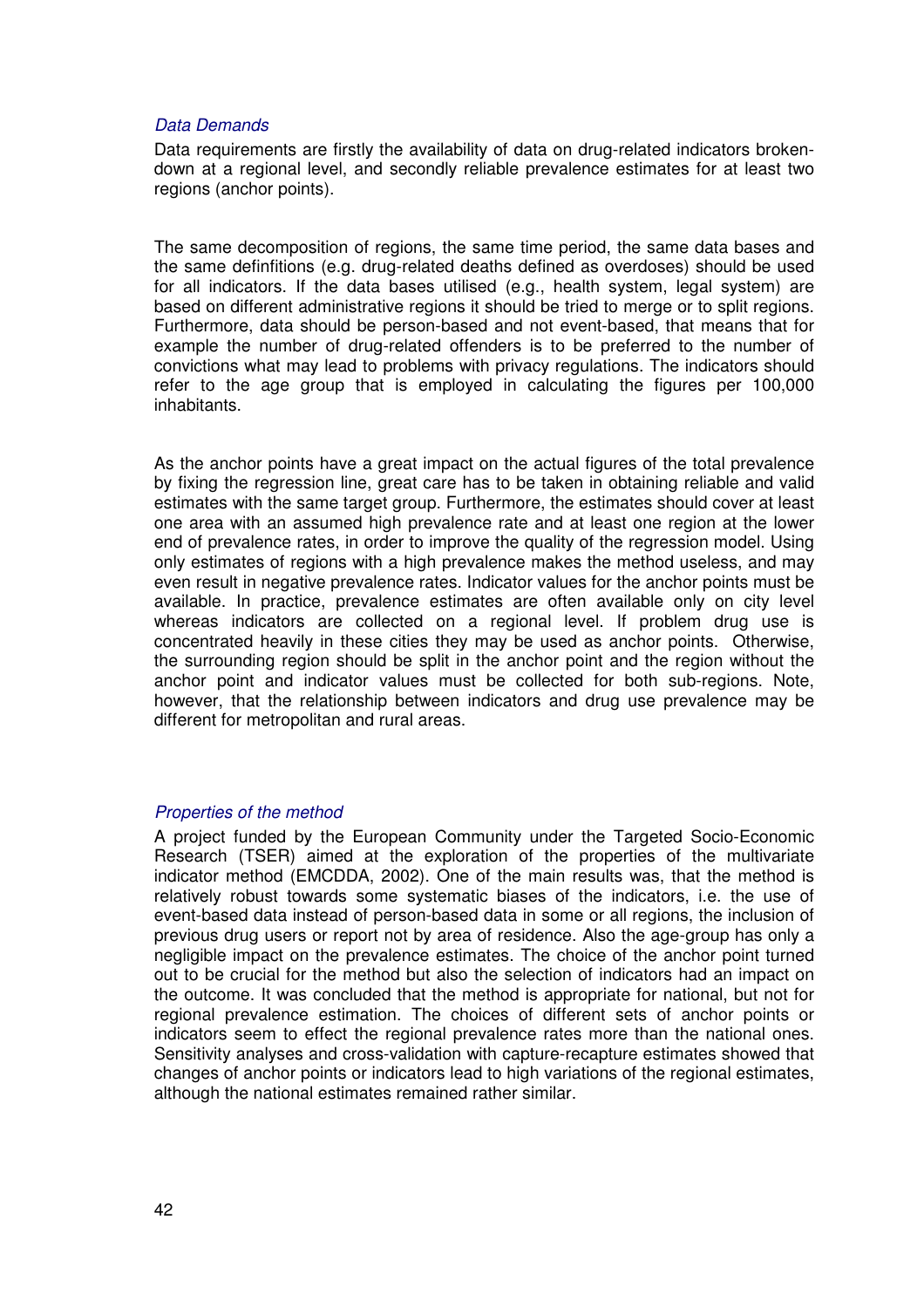#### **Literature**

- Brugal, M. T., Domingo-Salvany, A., Maguire, A., Cayla, J. A., Villalbi, J. R. & Hartnoll, R. (1999). A small area analysis estimating the prevalence of addiction to opioids in Barcelona, 1993. Journal of Epidemiology and Community Health, 53, 488-494.
- European Monitoring Centre for Drugs and Drug Addiction. (2002). European Network to Develop Policy Relevant Models and Socio-Economic Analyses of Drug Use, Consequences and Interventions. EMCDDA Scientific Report. Lisbon: European Monitoring Centre for Drugs and Drug Addiction.
- Frischer, M. & Hickman, M. (1999). Country report: UK. In European Monitoring Centre for Drugs and Drug Addiction (EMCDDA). Study to Obtain Comparable National Estimates of Problem Drug Use Prevalence for all EU Member States. Lisbon: EMCDDA.
- Frischer, M., Hickman, M., Kraus, L., Mariani, F., & Wiessing, L. (2001). A comparison of different methods for estimating the prevalence of problematic drug use in Great Britain. Addiction, 96, 1465-1476.
- Hser Y-I, Prendergast M, Anglin M.D, Chen J.K & Hsieh S-C (1998). A regression analysis estimating the number of drug-using arrestees in 185 US cities. American Journal of Public Health, 88, 487-490.
- Kraus, L., Augustin, R., Frischer, M., Kümmler, P., Uhl, A., & Wiessing, L. (2003). Estimating prevalence of problem drug use at national level in countries of the European Union and Norway. Addiction, 98, 471-485.
- Mariani, F., Guaiana, R. & Di Fiandra, T. (1994). An epidemiological overview of the situation of illicit drug abuse in Italy. The Journal of Drug Issues, 24, 579-595.
- Person, P. H., Retka, R. L. & Woodward, J. A. (1976). Toward a Heroin Problem Index - An Analytical Model for Drug Use Indicators. Technical Paper. Rockville: National Institute on Drug Abuse.
- Person, P. H., Retka, R. L. & Woodward, J. A. (1977). A Method for Estimating Heroin Use Prevalence. Technical Paper. Rockville: National Institute on Drug Abuse.
- Rhodes, W. (1993). Synthetic estimation applied to the prevalence of drug use. Journal of Drug Issues, 23, 297-322.
- Sartor, F. & Walckiers, D. (2001). The prevalence of problem drug use. Methodological aspects and feasibility in Belgium. Archive of Public Health, 59, 77-100.
- Smit, F., Toet, J., Oers, H. v., & Wiessing, L. (2003). Estimating local and national problem drug use prevalence from demographics. Addiction Research and Theory, 11, 401-413.
- Wickens, T. D. (1993). Quantitative methods for estimating the size of a drug-using population. Journal of Drug Issues, 23, 185-216.
- Woodward, J. R., Retka, R. L. & Ng, L. (1984). Construct validity of heroin abuse estimators. International Journal of the Addictions, 19, 93-117.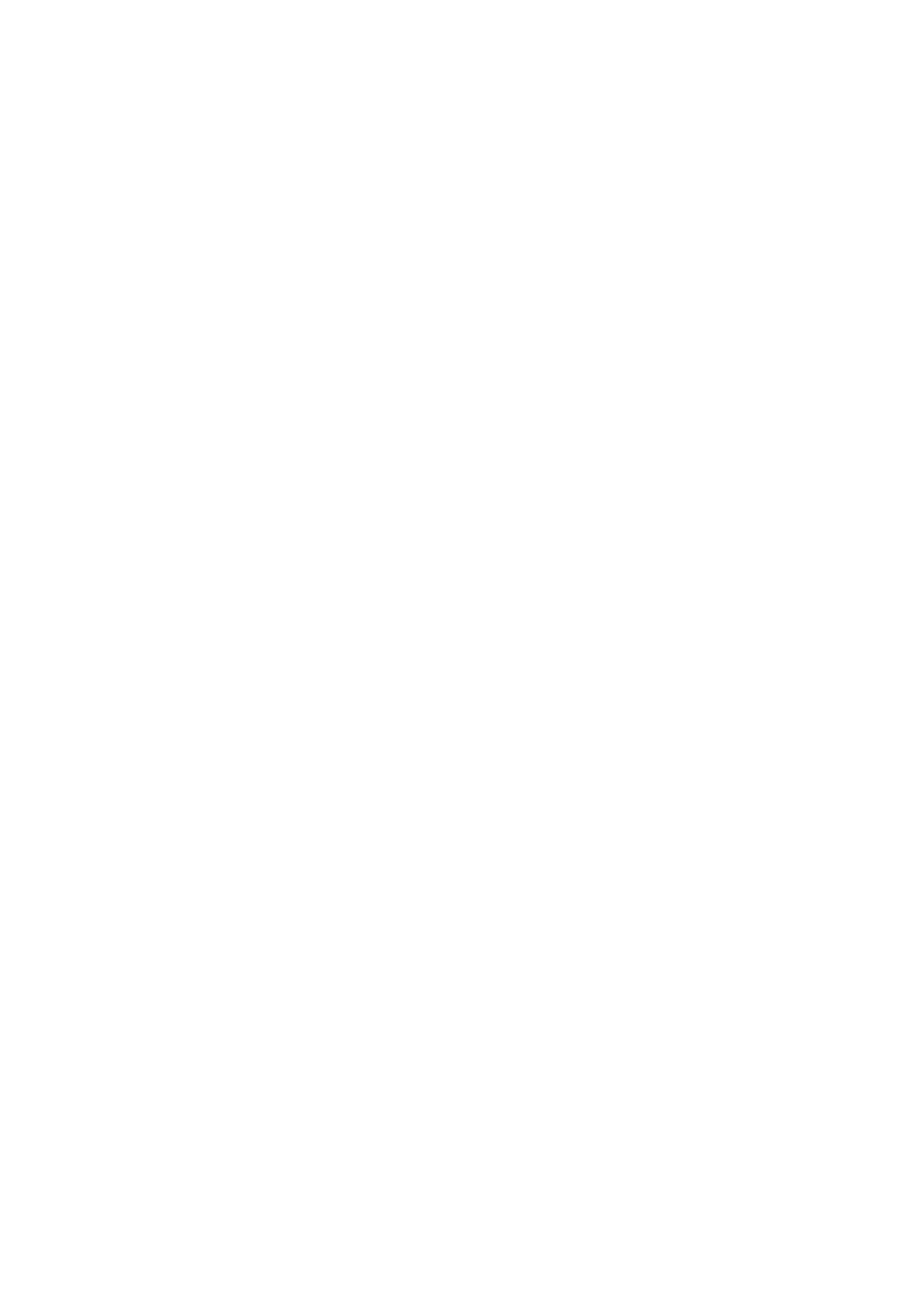The definition of the target group is closely linked to the availability of data.

With data bases identifying

- a) the main drug consumed (e.g., polydrug use including opiates, monodrug use of opiates, monodrug use of cocaine),
- b) the severity of the drug problem (e.g., dependence, abuse, non-problematic use according to ICD or DSM criteria),
- c) route of administration (e.g., inhaling, injecting, oral)

on an individual base all possible target groups can be estimated.

The validity of the estimate is dependent on

- a) Definition of target group and thus quality of data sources
- b) Quality of independent measurements like anchor points (Multivariate indicator method) or multipliers

An operational definition of a comparable target group is

- a) Intravenous drug use (IDU) or long duration/regular use of opiates, cocaine or amphetamines,
- b) During a one-year period,
- c) In the age group 15-64.

Multiplier method using treatment data

- a) Is there a treatment monitoring system of which the number of all registered drug users can be obtained for the specific target group?
- b) Does it cover all possible treatment centres or can a coverage rate be obtained?
- c) Is there a reasonable estimate for the in-treatment-rate for the specific target group?

Multiplier method using police data and the ratio of all drug-related deaths to those deceased previously been known as drug users

- a) Can the police data base of registered drug users be utilised for the specific target group?
- b) Are there ways of linking it to the data base of drug-related deaths?
- c) On which definition is the register of drug-related deaths based?
- d) Has the target group to be modified to fit to the second data base?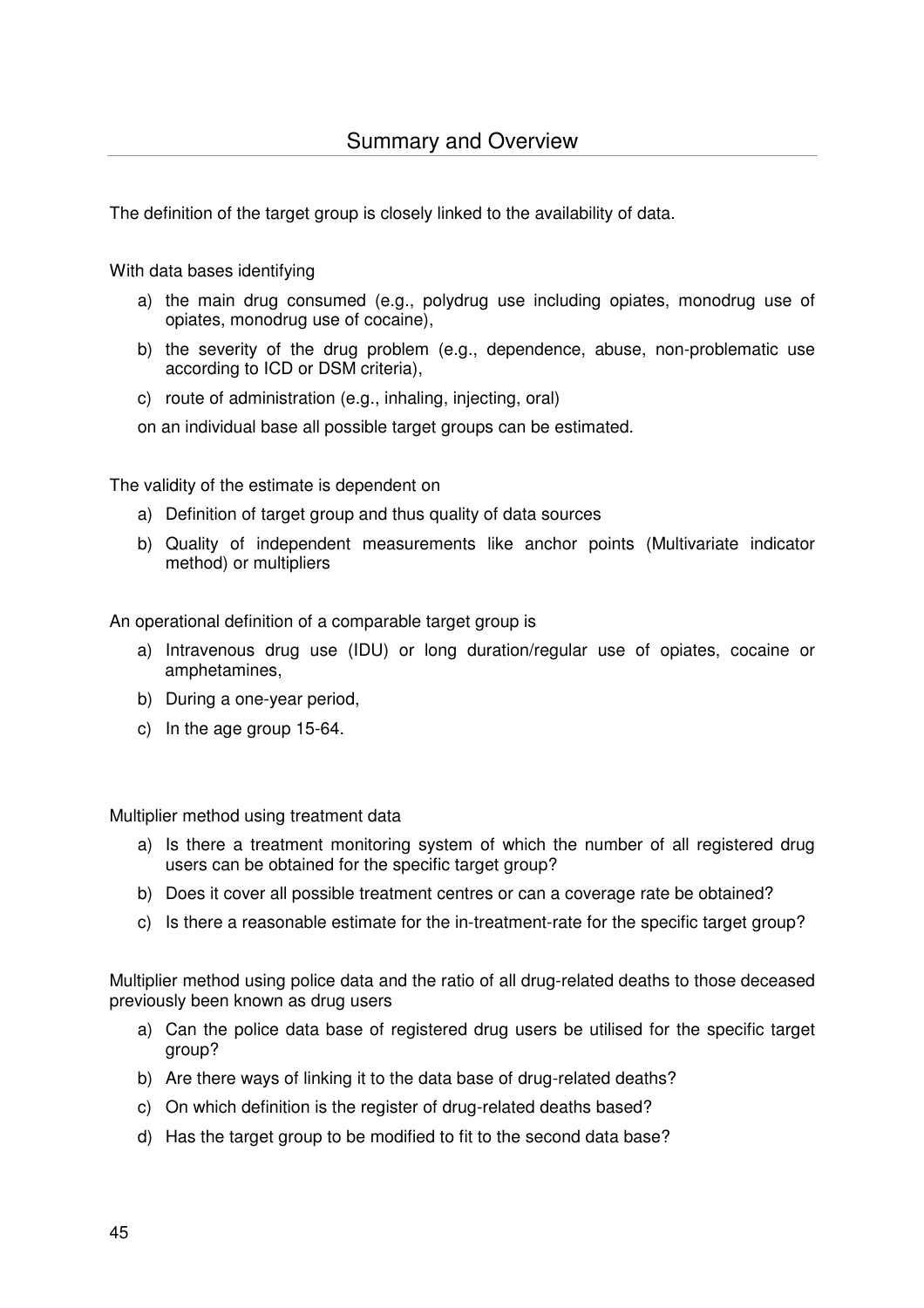Multiplier method using police data

- a) Can the police data base of registered drug users be utilised for the specific target group?
- b) Is there a reasonable estimate for the proportion of drug users having come into contact with the police for the specific target group?

Multiplier method using mortality data

- a) On which definition is the register of drug-related deaths based? Does it contain allcause deaths?
- b) Does it fit to the definition of the target group?
- c) Is there a reasonable estimate for the mortality rate for the specific target group?

Multiplier method using HIV/AIDS data

- a) This method has a clearly defined target group: prevalence of life-time intravenous drug use.
- b) The method is not advisable for countries with a small AIDS epidemic among the general population and the intravenous drug users.

Capture-recapture method

- a) Are different aspects of drug use covered?
- b) Is the target group homogenous?
- c) Are the target group definitions equivalent in all samples?
- d) Is the identifier unambiguous?

Multivariate indicator method

- a) Data demands are quite high: A variety of drug-related indicators on a regional basis is needed that should reflect the assumed target group.
- b) At least two already existing estimates for regions at the lower and higher end of prevalence are necessary.
- c) The target group is determined by the target group of the anchor point estimates.

Additional small scale studies can help to increase the quality of the described methods. Studies on the duration of drug use in different countries of the EU as well as the coverage of the drug using population by treatment services could reduce uncertainties concerning the multipliers used.

The age range 15-64 is perceived as a useful reference frame for the calculation of prevalence rates.

Regarding comparisons of results of different methods one should be aware of the respective target groups. As the back calculation method estimates IDU, for example, prevalence whereas extrapolation from police data is supposed to include also low-frequent user and non-IDUs, the police multiplier estimate should exceed the back calculation estimate. In practice, however, it is possible that the estimate from the back calculation method is higher than the police multiplier estimate. This may result from a comparatively